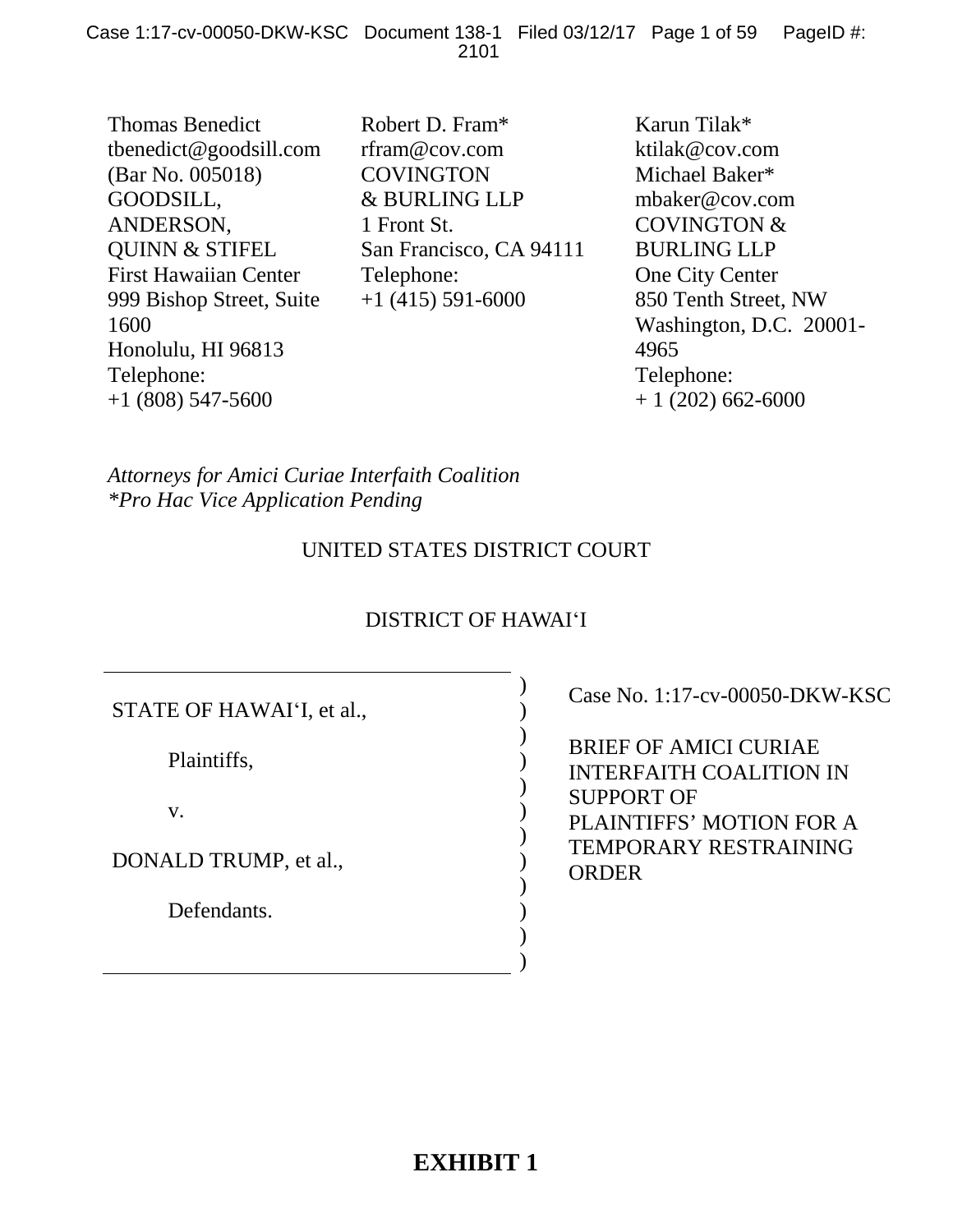## **CORPORATE DISCLOSURE STATEMENT**

Pursuant to Federal Rule of Civil Procedure 7.1, corporate amici curiae state that they do not have parent corporations and that no publicly held corporation owns 10 percent or more of any stake or stock in amici curiae.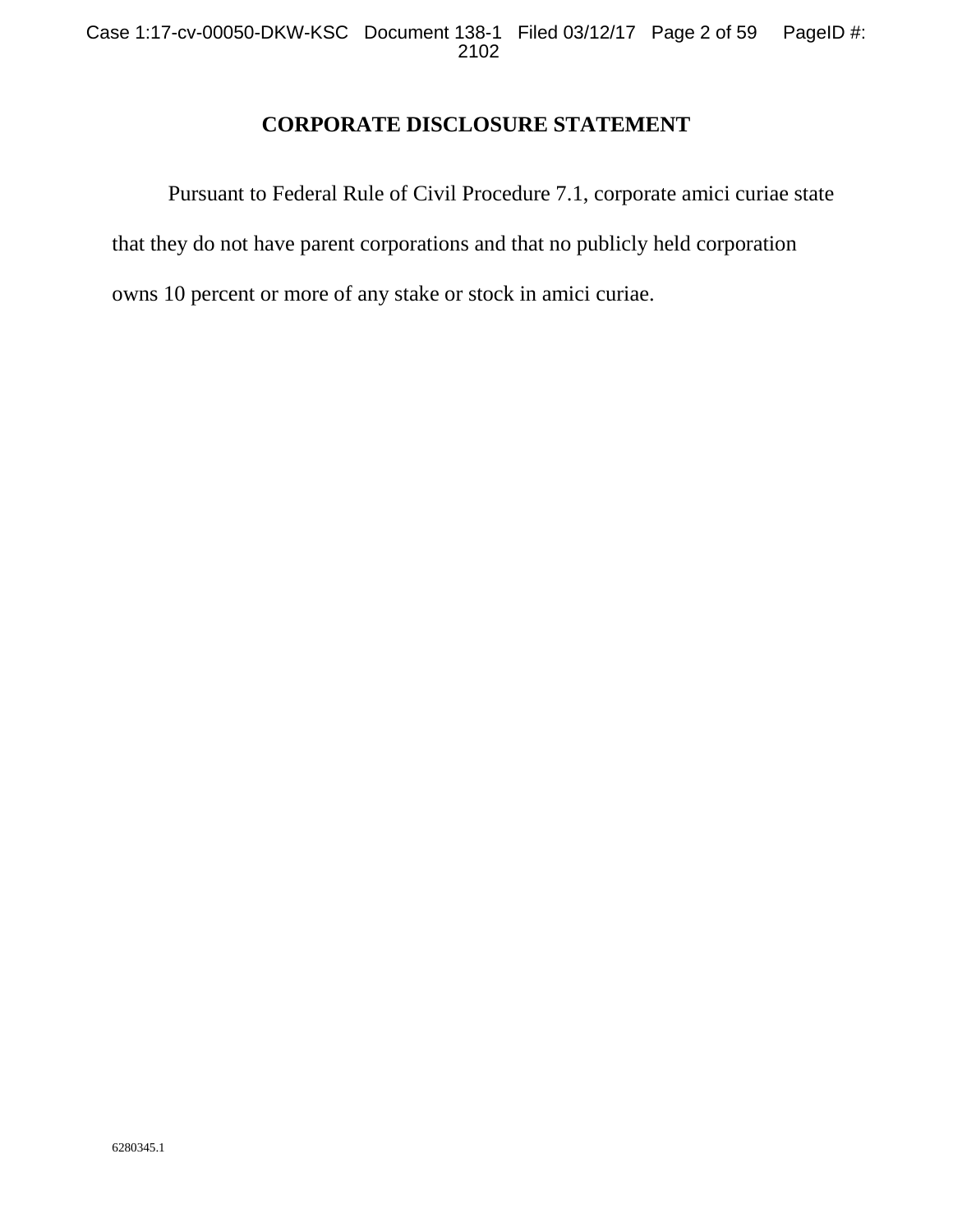## **TABLE OF CONTENTS**

| I.  | The Establishment Clause Forbids National Security Laws That                                                              |                                                                     |                                                                                                     |  |  |
|-----|---------------------------------------------------------------------------------------------------------------------------|---------------------------------------------------------------------|-----------------------------------------------------------------------------------------------------|--|--|
|     | $\mathbf{A}$ .                                                                                                            | The Establishment Clause Bars Even Facially Neutral Laws            |                                                                                                     |  |  |
|     | <b>B.</b>                                                                                                                 | The Establishment Clause Applies with Full Force in the             |                                                                                                     |  |  |
| II. | The Executive Order Selectively Burdens Muslim-Majority<br><b>Countries While Exempting Comparable Christian-Majority</b> |                                                                     |                                                                                                     |  |  |
|     | A.                                                                                                                        | <b>Executive Order's Selection Criteria and its Reliance on the</b> |                                                                                                     |  |  |
|     |                                                                                                                           | 1.                                                                  |                                                                                                     |  |  |
|     |                                                                                                                           | 2.                                                                  |                                                                                                     |  |  |
|     | <b>B.</b>                                                                                                                 | Per the Report, Venezuela and the Philippines Satisfy the           |                                                                                                     |  |  |
|     |                                                                                                                           | 1.                                                                  | The Application of the Section $1(d)$ Factors to the<br>Report's Allegations Regarding Venezuela 14 |  |  |
|     |                                                                                                                           | 2.                                                                  | The Application of the Section $1(d)$ Factors to the                                                |  |  |
|     | $\mathbf{C}$ .                                                                                                            | Per the Report, Venezuela and the Philippines Present a             |                                                                                                     |  |  |
|     |                                                                                                                           | 1.                                                                  |                                                                                                     |  |  |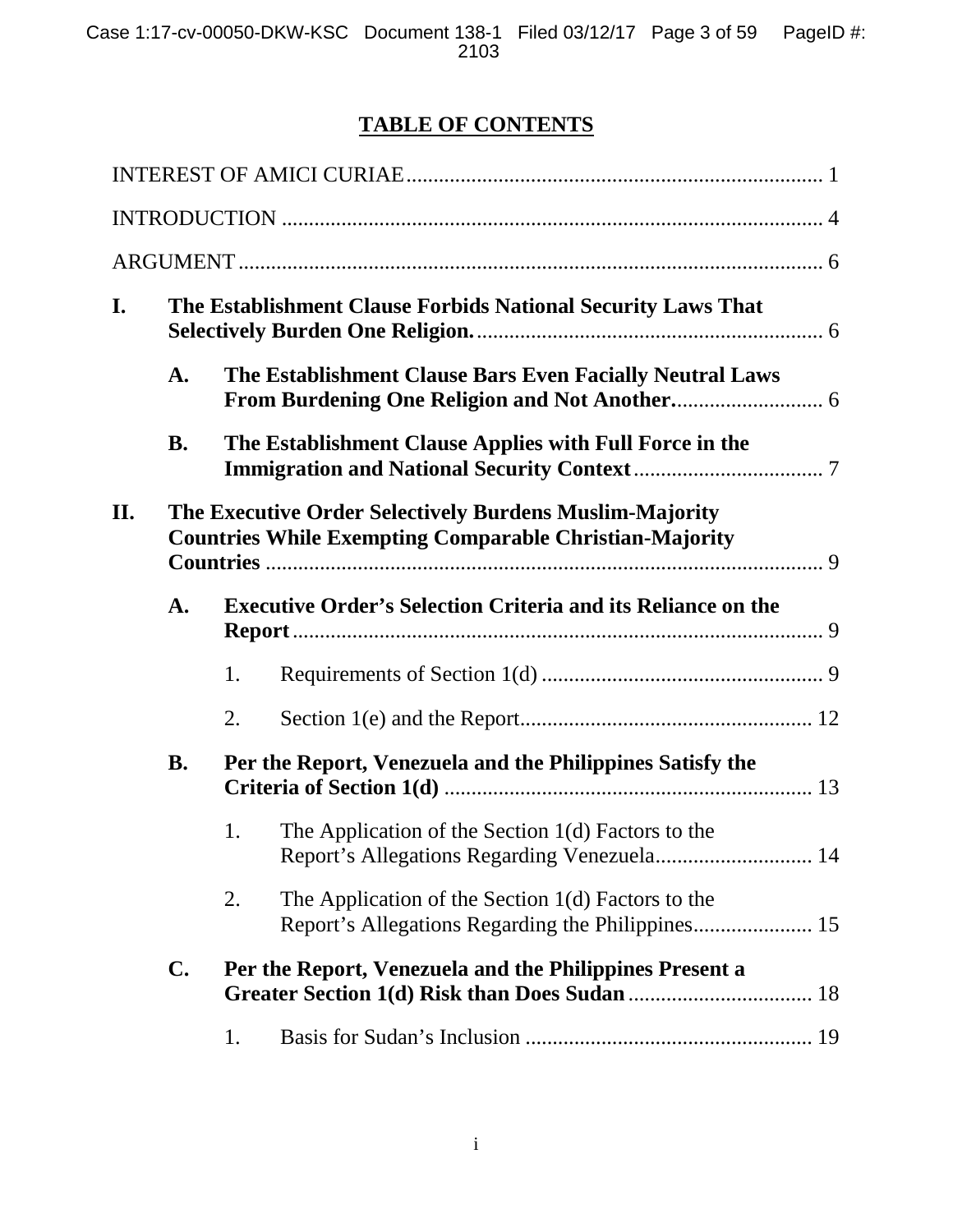| 2.                                                                                                                                 | A Comparison of the Report's Account of the Three<br>Nations Confirms that the Executive Order Violates the |  |  |  |
|------------------------------------------------------------------------------------------------------------------------------------|-------------------------------------------------------------------------------------------------------------|--|--|--|
| III. In Light of This Selective Burden Imposed Only on Muslim-<br>Majority Nations, the Court Should Look to the Statements of the |                                                                                                             |  |  |  |
|                                                                                                                                    |                                                                                                             |  |  |  |
|                                                                                                                                    |                                                                                                             |  |  |  |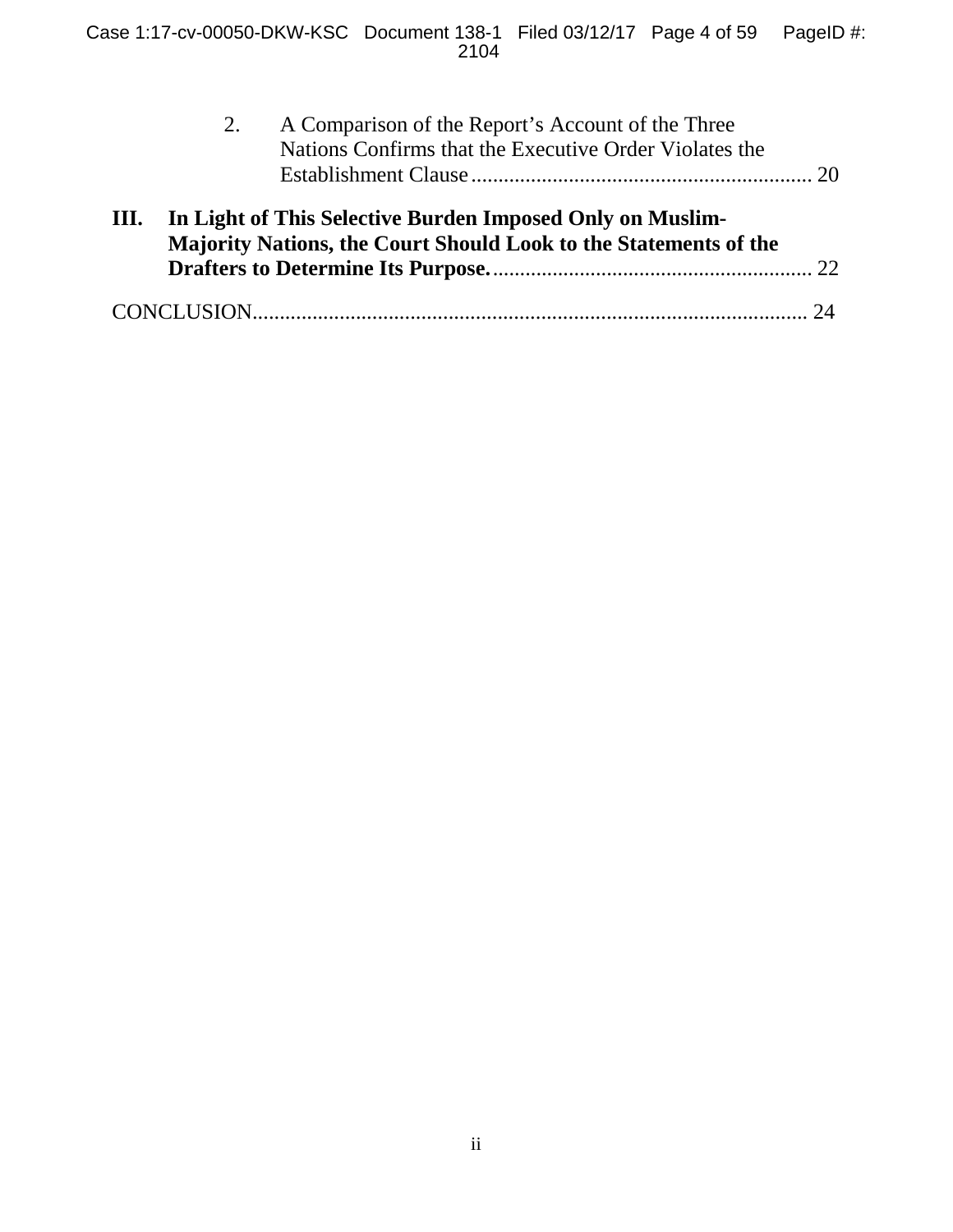## **TABLE OF AUTHORITIES**

## **Cases**

| Aziz v. Trump, No. 1:17-cv-116, 2017 WL 580855 (E.D. Va. Feb. 13, 2017)9, 23     |
|----------------------------------------------------------------------------------|
| Bd. of Educ. of Kiryas Joel Vill. Sch. Dist. v. Grumet, 512 U.S. 687 (1994)6, 23 |
|                                                                                  |
|                                                                                  |
| City of Los Angeles v. Alameda Books, Inc., 535 U.S. 425 (2002) 12               |
|                                                                                  |
|                                                                                  |
|                                                                                  |
|                                                                                  |
|                                                                                  |
|                                                                                  |
|                                                                                  |
|                                                                                  |
|                                                                                  |

## **Statutes**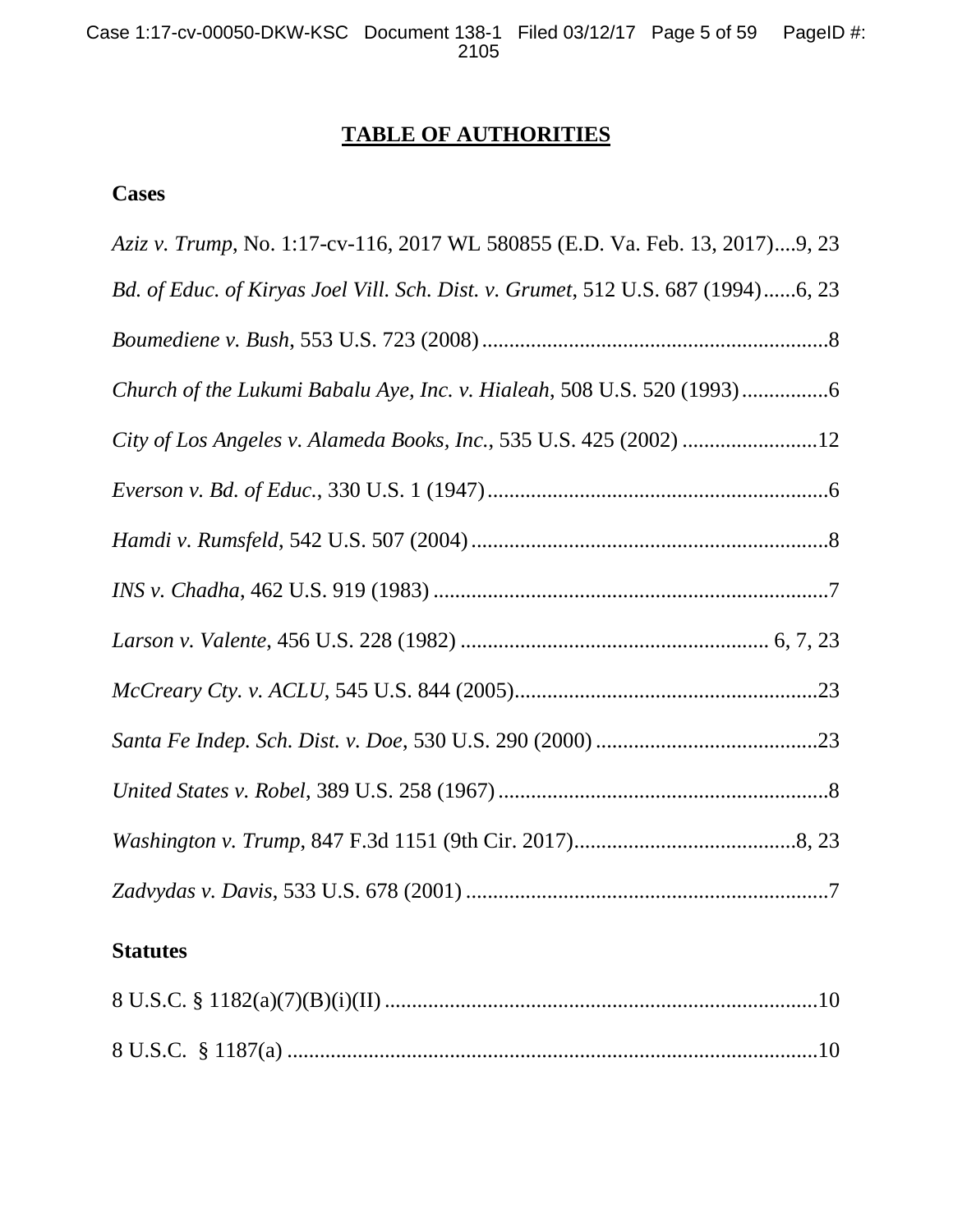## **Other Authorities**

| Protecting the Nation from Foreign Terrorist Entry Into the United States, Exec. |  |  |
|----------------------------------------------------------------------------------|--|--|
|                                                                                  |  |  |

- *Protecting the Nation from Foreign Terrorist Entry into the United States*, Exec. Order No. 13,780, 82 Fed. Reg. 13209 (Mar. 6, 2017)................................ *passim*
- U.S. Dep't of State, Bureau of Counterterrorism and Countering Violent Extremism, Country Reports on Terrorism 2015 (June 2016)..................... *passim*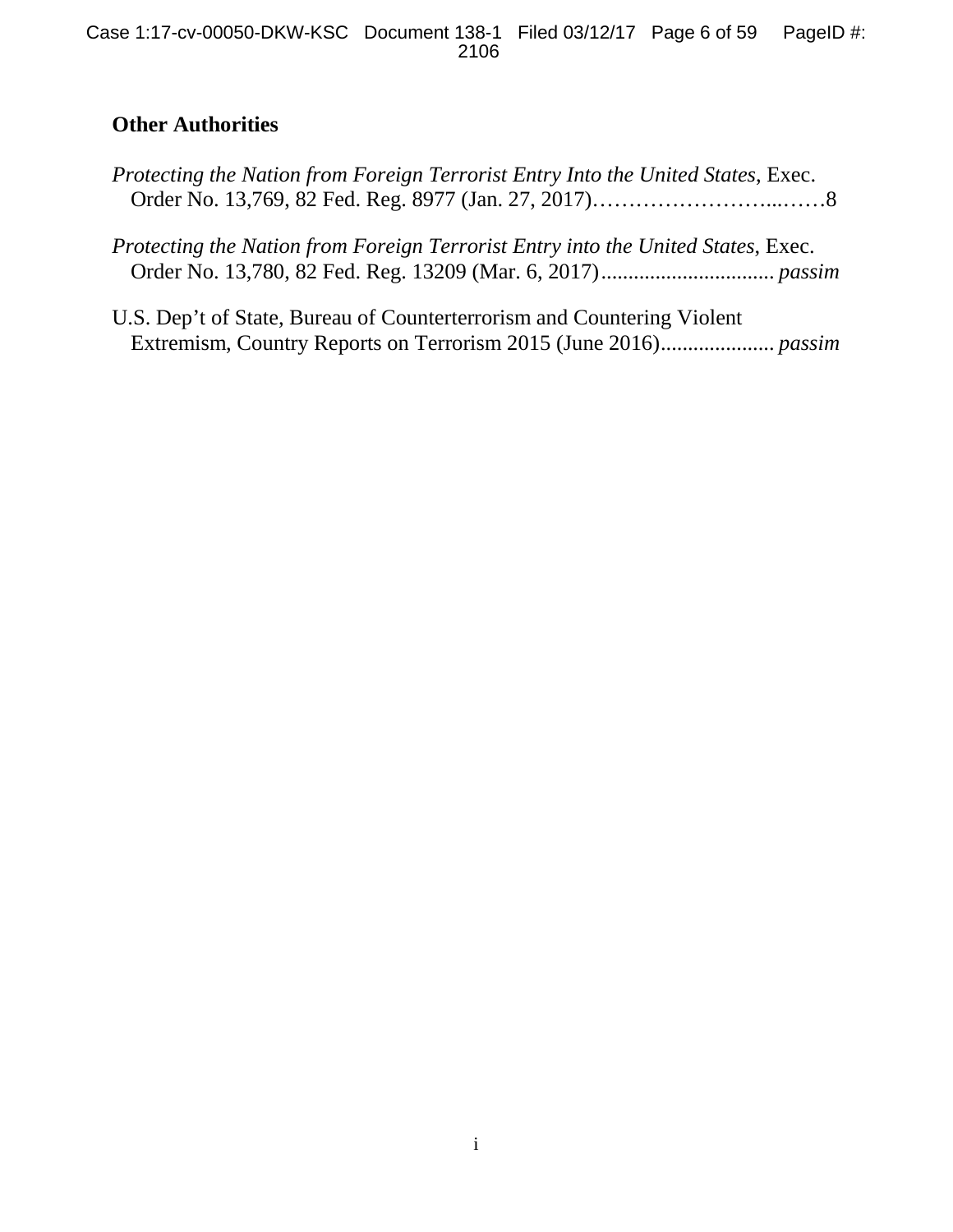## <span id="page-6-0"></span>**INTEREST OF AMICI CURIAE**

Amici are a coalition of individuals and organizations of diverse religions. Although they profess different faiths, they are united in the belief that religious tolerance is critical to the safety and wellbeing of our local and national community. The Executive Order, which by its plain language, structure, and intent, clearly discriminates on the basis of religion, is anathema to this core tenet that all members of our coalition share.

Amici<sup>[1](#page-11-3)</sup> are:

- Congregation B'nai Jeshurun, a nonaffiliated Jewish synagogue in New York City.
- The Right Reverend Andrew Dietsche, the Episcopal Bishop of New York. The Episcopal Diocese of New York is made up of over 200 congregations encompassing Manhattan, the Bronx, and Staten Island in New York City, and the counties of Dutchess, Orange, Putnam, Rockland, Sullivan, Ulster and Westchester in the state of New York.
- The Right Reverend Allen K. Shin, Bishop Suffragan of the Episcopal Diocese of New York.
- The Right Reverend Mary D. Glasspool, Bishop Assistant of the Episcopal Diocese of New York.
- Imam Abdul Malik Mujahid, a Muslim Imam actively involved in interfaith work. Imam Mujahid has served as Chairman of the Parliament of the World's Religions and on the Council of Foreign Relations'

<span id="page-6-1"></span><sup>&</sup>lt;sup>1</sup> Unless stated otherwise, amici are acting on their own behalf, and not on behalf of any organizations with which they are associated. No party's counsel authored this brief in whole or in part, and no person other than the undersigned counsel contributed financially to its preparation or submission.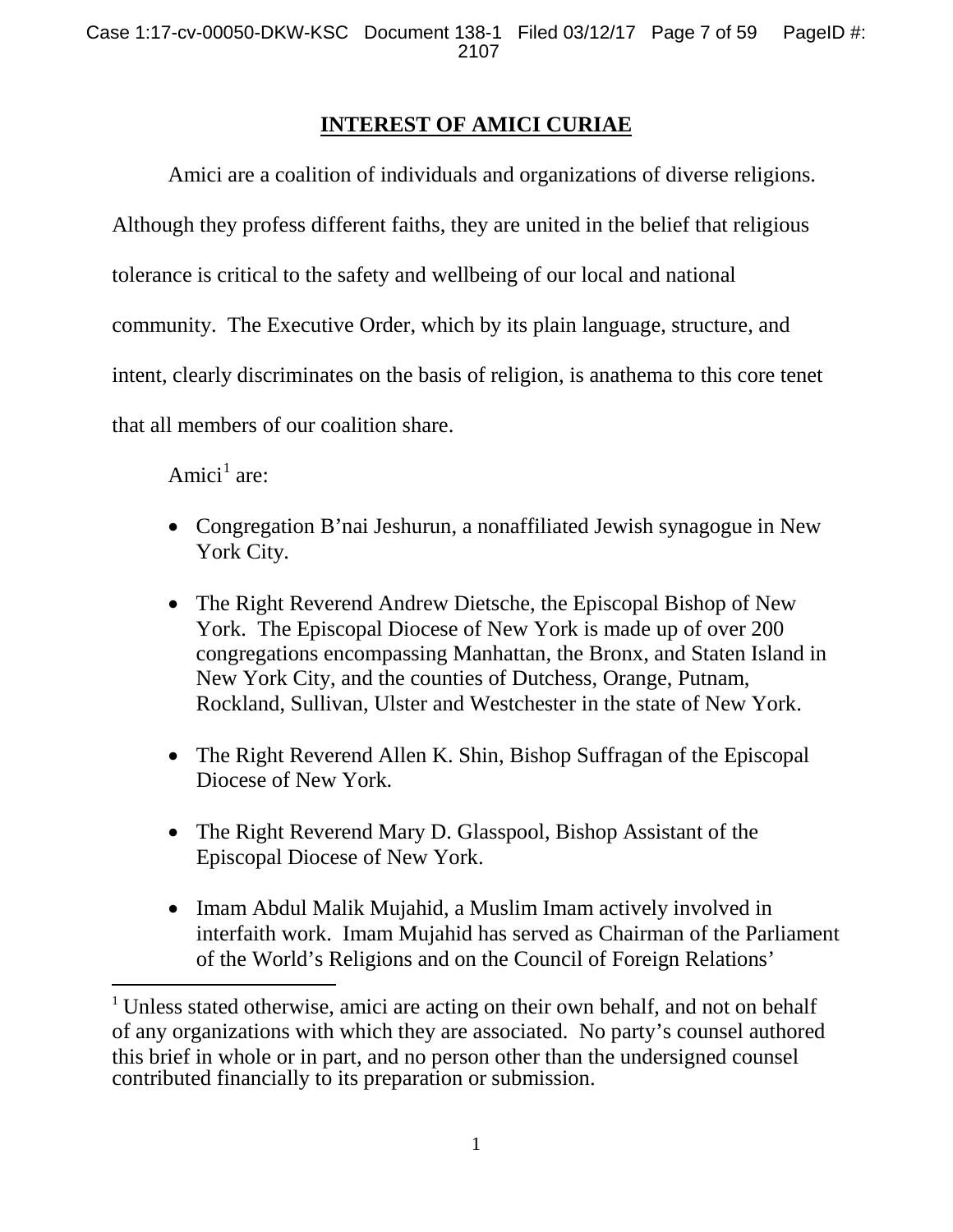Independent Task Force on Civil Liberties and National Security. He is the founder of Sound Vision, an Islamic charity.

- The Sikh Coalition, which was founded on September 11, 2001 to, *inter alia*, ensure religious liberty for all people.
- The Right Reverend Lawrence C. Provenzano, the Episcopal Bishop of Long Island. The Episcopal Diocese of Long Island has ecclesiastical jurisdiction over Brooklyn, Queens, Nassau, and Suffolk Counties in the state of New York.
- The Muslim Public Affairs Council, a public service agency working for the civil rights of American Muslims, for the integration of Islam into American pluralism, and for a positive, constructive relationship between American Muslims and their representatives.
- The Right Reverend Marc Handley Andrus, the Episcopal Bishop of California. The Episcopal Diocese of California has ecclesiastical jurisdiction over San Francisco, Alameda, Contra Costa, Marin, and San Mateo Counties, along with the northernmost portion of Santa Clara County, in California.
- Rabbi Joy Levitt, the Executive Director of JCC Manhattan.
- Reverend Curtis W. Hart, Editor-in-Chief of the *Journal of Religion and Health* and Lecturer in the Departments of Medicine and Psychiatry, Division of Medical Ethics, at Weill Cornell Medical College.
- Congregation Beit Simchat Torah, a non-affiliated Jewish synagogue in New York City that serves Jews of all sexual orientations and gender identities.
- Rabbi Sharon Kleinbaum, the Senior Rabbi of the Congregation Beit Simchat Torah in New York City.
- Reverend Timothy B. Tutt, Senior Minister at the Westmoreland Congregational United Church of Christ in Bethesda, Maryland.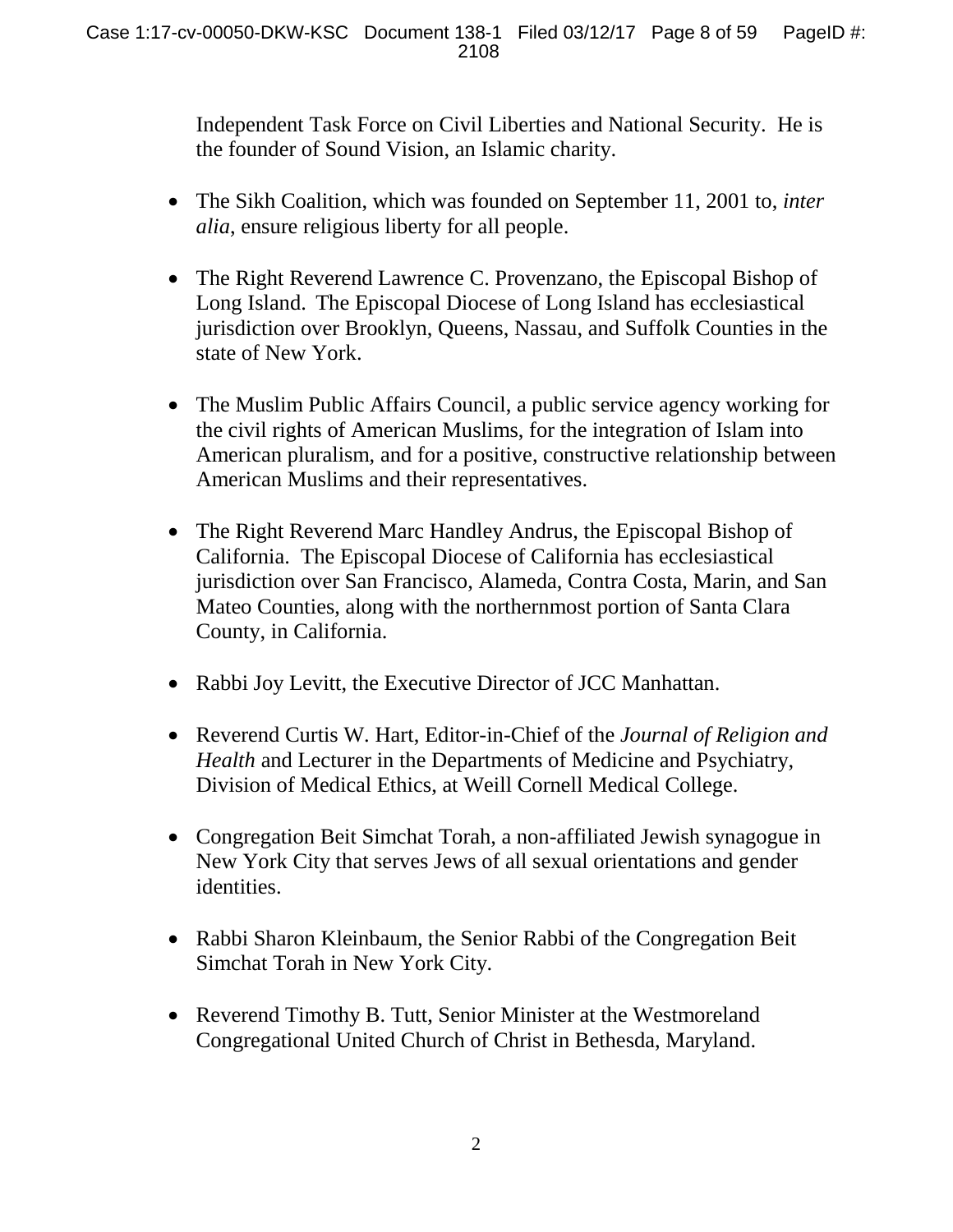- Rabbi Joel Mosbacher, the Senior Rabbi of Temple Shaaray Tefila in New York City.
- Rabbi Frederick Reeves, the Rabbi of the KAM Isaiah Israel Congregation in Chicago.
- Rabbi Peretz Wolf-Prusan, the Chief Program Officer and a Senior Educator at Lehrhaus Judaicam, a non-denominational center for adult Jewish studies in San Francisco.
- Rabbi Noa Kushner, the leader of The Kitchen, a Jewish community building a spiritually alive generation and a new resonant approach to religious life in San Francisco.
- Union Theological Seminary, the oldest independent seminary in the United States. The seminary's education is rooted in Christian traditions but instructed by other faiths.
- Rabbi John Rosove, the Senior Rabbi of the Temple Israel of Hollywood in Los Angeles.
- United Methodist Women, the largest denominational faith organization for women with approximately 800,000 members whose mission is fostering spiritual growth, developing leaders and advocating for justice.
- Rabbi James Ponet, the emeritus Howard M. Holtzmann Jewish Chaplain at Yale University.
- The Hyde Park & Kenwood Interfaith Council, which, since its founding in 1911, has strived for the increased efficiency of the spiritual forces of our community along cooperative lines. The Council's members agree to respect the integrity of their different faiths and the right to practice their beliefs. The Council is dedicated to projects for the betterment of life in the community and to the struggle for human equality.
- Rabbi Michael Strassfeld, Rabbi Emeritus of the Society for the Advancement of Judaism, a Manhattan synagogue.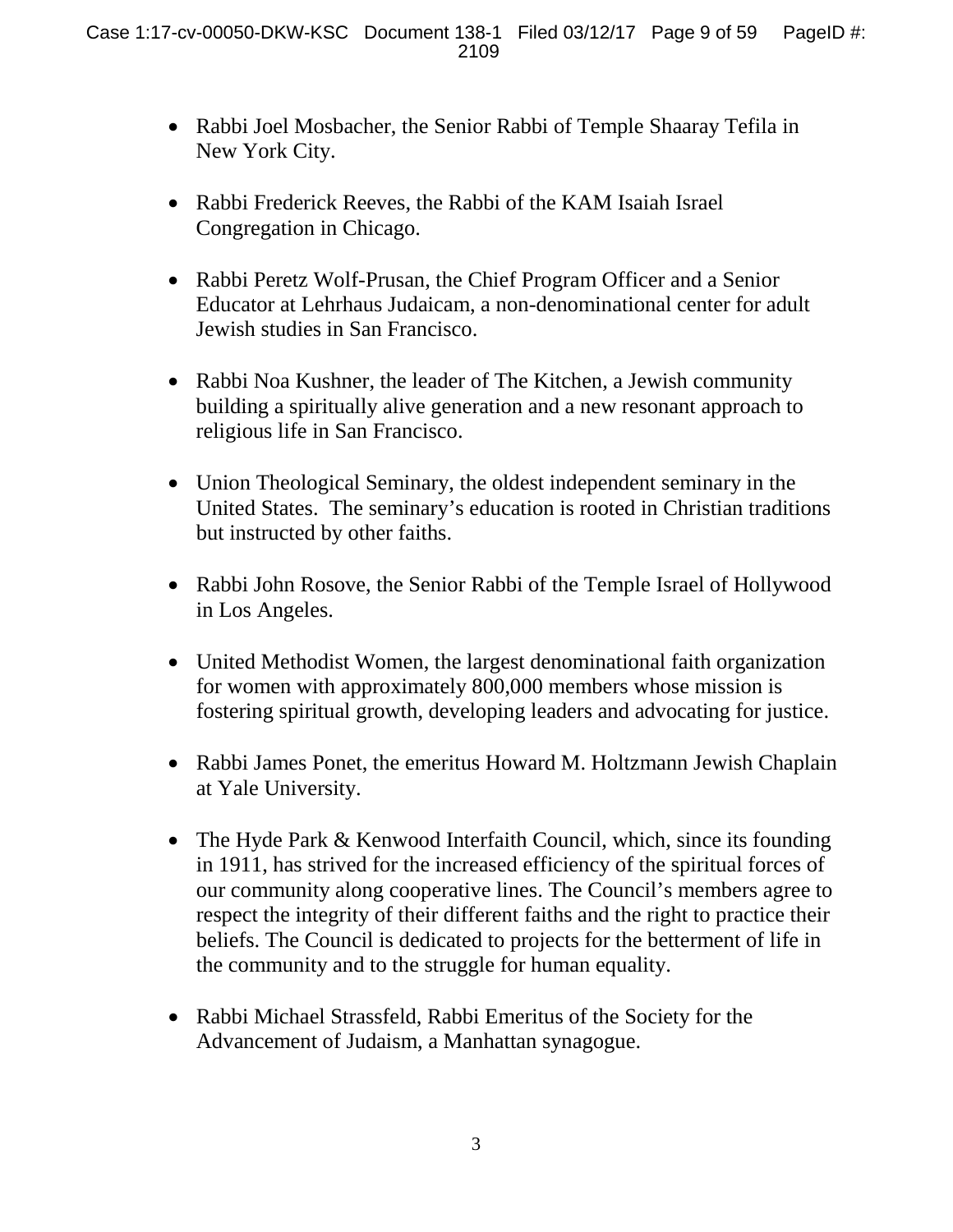#### <span id="page-9-0"></span>**INTRODUCTION**

Two documents establish the Establishment Clause violation in this case. The first is the March 6, [2](#page-6-1)017 Executive Order itself.<sup>2</sup> The second is a Report of the State Department—the Country Reports on Terrorism 2015 ("the Report").<sup>[3](#page-9-1)</sup> The Executive Order expressly states that the Report largely informs the selection of the Muslim-majority nations for inclusion under the travel ban.

Taken together, these two documents compel one conclusion: that six Muslim-majority nations were selectively targeted for the travel ban. This is demonstrated by the fact that at least two Christian-majority nations, Venezuela and the Philippines, were not included in the ban. This omission is striking. Per the Report, these two countries allegedly satisfy the criteria that the Executive Order purports to apply when determining whether a country should be subject to the ban. Indeed, a close reading of the Report reveals that Venezuela and the Philippines allegedly satisfy these criteria by a greater margin than at least one of the selected Muslim-majority nations: Sudan.

 <sup>2</sup> *Protecting the Nation From Foreign Terrorist Entry Into the United States*, Exec. Order No. 13,780, 82 Fed. Reg. 13209 (Mar. 6, 2017).

<span id="page-9-2"></span><span id="page-9-1"></span> $3 \text{ U.S.}$  Dep't of State, Bureau of Counterterrorism and Countering Violent Extremism, Country Reports on Terrorism 2015 (June 2016). Relevant portions of the Report are attached as Exhibit A. Due to the length of the Report—407 pages—the entire Report was not included in this filing. If the court desires, counsel can file the entire Report, and it is also available at https://www.state.gov/documents/organization/258249.pdf.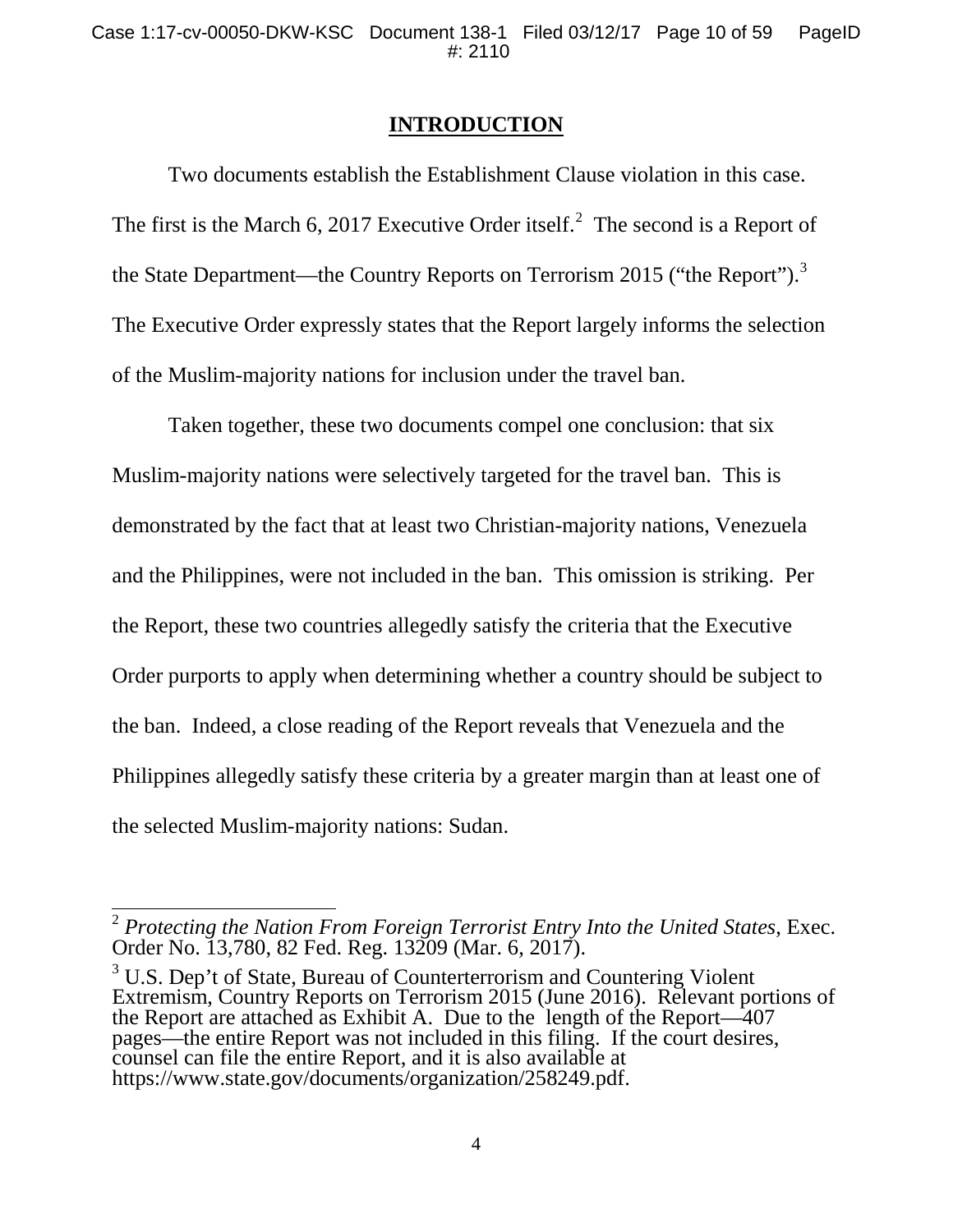#### Case 1:17-cv-00050-DKW-KSC Document 138-1 Filed 03/12/17 Page 11 of 59 PageID #: 2111

To be clear, Amici do not vouch for the statements in the Report. Amici do not contend that the Philippines and/or Venezuela should be included in the travel ban. Nor do they purport to second guess the Administration's assessment of the security risk posed by Sudan. Amici merely contend that if the criteria set forth in the Executive Order are applied fairly, and the factual basis of the Executive Order's determination are primarily (if not entirely) those set forth in the Report, then there is no principled basis for the Executive Order's "Muslim only" list.

This analysis, by itself, establishes a violation of the Establishment Clause. At the very least, this selective burdening of one nation over another opens the door to consideration of the intent of the drafter of the travel ban. In such circumstances, the Court must carefully scrutinize the statements of President Trump to determine whether the purpose of the travel ban violates the Establishment Clause.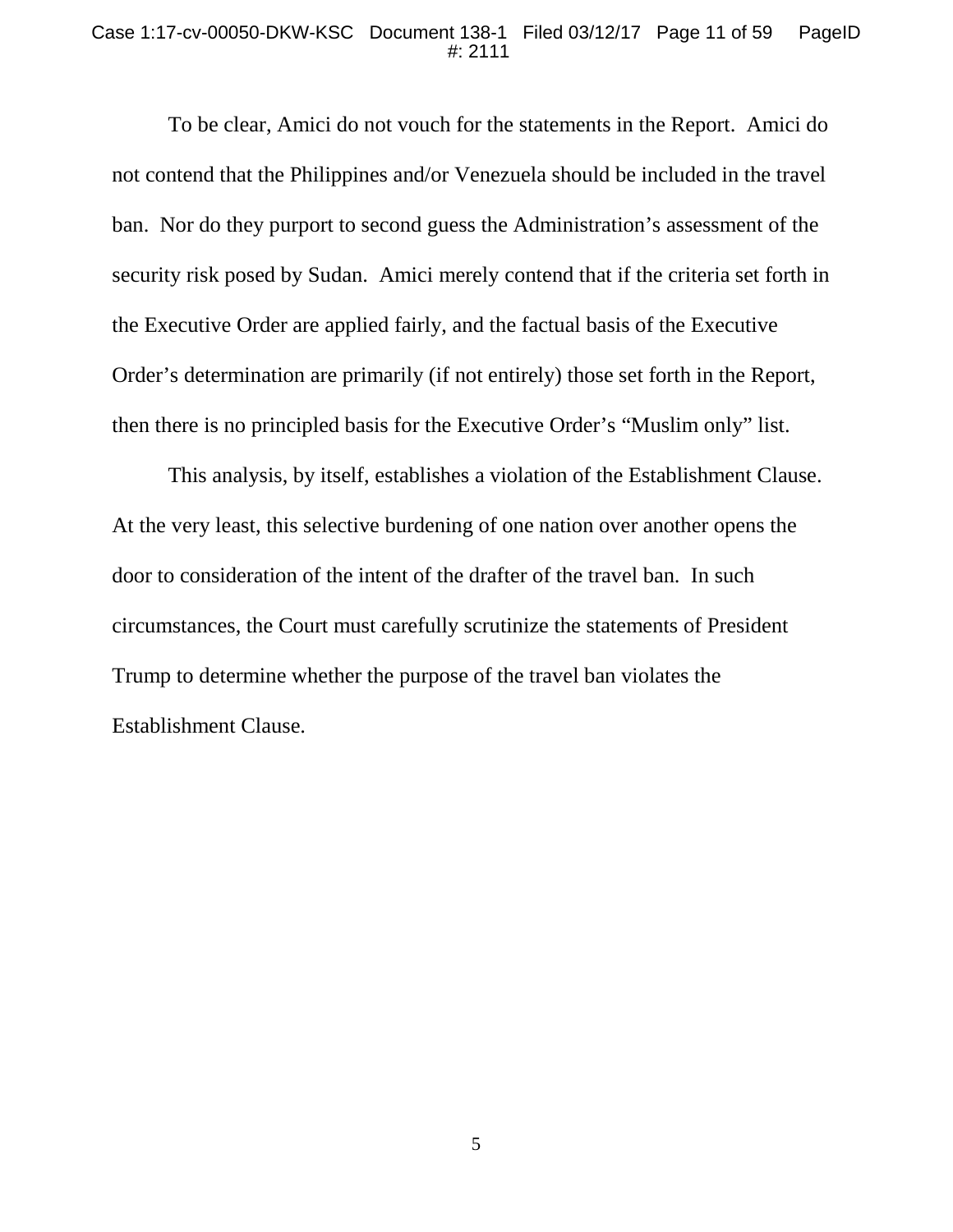### <span id="page-11-0"></span>**ARGUMENT**

## <span id="page-11-1"></span>**I. The Establishment Clause Forbids National Security Laws That Selectively Burden One Religion.**

## <span id="page-11-2"></span>**A. The Establishment Clause Bars Even Facially Neutral Laws From Burdening One Religion and Not Another.**

Under the Establishment Clause, the government cannot selectively impose a burden on one religion and not others. *See Larson v. Valente*, 456 U.S. 228, 244 (1982) ("The clearest command of the Establishment Clause is that one religious denomination cannot be officially preferred over another."); *Everson v. Bd. of Educ.*, 330 U.S. 1, 15 (1947) ("Neither [a state nor the Federal Government] can pass laws which . . . prefer one religion over another."); *cf*. *Church of the Lukumi Babalu Aye, Inc. v. Hialeah*, 508 U.S. 520, 535-36 (1993) ("In our Establishment Clause cases we have often stated the principle that the First Amendment forbids an official purpose to disapprove of a particular religion . . . .").

<span id="page-11-3"></span>The government also cannot hide behind facial neutrality and claim that a law which burdens one religion over another is constitutional simply because it does not mention religion. The court's analysis "does not end with the text of the statute at issue." *Bd. of Educ. of Kiryas Joel Vill. Sch. Dist. v. Grumet*, 512 U.S. 687, 699 (1994). Rather, a facially-neutral law that imposes arbitrary distinctions not explained by that law's alleged purpose, but is instead designed to burden or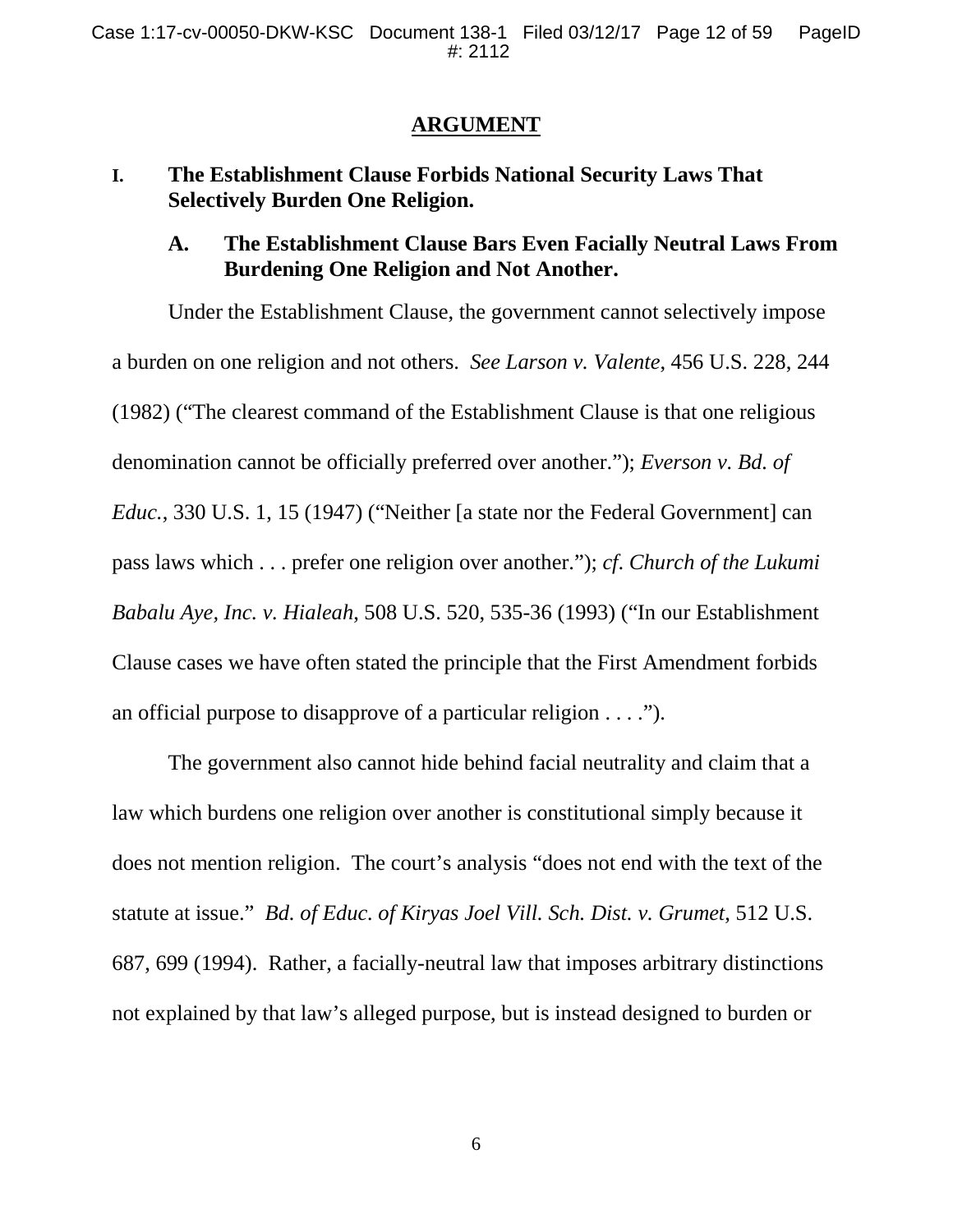benefit one religion over another, runs afoul of the First Amendment. *See Larson*, 456 U.S. at 255.

To root out the true nature of a facially neutral law, courts look to both the structure and history of the law. In *Larson*, for example, the Court noted that the structure of the challenged regulation appeared to create an arbitrary distinction between religions. *Id.* at 252. In particular, the law exempted certain religions that received fifty percent of their contributions from members or affiliated organizations from a requirement to register with and provide the state with annual financial reports. *Id.* at 231–32. In light of this fact, the Court looked to the legislative history, and found that the drafters had sought to specifically avoid imposing a burden on the Catholic Church. *Id.* at 254. After considering the structure and history of the "fifty percent rule," the Court concluded that the rule served no legitimate purpose and violated the Establishment Clause. *Id.* at 255.

## <span id="page-12-0"></span>**B. The Establishment Clause Applies with Full Force in the Immigration and National Security Context**

The fact that the Executive Order regulates immigration and purports to rest on national security grounds does not alter the Establishment Clause analysis. Although the political branches have considerable authority over immigration, that power "is subject to important constitutional limitations." *Zadvydas v. Davis*, 533 U.S. 678, 695 (2001); *see also INS v. Chadha*, 462 U.S. 919, 941 (1983) (affirming courts' authority to review whether the federal government "has chosen a

<sup>7</sup>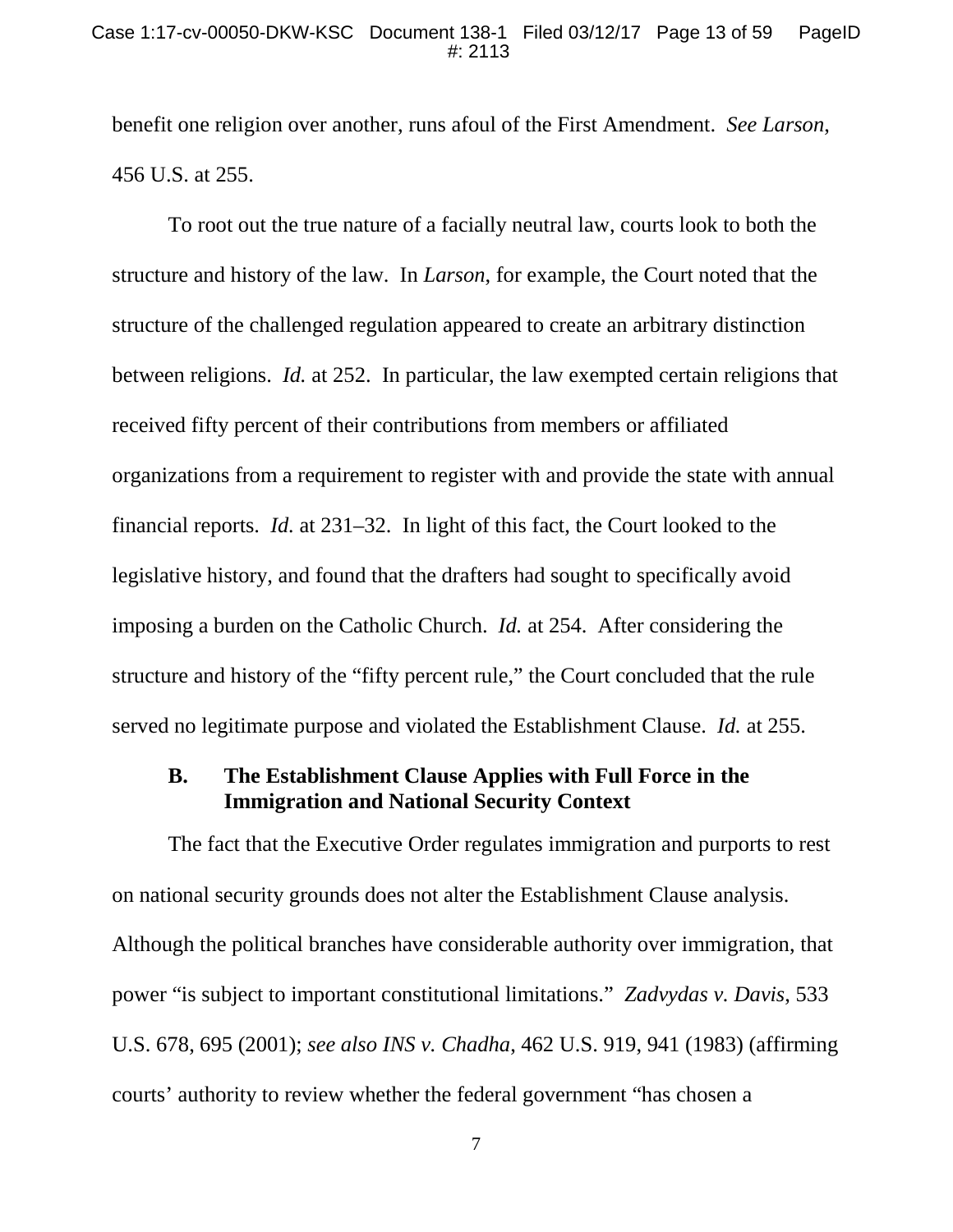constitutionally permissible means of implementing" its power to regulate immigration). The Supreme Court has often reviewed the constitutionality of, and struck down, legal measures taken to promote national security. *See, e.g.*, *Boumediene v. Bush*, 553 U.S. 723 (2008) (striking down law that stripped federal courts of jurisdiction to review habeas petitions of enemy combatants detained at Guantanamo Bay); *Hamdi v. Rumsfeld*, 542 U.S. 507, 509 (2004) (holding that enemy combatants held at Guantanamo Bay had the right to challenge the factual basis of their detention); *United States v. Robel*, 389 U.S. 258 (1967) (striking down law making it unlawful for members of Communist organizations to be employed at defense facilities).

The courts have applied this principle in the context of the circumstances of this case. After the Trump Administration issued the first version of this Executive Order,<sup>[4](#page-9-2)</sup> which similarly burdened individuals from seven Muslim-majority countries (Iran, Iraq, Syria, Libya, Yemen, Sudan, and Somalia), lawsuits were filed across the country challenging its constitutionality. In addressing these suits, courts reaffirmed that it is "beyond question that the federal judiciary retains the authority to adjudicate constitutional challenges to executive action," *Washington v. Trump*, 847 F.3d 1151, 1164 (9th Cir. 2017), and that the Executive Order "must

<span id="page-13-0"></span> <sup>4</sup> *Protecting the Nation from Foreign Terrorist Entry Into the United States*, Exec. Order No. 13,769, 82 Fed. Reg. 8977 (Jan. 27, 2017).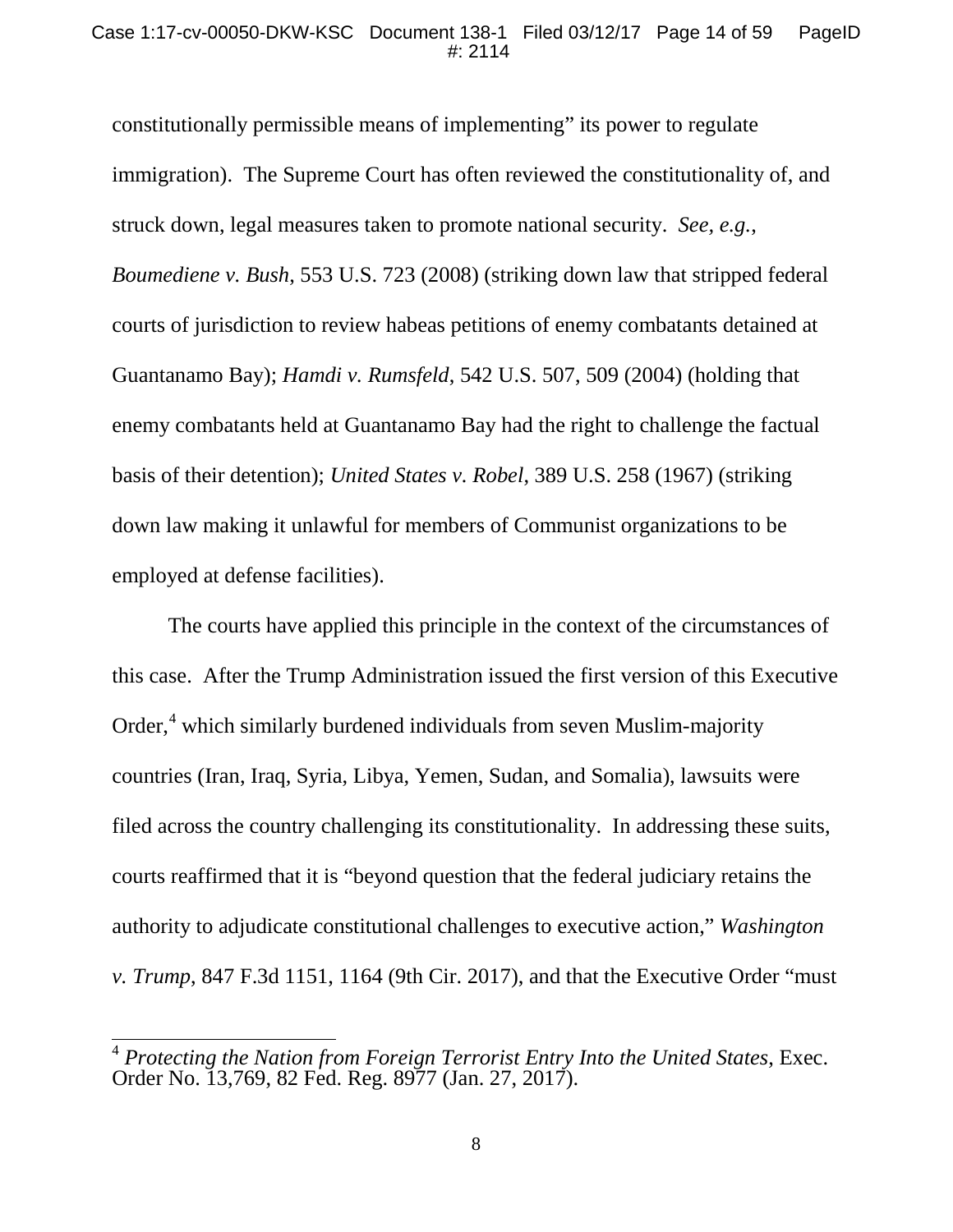still comply with . . . the constraints of the Constitution, including the Bill of Rights," *Aziz v. Trump*, No. 1:17-cv-116, 2017 WL 580855, at \*6 (E.D. Va. Feb. 13, 2017).

The same analysis applies to the revised Executive Order, which continues to burden individuals from six of the seven Muslim-majority countries singled out in the original Order. Regardless of the immigration and national security justifications proffered by the Administration, the Court must still adjudicate the constitutionality of the Order. In doing so, the Court is not bound by the justifications offered by the government, and should conduct a regular Establishment Clause analysis. As set forth below, this analysis reveals that the Executive Order unconstitutionally burdens Muslims.

## <span id="page-14-0"></span>**II. The Executive Order Selectively Burdens Muslim-Majority Countries While Exempting Comparable Christian-Majority Countries**

## <span id="page-14-1"></span>**A. Executive Order's Selection Criteria and its Reliance on the Report**

#### **1. Requirements of Section 1(d)**

<span id="page-14-2"></span>Section 1(d) of the Executive Order states that the six Muslim-majority countries were chosen for the travel ban "because the conditions in these countries present heightened threats." Exec. Order No. 13,780, 82 Fed. Reg. at 13210. This constitutes an evolution in the Administration's articulation of its approach to the travel ban.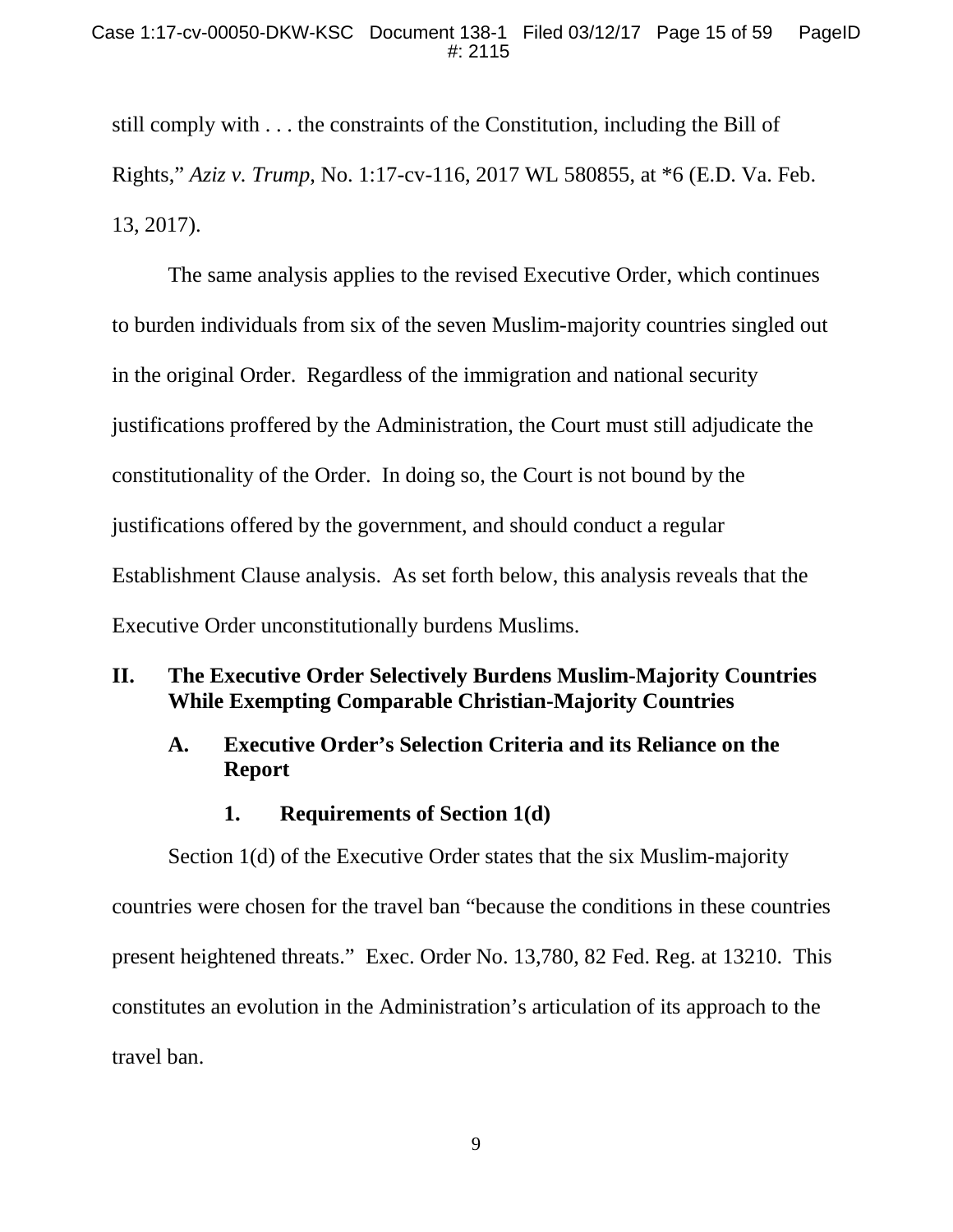Section 1(b)(i) of the Executive Order notes that the six countries were among the seven identified in the January 27, 2017 Executive Order 13769, which relied upon the countries designated under section 217(a)(12) of the INA, 8 U.S.C. § 1187(a)(12). Exec. Order No. 13,780, 82 Fed. Reg. at 13209. That statutory provision concerned restrictions on eligibility for the Visa Waiver Program. Pursuant to section  $217(a)(12)$ , persons who are citizens of one of these six countries (or Iraq), or who have visited these countries in the last five years, are ineligible to participate in the Visa Waiver Program. Instead, if they wish to enter the United States as nonimmigrant visitors, they must apply for a visa.

*See* 8 U.S.C. § 1182(a)(7)(B)(i)(II); *id.* § 1187(a). This enactment did not entail a blanket travel ban.

Section 1(d) of the revised Executive Order seeks to cure this defect in the original Executive Order by offering a further justification of the travel ban. The new Executive Order seeks to justify the travel ban by asserting that that the six Muslim-majority selected countries "warrant additional scrutiny" when viewed in light of the following four factors:

> **[1]** Each of these countries is a state sponsor of terrorism, has been significantly compromised by terrorist organizations, or contains active conflict zones.

> **[2]** Any of these circumstances diminishes the foreign government's willingness or ability to share or validate important information about individuals seeking to travel to the United States.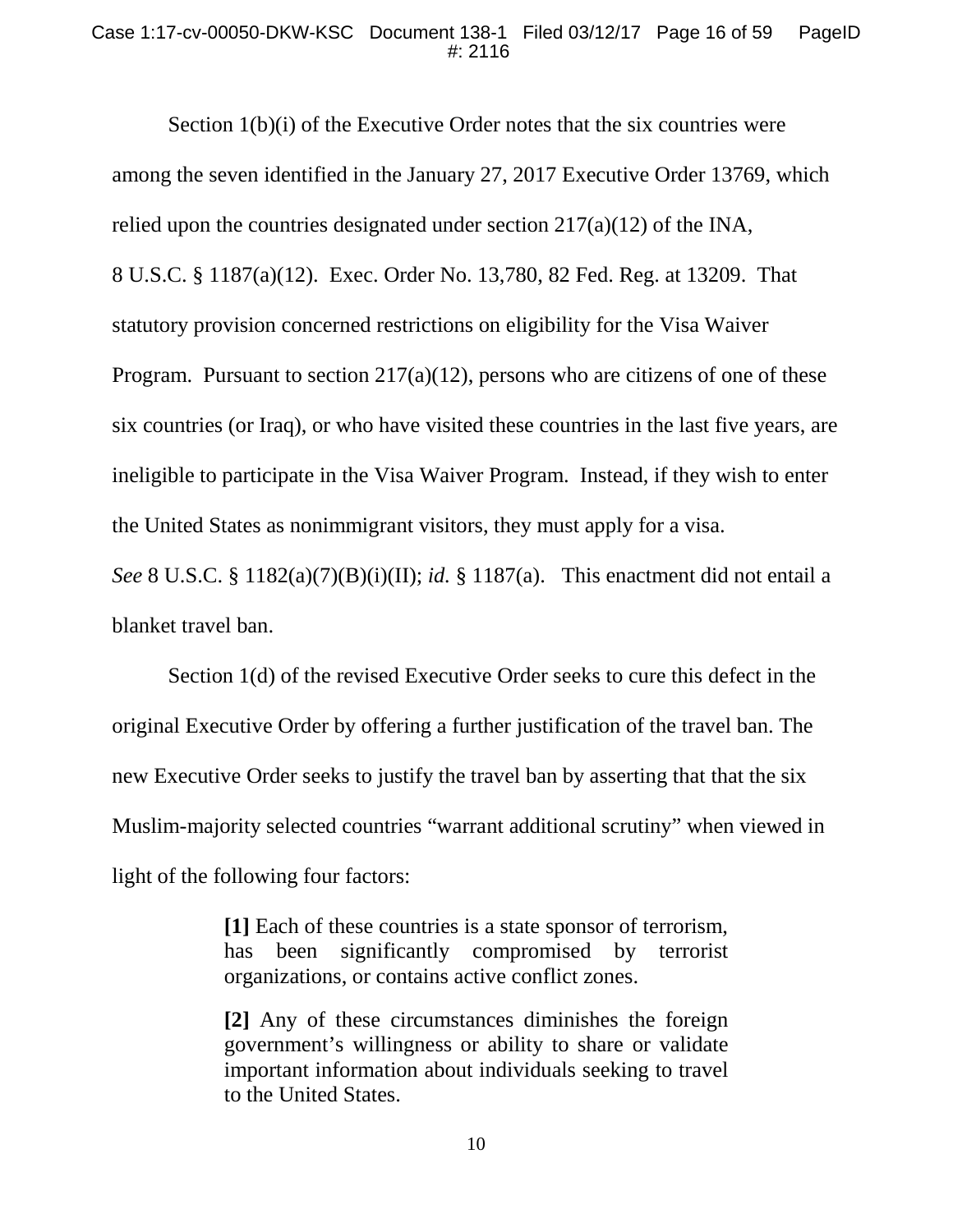**[3]** Moreover, the significant presence in each of these countries of terrorist organizations, their members, and others exposed to those organizations increases the chance that conditions will be exploited to enable terrorist operatives or sympathizers to travel to the United States.

**[4]** Finally, once foreign nationals from these countries are admitted to the United States, it is often difficult to remove them, because many of these countries typically delay issuing, or refuse to issue, travel documents.

Exec. Order No. 13,780, 82 Fed. Reg. at 13210. As set forth in the next section,

the first three of these factors are discussed in the State Department—the Country

Reports on Terrorism 2015 (the "Report"), referenced in Section 1(e).

*Factor One.* Critical criteria for determining why a country was selected for

the travel ban is that a nation be either (1) "a state sponsor of terrorism";

(2) "significantly compromised by terrorist organizations"; or have (3) "active

conflict zones." Exec. Order No. 13,780, 82 Fed. Reg. at 13210. It is worth noting

that the second category encompasses "terrorist safe havens,"[5](#page-13-0) which are defined in

the Report as including "ungoverned, under-governed, or ill-governed physical

areas where terrorists are able to organize, plan, raise funds, communicate, recruit,

<span id="page-16-0"></span><sup>&</sup>lt;sup>5</sup> The Executive Order's description of why Somalia should be included in the scope of the Executive Order is illustrative. There is no allegation that it is a state sponsor of terrorism or is an active conflict zone. Instead, it begins by saying that "[p]ortions of Somalia have been terrorist save havens." Exec. Order No. 13,780, 82 Fed. Reg. at 13211.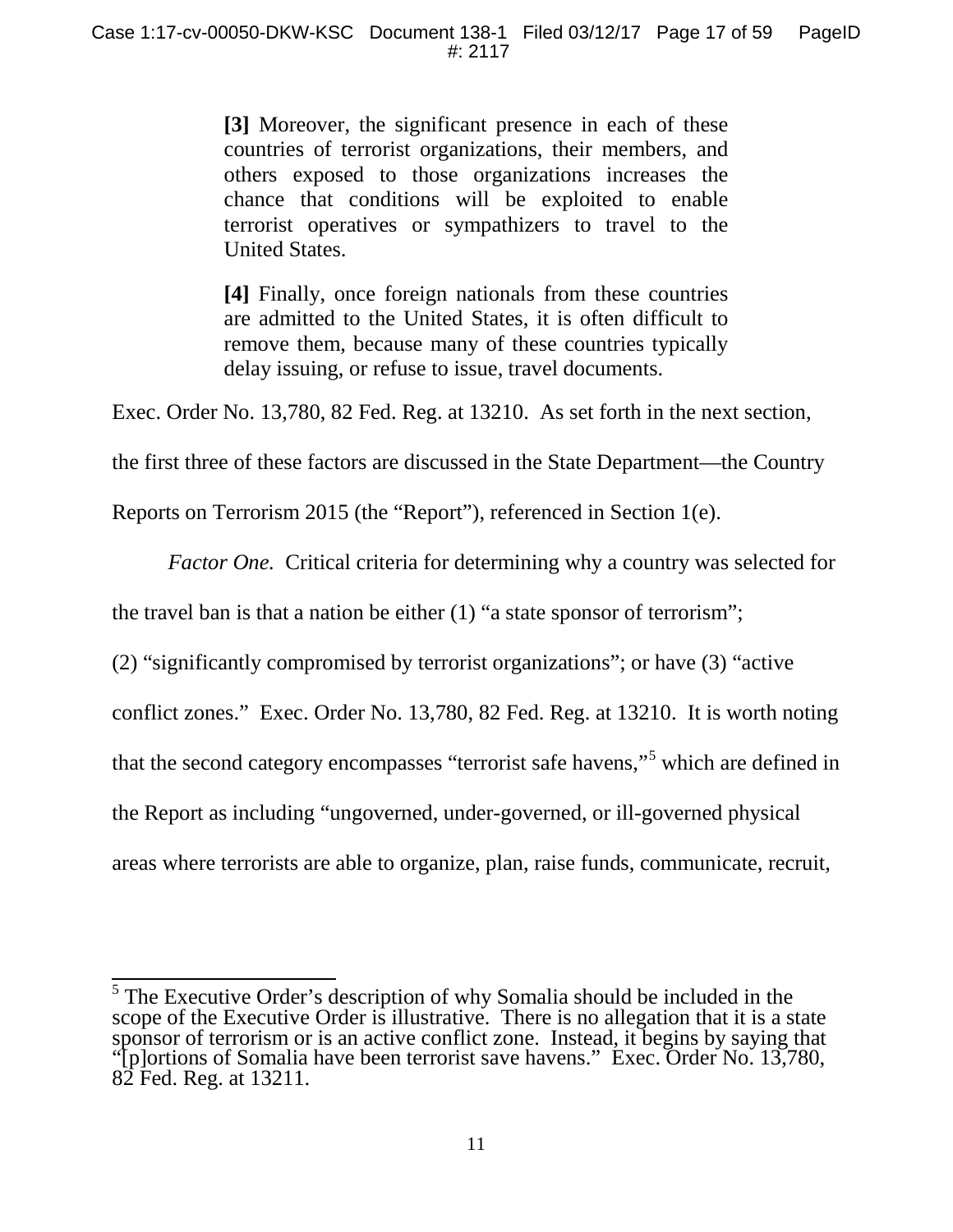train, transit, and operate in relative security because of inadequate governance capacity, political will, or both." Report at 307.

*Factors Two and Three.* The second and third factors on which the Executive Order purports to base its decision to select the six Muslim majority nations are: (a) an inability or unwillingness to share information about individuals seeking to travel to the United States, and (b) the significant presence of terrorist organizations and the risk that terrorist activity will be exported to the United States.

### **2. Section 1(e) and the Report**

<span id="page-17-0"></span>Section 1(e) explains the reasons why the six selected Muslim-majority nations qualified for a travel ban by applying the criteria of Section 1(d). Section 1(e) states that the information recited in the Executive Order was taken "in part" from the Report. Exec. Order No. 13,780, 82 Fed. Reg. at 13210. No other document is cited. Indeed, much of Section 1(e)'s descriptions of the selected Muslim-majority nations are identical to those in the Report.

On these facts, the Report is an appropriate and indeed critical reference with which to construe the meaning and operation of the Order itself. *See City of Los Angeles v. Alameda Books, Inc.*, 535 U.S. 425 (2002) (both the majority and dissent closely scrutinized whether a study, mentioned in a city ordinance as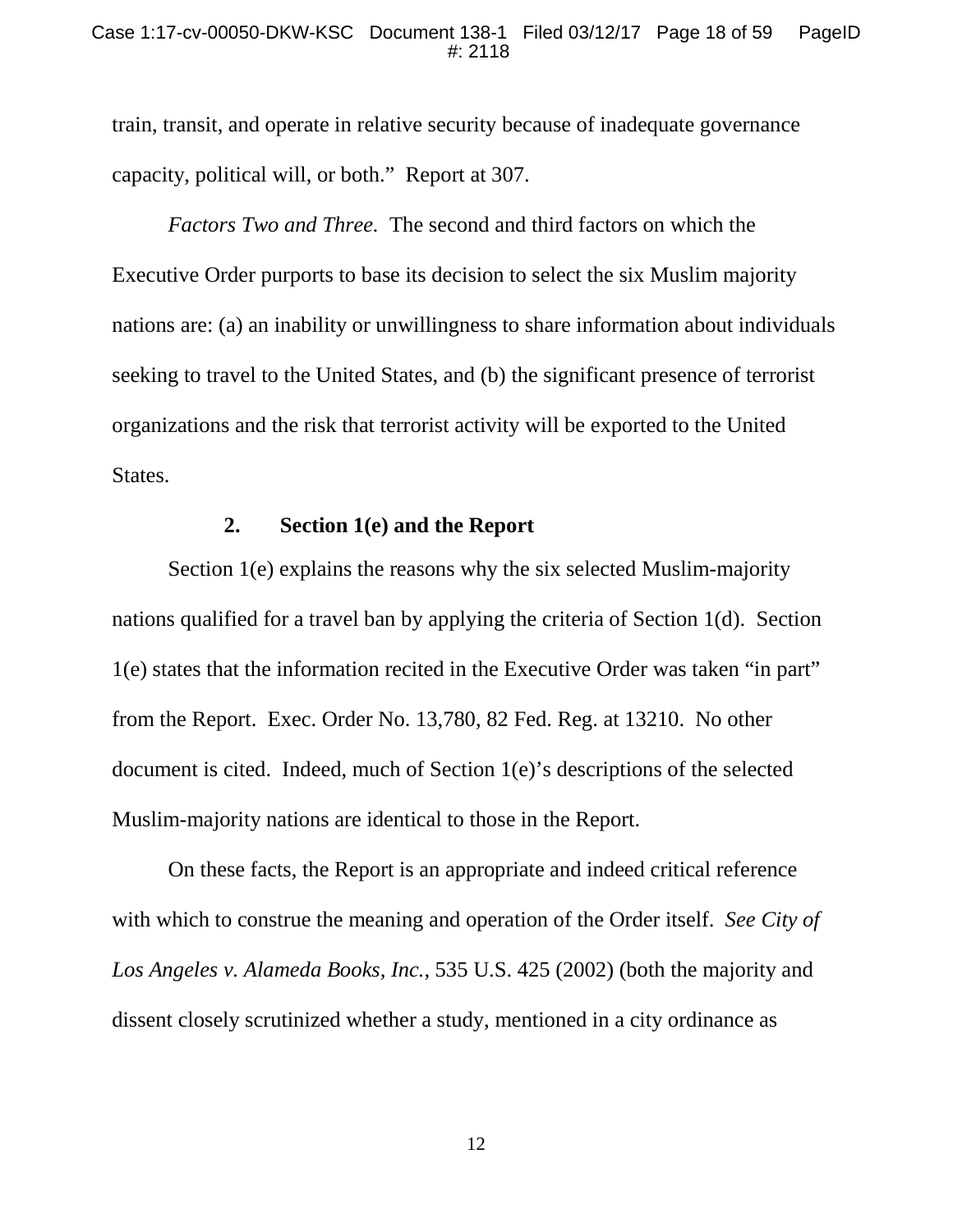justification for the ordinance, actually supported the purported reason for the regulation).

## <span id="page-18-0"></span>**B. Per the Report, Venezuela and the Philippines Satisfy the Criteria of Section 1(d)**

Careful analysis of the Report demonstrates that the Administration has not consistently applied the criteria set forth in Section 1(d). Specifically, a review of the representations set forth in the Report demonstrates that at least two Christianmajority nations—Venezuela and the Philippines—allegedly satisfy the three operative factors set forth in Section 1(d), but were not burdened with the travel ban.

As noted above, Amici take no position on whether or not these two nations should be subject to a travel ban or whether the criteria stated in the Executive Order regarding the selected countries are the right criteria (or not). Nor do Amici vouch for the representations made in the Report. Rather, the analysis of Venezuela and the Philippines set forth below simply demonstrates that the Administration has taken an internally-inconsistent approach to selecting nations for the travel ban. It is an approach that selectively favors Christian-majority countries over Muslim-majority countries. It renders the Executive Order fatally defective under the Establishment Clause.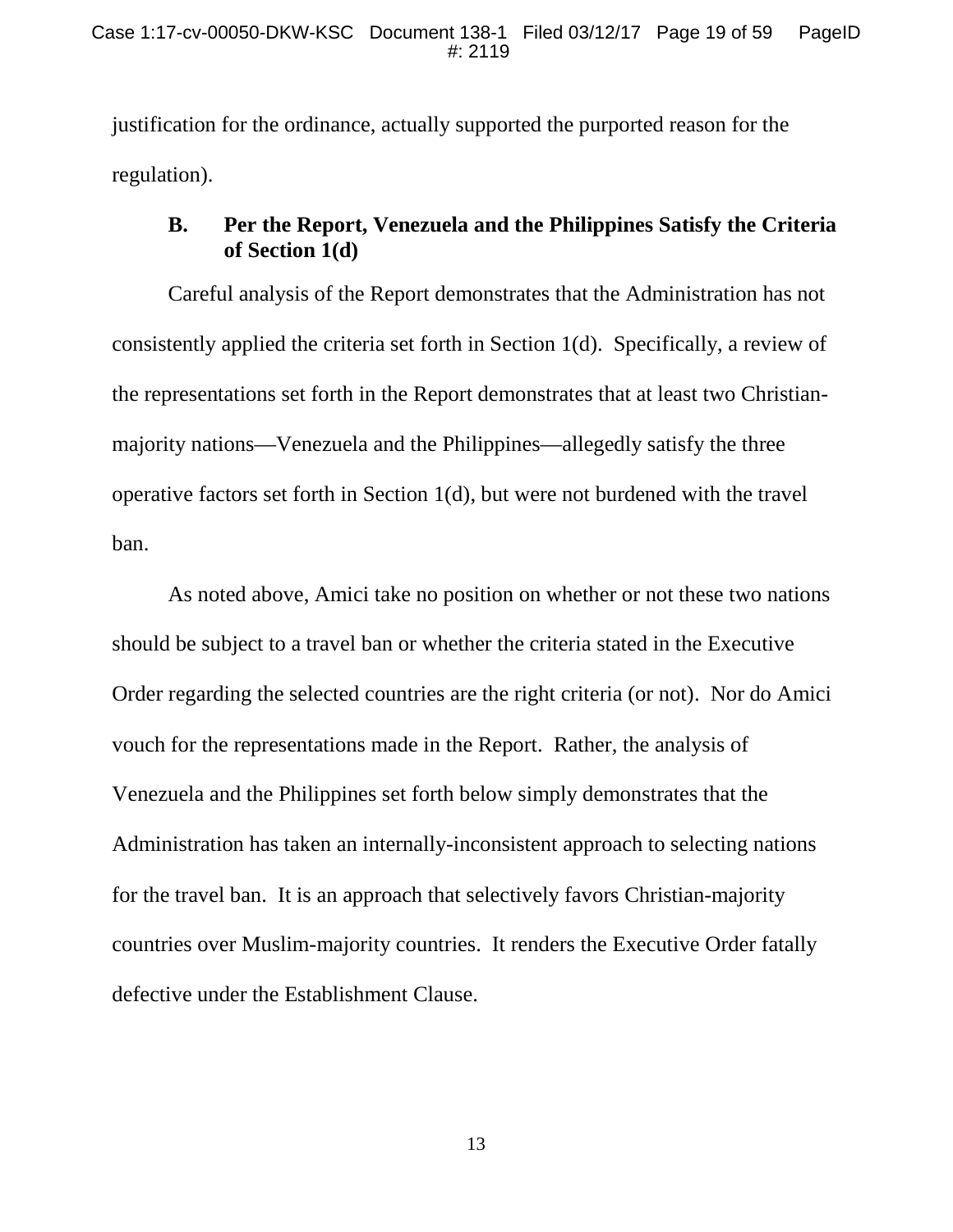## **1. The Application of the Section 1(d) Factors to the Report's Allegations Regarding Venezuela**

<span id="page-19-0"></span>*Factor One: Terrorist Safe Haven*. The Report bases its determination that Venezuela is a safe haven for terrorism on purportedly "credible reports that Venezuela maintained a permissive environment that allowed for support of activities that benefited known terrorist groups." Report at 314-15; *see also id.* at 297. Such groups are said to include the Revolutionary Armed Forces of Colombia (FARC), the National Liberation Army, and Basque Fatherland and Liberty, "as well as Hizballah supporters and sympathizers." Report at 297.

According to the Report, the United States is said to have repeatedly sought the assistance of Venezuela in combating terrorism. For the tenth year in a row, however, Venezuela has been deemed "not cooperati[ve]," Report at 297, and has been ineligible to purchase or license any "defense articles or defense service" from anywhere within the United States under the Arms Export Control Act, 22 U.S.C. § 2781(a).

*Factor Two: Unable and Unwilling to Share or Validate Important Information About Individuals Seeking to Travel to the United States.* The Report states that in Venezuela, "[b]order security at ports of entry is vulnerable and susceptible of corruption," and specifically calls attention to the "lack of government transparency." Report at 297. According to the Report, the "government routinely did not perform biographical or biometric screenings at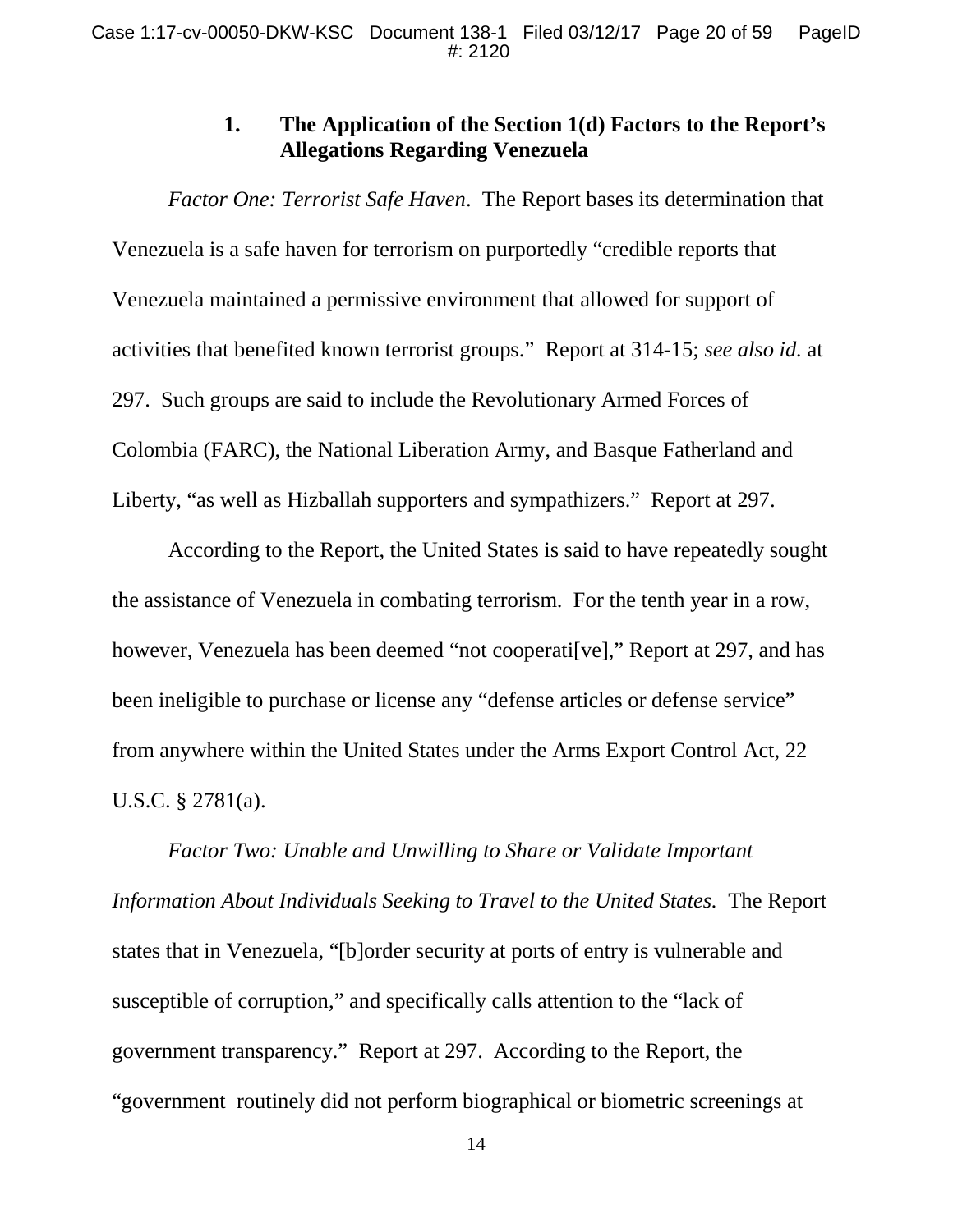ports of entry or exit," and there was "no automated system to collect advanced Passenger Name Records on commercial flights or to cross-check flight manifests with passenger disembarkation data." Report at 297. Moreover, as noted above, the Report states that Venezuela has (for the last ten years) been "not cooperat[ive]" with U.S. anti-terrorism efforts. Report at 297.

*Factor Three: Significant Presence of Terrorist Organizations and Risk of Terrorists Travelling to the United States.* The Report states that Venezuela provides a fertile environment for terrorist organizations such as FARC, the National Liberation Army, and Basque Fatherland and Liberty, "as well as Hizballah supporters and sympathizers." Report at 297, 314-15. Reporting such conditions about a country so close to the United States suggests that the State Department believes that there is a serious concern that "conditions will be exploited to enable terrorist operatives or sympathizers to travel [from Venezuela] to the United States." *Cf.* Exec. Order No. 13,780, 82 Fed. Reg. at 13210.

## **2. The Application of the Section 1(d) Factors to the Report's Allegations Regarding the Philippines**

<span id="page-20-0"></span>*Factor One: Terrorist Safe Haven.* According to the Report, the Filipino government receives substantial assistance from several American agencies, and it closely cooperates with both the United States government and international organizations to combat terrorism. Report at 80–84. Nonetheless, the country's composition of over 7,100 islands "makes it difficult for the central government to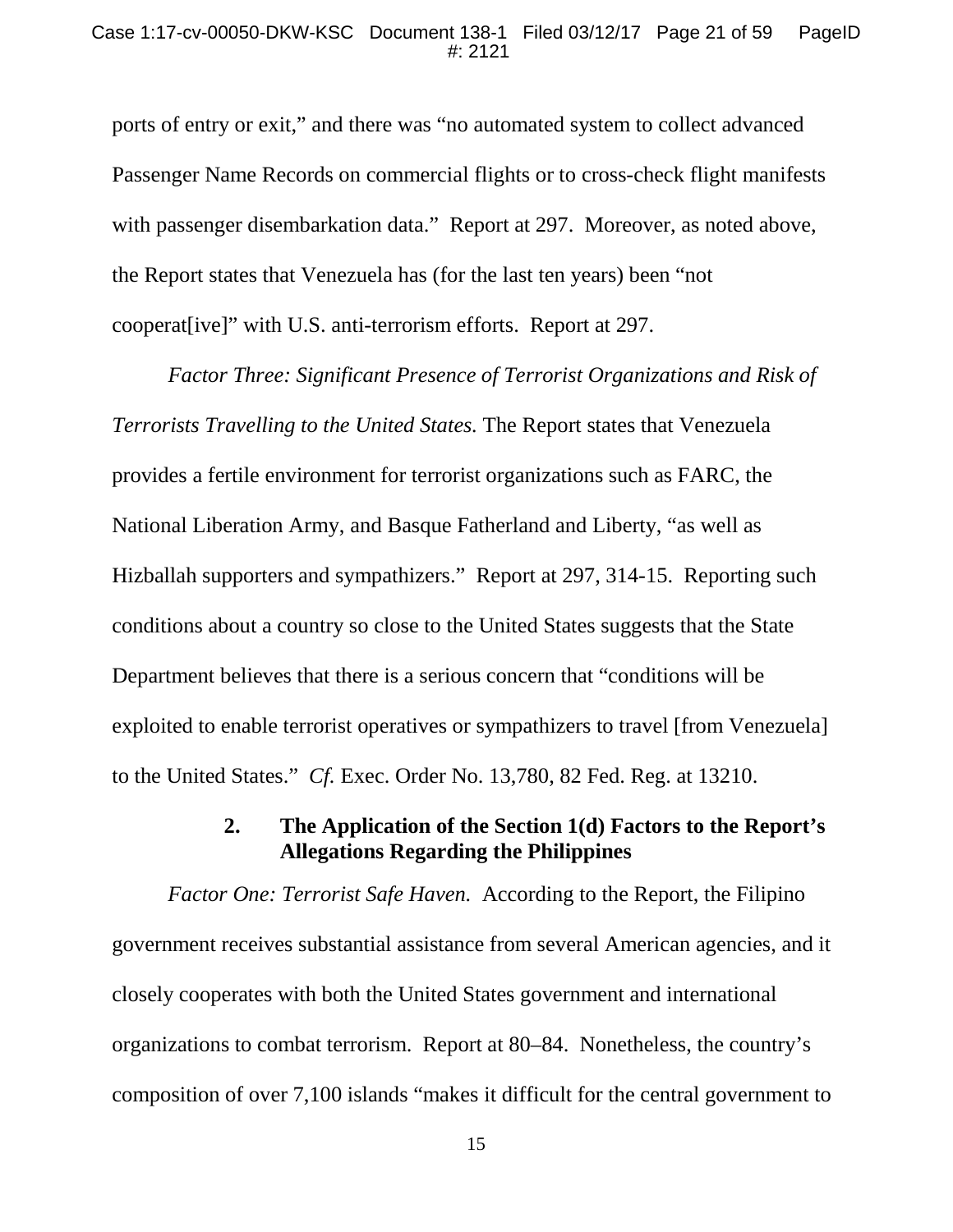maintain a presence in all areas." Report at 309. Thus, according to the Report, several militant groups, including Abu Sayyaf Group (ASG), Jemaah Islamiya, Bangsamoro Islamic Freedom Fighters (BIFF), the Ansarul Khilafah Philippines (AKP), and the New People's Army, are able to operate out of "base locations" in the Southern Philippines. Report at 78–79, 309.

The Report also focuses on the Sulu/Sulawesi Seas Littoral, an island/maritime region that straddles Indonesia, Malaysia, and the Philippines, and is said to be the home to many of the identified terrorist groups. Report at 308. Per the Report, "the expanse remain[s] difficult to control," and any surveillance is "partial at best," as historic smuggling and piracy "provide[] an effective cover for terrorist activities, including the movement of personnel, equipment, and funds." Report at 308. The Report refers to this region as "an area of concern for WMD proliferation and transit" due in part to "[w]eak strategic trade controls, legal and regulatory frameworks, [and] inadequate maritime law enforcement and security capabilities." Report at 308.

*Factor Two: Unable to Share or Validate Important Information About Individuals Seeking to Travel to the United State*. The Report states that the government of the Philippines has made progress in improving its border security, and collaborates closely with the United States and regional groups in doing so. Report at 80–84. Nonetheless, despite this willingness to collaborate with the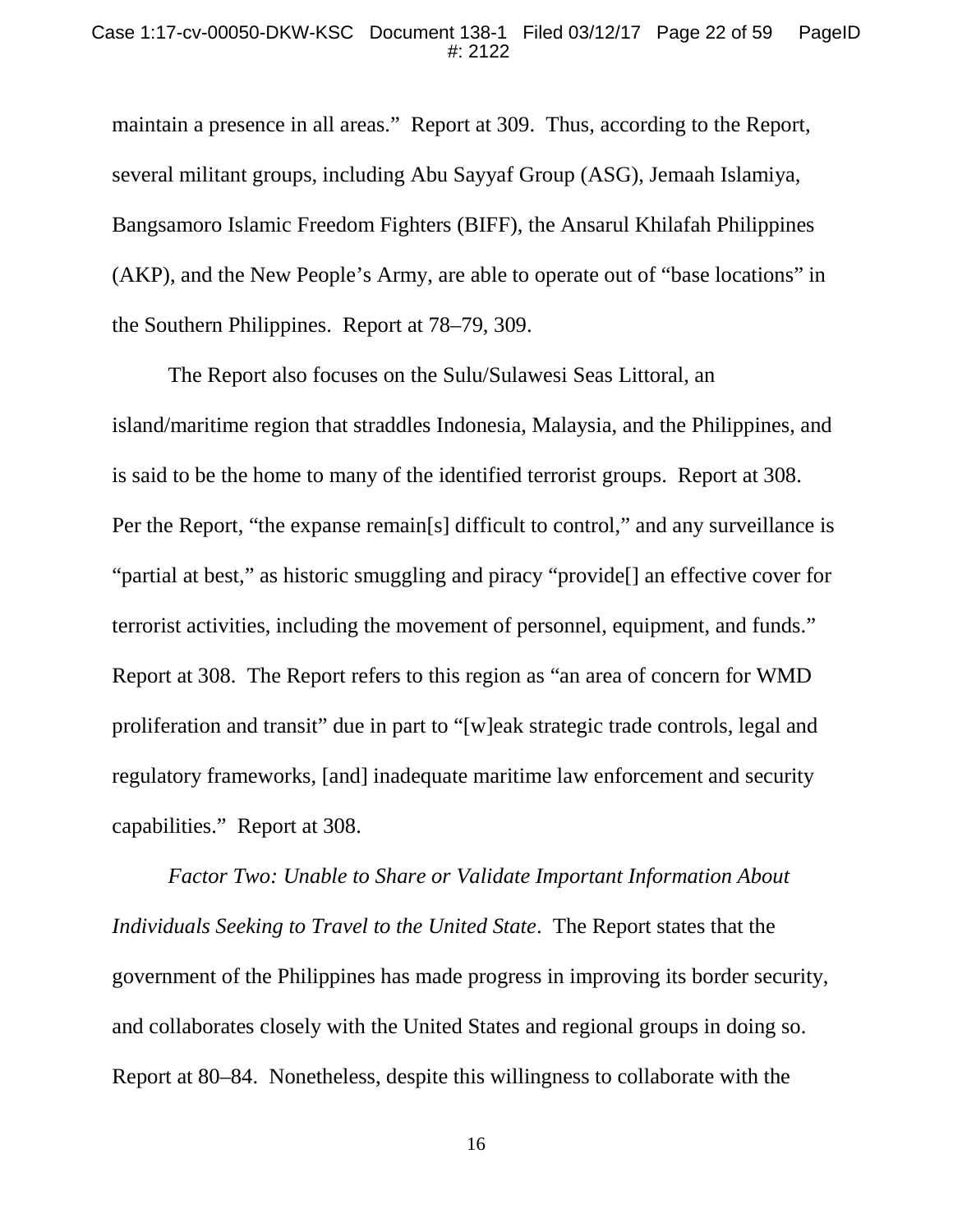United States, per the Report, the government is unable to monitor "the movement of personnel, equipment, and funds." Report at 308.

According to the Report, this inability to verify this information is due in part to difficulties in international cooperation and poor surveillance capabilities in the Sulu/Sulawesi Seas Littoral. Report at 308. It is also due to the country's geographic composition, which "makes it difficult for the central government to maintain a presence in all areas." Report at 309. At the time the Report was published, "violent opposition" and a "continued heavy military and police presence" allegedly remained in the southern islands. Report at 78. Moreover, the Report also notes that law enforcement and counterterrorism agencies lack necessary equipment, have a "mixed record of accountability, are "under-resourced and understaffed," and suffer from "widespread official corruption." Report at 80, 82.

*Factor Three: Significant Presence of Terrorist Organizations and Risk of Terrorists Travelling to the United States.* The Report states that "ISIL was attempting to recruit Filipinos," and that some of the Filipino-based groups including ASG, AKP, and BIFF, "have publicly pledged allegiance to ISIL." Report at 79. According to the Report, in 2015, these groups "displayed ISILaffiliated images and conducted some of ISIL's most reprehensible practices including the beheading of hostages." Report at 79. The Report also states that in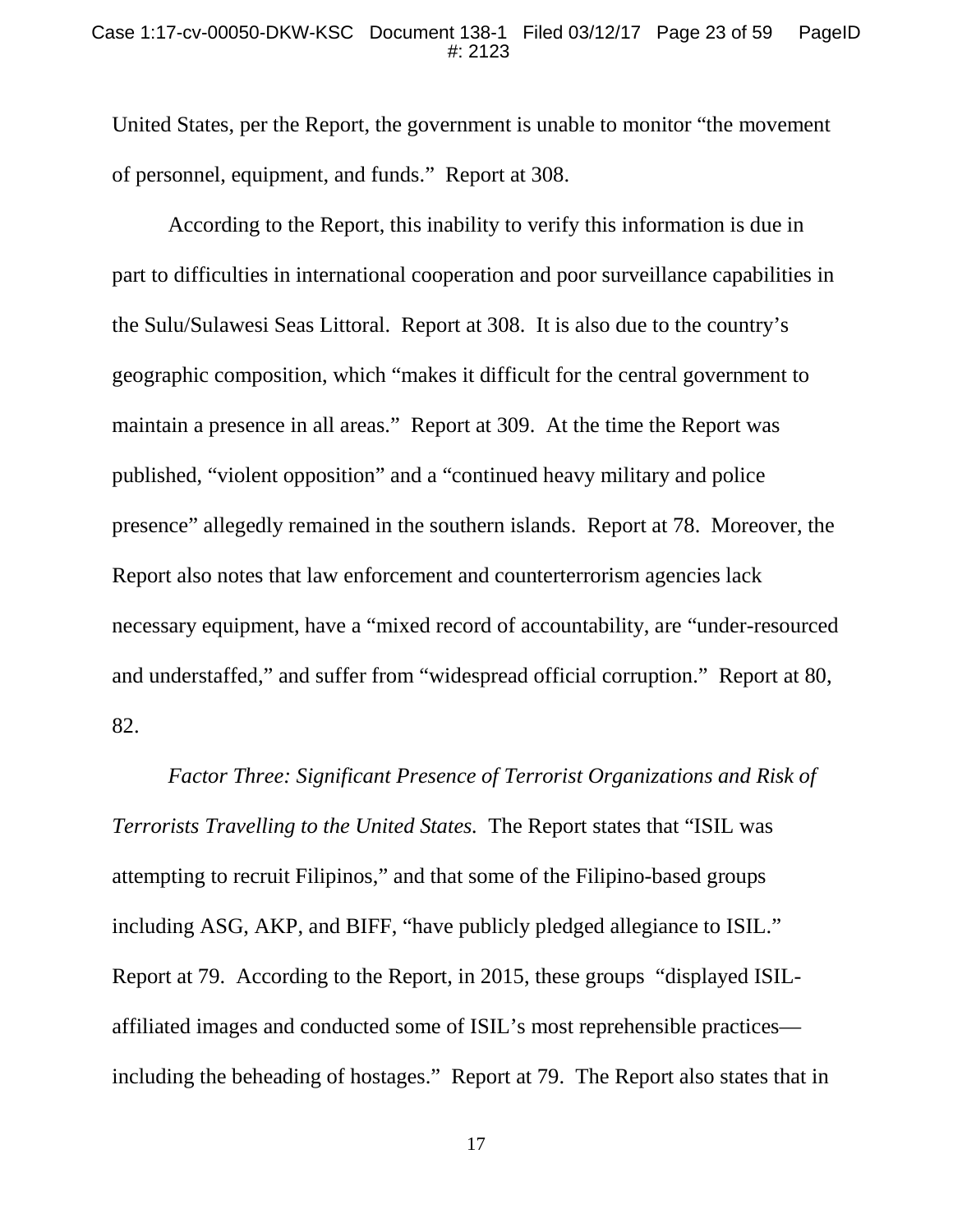2015, terrorist groups in the Southern Philippines engaged in kidnappings of both locals and foreigners, roadside bombings, and the seizing private vessels and Coast Guard ships. Report at 79-80.

The Report goes further to state that these groups export terrorist activity.

According to the Report, these Filipino-based groups were responsible for high-

profile terrorist attacks, including several outside of the Philippines. These include:

- The 2002 Bali bombings which killed more than 200, including 7 U.S. citizens;
- The October 2002 bombing near a military base that killed an American soldier;
- The August 2003 bombing of the J.W. Marriott Hotel in Jakarta;
- The September 2004 bombing outside the Australian Embassy in Jakarta;
- The October 2005 suicide bombing in Bali that killed 26; and,
- The July 2014 firing upon civilians celebrating the end of Ramadan with assault rifles that left 21 individuals dead.

<span id="page-23-0"></span>Report at 352, 380.

## **C. Per the Report, Venezuela and the Philippines Present a Greater Section 1(d) Risk than Does Sudan**

Thus, if the allegations of the Report are to be credited, both Venezuela and the Philippine satisfy the three operative factors of Section 1(d) of the Executive Order. They were nonetheless exempted from the travel ban. This exclusion occurred even though the Report—the only source cited as support for the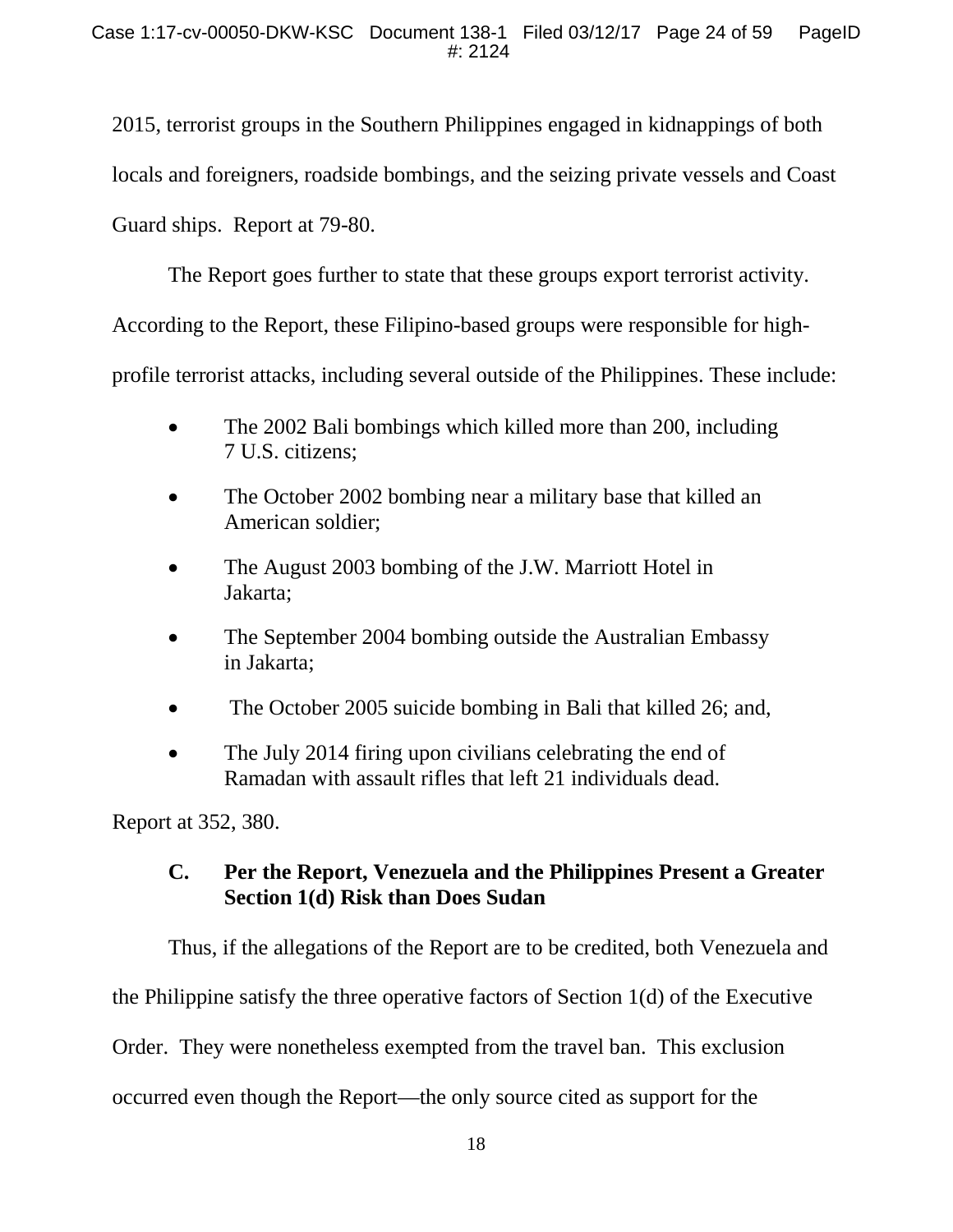inclusion of the six Muslim-majority countries—sets forth allegations that suggest that Venezuela and the Philippines are greater threats to the national security of the United States than is Sudan.

By including Sudan and excluding Venezuela and the Philippines (two Christian-majority nations), the Administration's policy is internally and fatally inconsistent. [6](#page-16-0) This inconsistency demonstrates that a country's predominant religion is the real basis for its inclusion in the travel ban.

## **1. Basis for Sudan's Inclusion**

<span id="page-24-0"></span>Section 1(e)(iv) of the Executive Order, relying on information from the

Report, is the paragraph used to justify Sudan's inclusion in the travel ban:

Sudan has been designated as a state sponsor of terrorism since 1993 because of its support for international terrorist groups, including Hizballah and Hamas. Historically, Sudan provided safe havens for al-Qa'ida and other terrorist groups to meet and train. Although Sudan's support to al-Qa'ida has ceased and it provides some cooperation with the United States' counterterrorism efforts, elements of core al-Qa'ida and ISIS-linked terrorist groups remain active in the country.

Exec. Order No. 13,780, 82 Fed. Reg. at 13211. The Report provides only slightly more detail than this paragraph, and significantly less detail than the information provided for Venezuela and the Philippines. *See* Report at 301.

<span id="page-24-1"></span> $6$  As noted above, Amici take no position on the Administration's assessment of the national security risk posed by Sudan.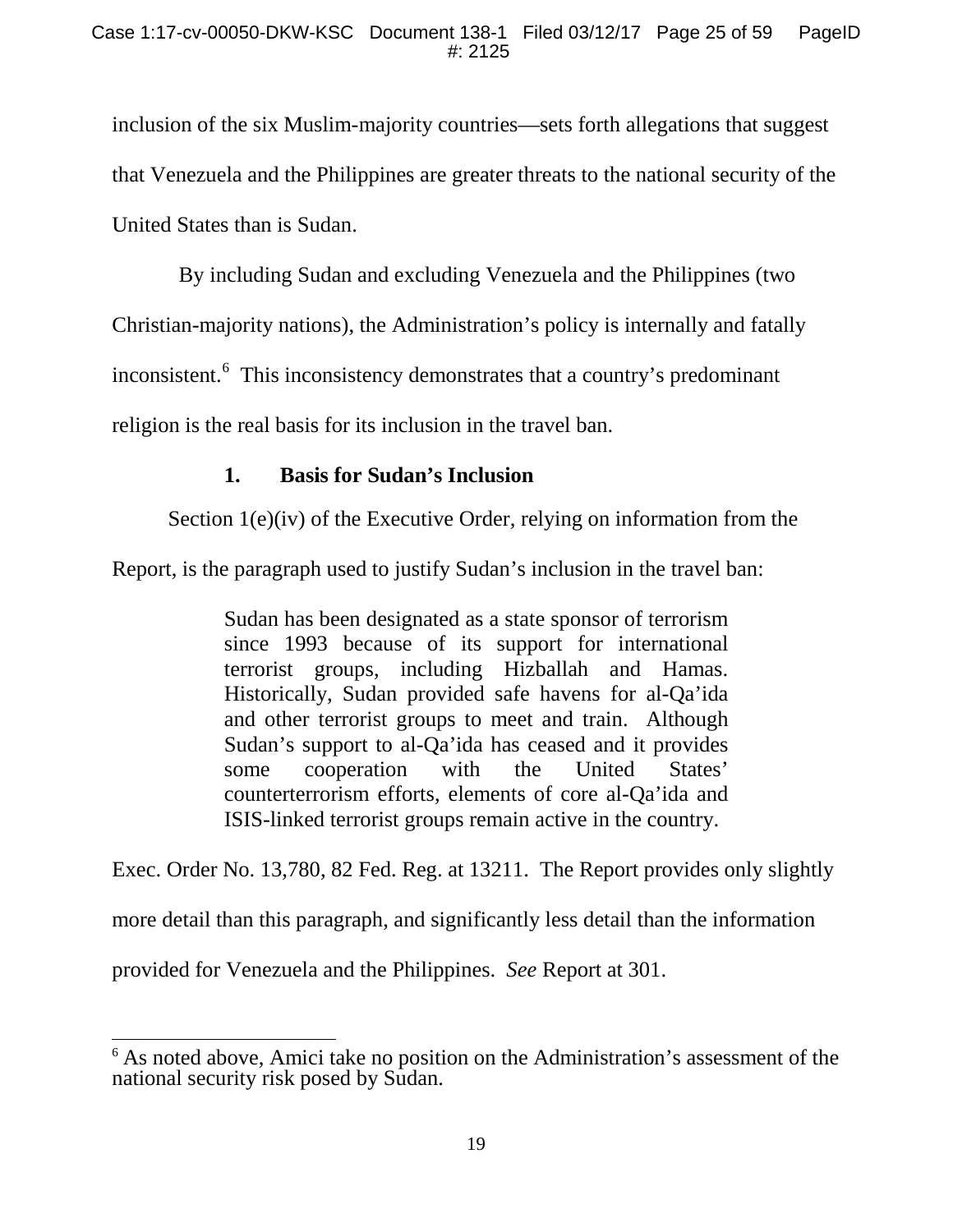## <span id="page-25-0"></span>**2. A Comparison of the Report's Account of the Three Nations Confirms that the Executive Order Violates the Establishment Clause**

#### **a) Factor 1: State Sponsors of Terrorism/Safe Havens**

Per the Report, all three countries satisfy the first criteria, if one accepts the statements of the Executive Order and the Report. A close reading of those materials, however, reveals a significant distinction. Sudan is designated as a state sponsor of terrorism, but such designation is based on historical facts. It was designated as a state sponsor of terrorism in 1993, when it "served as a meeting place, safe haven, and training hub for international terrorist groups." Report at 301. Per the Executive Order and the Report, Sudan has changed its posture significantly since that time. Report at 301 ("Sudan's support to al-Qa'ida has ceased and it provides some cooperation with the United States' counterterrorism efforts."); *id*. (noting that "the use of Sudan by Palestinian designated terrorist groups appears to have declined"); Exec. Order No. 13,780, 82 Fed. Reg. at 13211 ("Sudan's support to al-Qa'ida has ceased.").

By contrast, both Venezuela's and the Southern Philippines' status as terrorist safe havens are, per the Report, based on *current* facts. The Report noted that Venezuela "maintained a permissive environment that allowed for support of activities benefiting known terrorist groups" in 2015. Report at 297. Similarly, the Report detailed how the Philippines has been unsuccessfully attempting to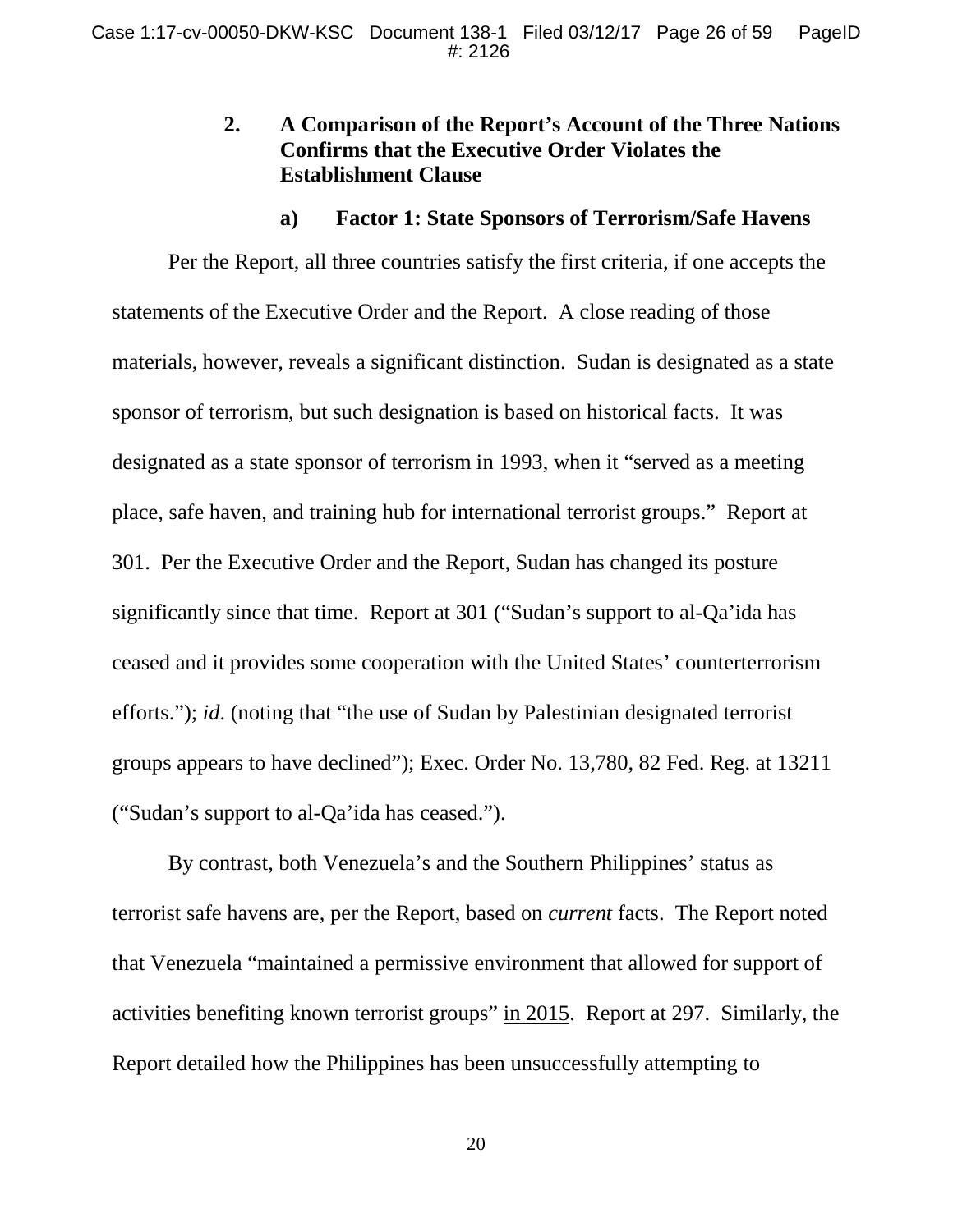eradicate terrorist safe havens in the southern Islands in 2015. Report at 80–84, 308–09.

Put simply, if Sudan satisfies the first Section 1(d) factor, then—in the view of the Report—Venezuela and the Philippines do as well.

## **b) Factor 2: Ability and Will to Share and Validate Information**

While Venezuela has been unwilling to cooperate with the United States in combatting terrorism, and the Filipino government has been unable to validate important information, "[t]he United States and Sudan worked cooperatively in countering the threat posed by al-Qa'ida and ISIL in 2015, which included their use of transit and facilitation routes within the country." Report at 301.

Sudan is also reported to be a member of the Partnership for Regional East Africa Counterterrorism (PREACT), a United States-funded program "designed to build counterterrorism capacity and cooperation of military, law enforcement, and civilian actors across East Africa to combat terrorism." Report at 13. This stands in stark contrast to Venezuela's reported lack of cooperation for ten consecutive years, Report at 297, and the Filipino government's apparent inability to establish domain over the southern islands, Report at 308–09.

Again, if Sudan satisfies the second Section 1(d) factor, then (in the view of the Report) the Philippines and Venezuela clearly do so as well.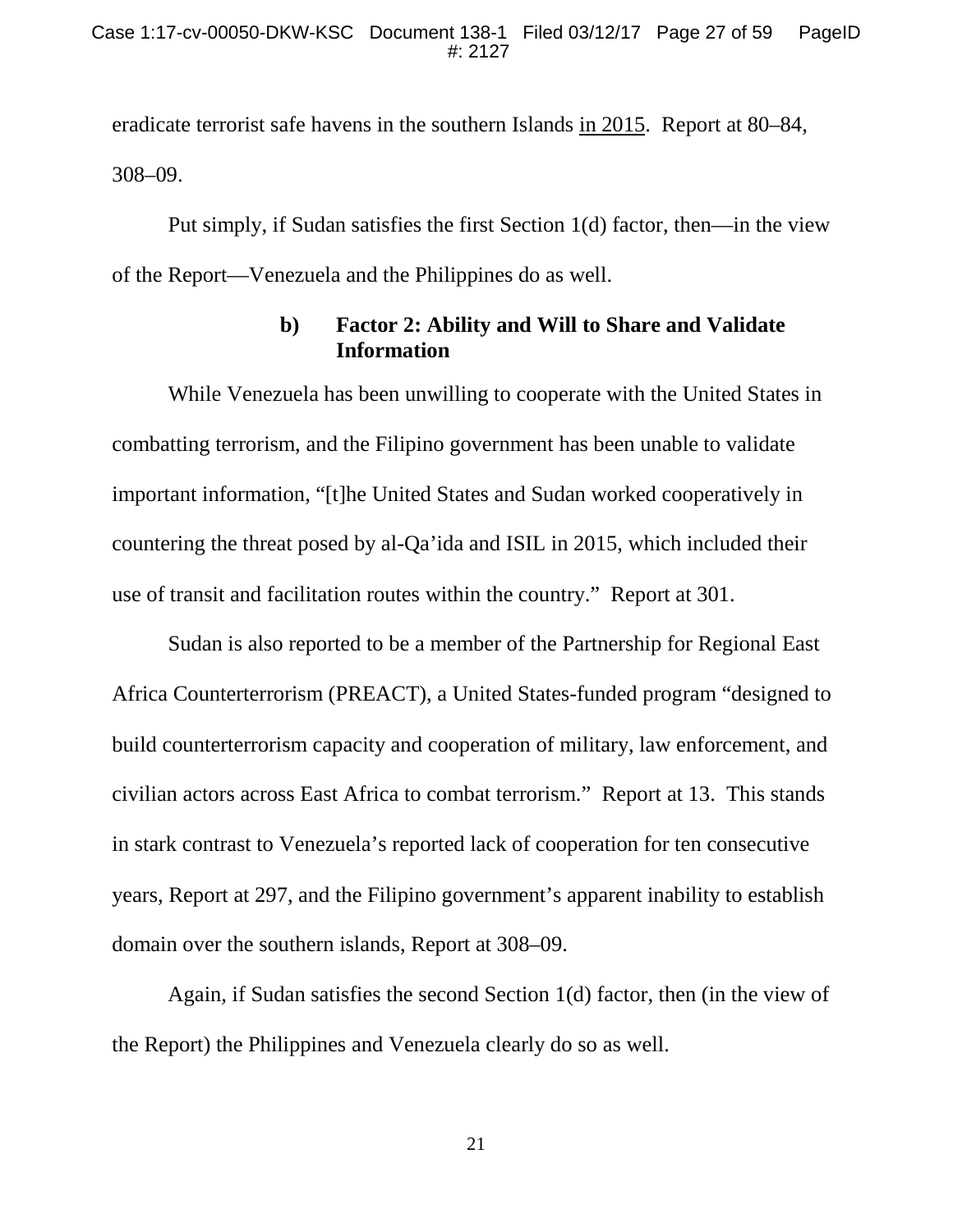## **c) Factor 3: Risk That Terrorists Will Travel to the United States**

While terrorist organizations continue to operate in Sudan, their presence is alleged by the Report to be greater in the Philippines. The Report provides a onesentence description of terrorism in Sudan: "elements of al-Qa'ida and ISIL-linked terrorist groups remained active in Sudan in 2015."<sup>[7](#page-24-1)</sup> Report at 301. The only other recent reference to terrorist activity is an attempted Hamas arms shipment in 2014. Report at 301.

Once again, when compared to the Report's description of kidnappings, roadside bombings, and the seizing of private and Coast Guard Ships in the Philippines, *see* Report at 79–80, or its description of Venezuela's "permissive environment" for "known terrorist groups," Report at 297, the point is quite simple: if Sudan satisfies Factor Three according to the information in the Report, the two Christian-majority nations clearly do so as well.

## <span id="page-27-0"></span>**III. In Light of This Selective Burden Imposed Only on Muslim-Majority Nations, the Court Should Look to the Statements of the Drafters to Determine Its Purpose.**

When read in light of the Report on which it relies, it is apparent that the Executive Order selectively disfavors Muslim-majority countries as compared to similarly-situated non-Muslim countries. The Executive Order's "express design"

 $<sup>7</sup>$  As with Sudan, the Report did not list any instances of specific terrorist activity</sup> that took place in Venezuela. *See* Report at 297–98, 314–15.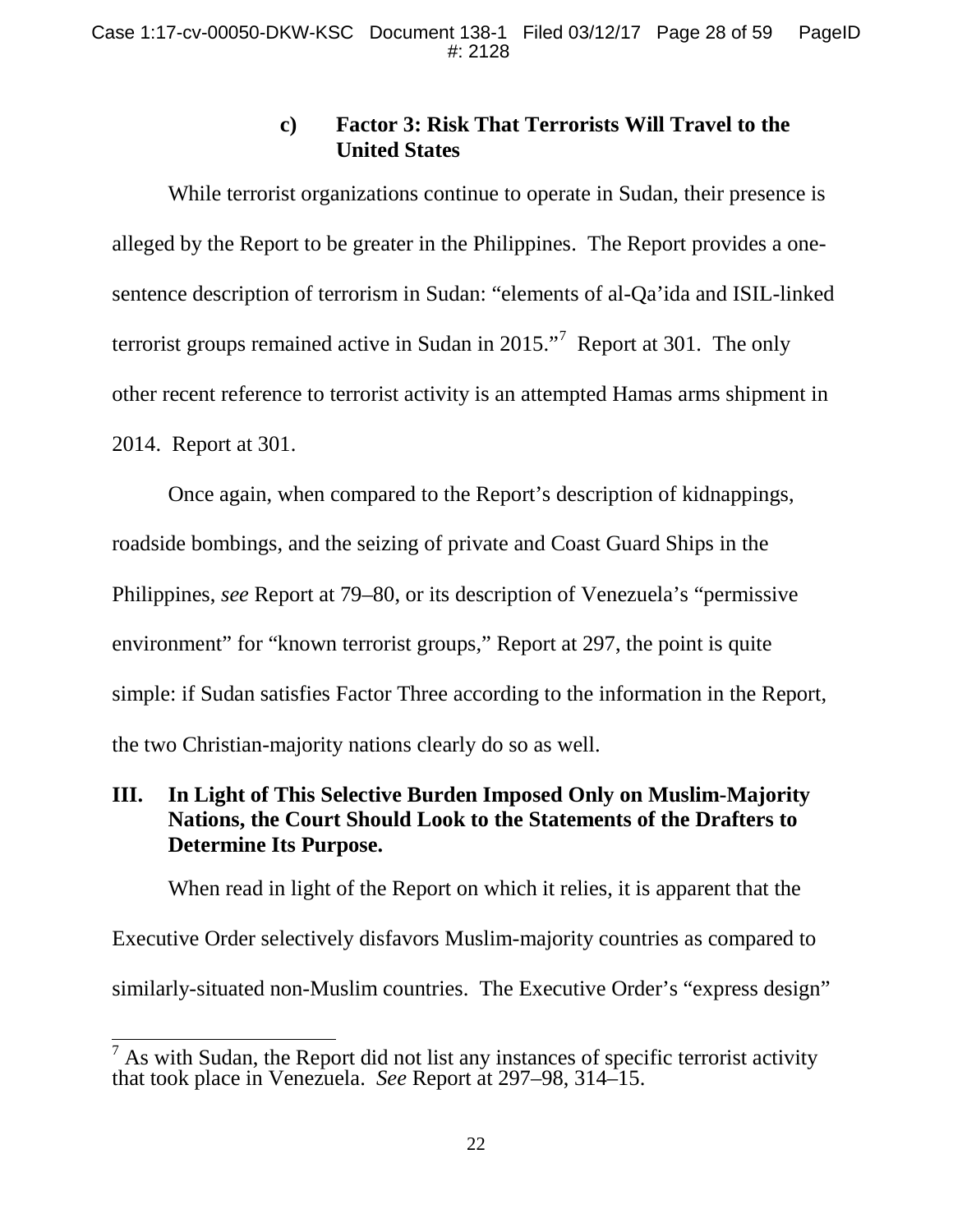is "to burden or favor selected religious denominations." *Larson*, 456 U.S. at 255. Accordingly, the Executive Order is in clear violation of the Establishment Clause.

The Administration denies that this is the purpose of the Executive Order. While "the government's characterization is . . . entitled to some deference . . . it is nonetheless the duty of the court to distinguish a sham secular purpose from a sincere one." *Santa Fe Indep. Sch. Dist. v. Doe*, 530 U.S. 290, 308 (2000); *see also McCreary Cty. v. ACLU*, 545 U.S. 844, 864 (2005). Courts determine the purpose of a law by considering its history, including statements made by its drafters. *Larson*, 456 U.S. at 254; *Grumet*, 512 U.S. at 699–70. Once the discriminatory impact of the Order has been established, the Court may look behind the Executive Order to determine whether it has a discriminatory purpose that runs afoul of the Establishment clause.

Here, the intention of at least one of the Defendants to burden a particular religion was articulated publicly. Defendant President Trump's comments related to this Executive Order have made it clear that his intention is to discriminate against Muslims. *See, e.g.*, *Aziz*, 2017 WL 580855, at \*9 (looking to statements made during and after the election by President Trump, and the "dearth of evidence indicating a national security purpose," and concluding that the original Executive Order was likely intended to be a "Muslim ban"); *see also Washington*, 847 F.3d at 1167–68 (finding that the States' Establishment Clause claim raised "serious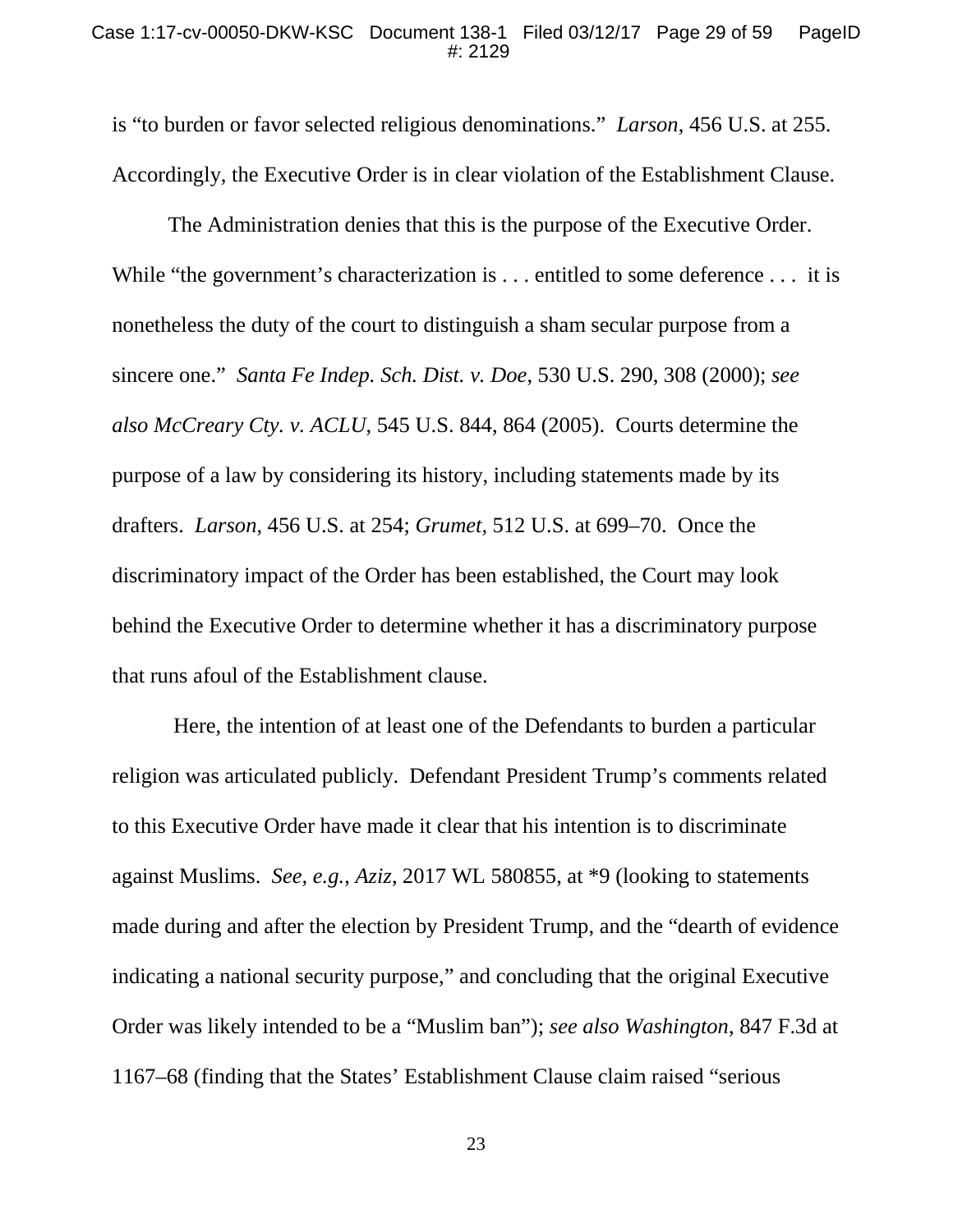allegations" and "significant constitutional questions" because of "evidence of numerous statements by the President about his intent to implement a 'Muslim ban' as well as evidence [suggesting] that the Executive Order was intended to be that ban").

#### **CONCLUSION**

For the foregoing reasons, the Executive Order should be invalidated as violating the Establishment Clause. In the alternative, the Court should consider the extrinsic statements of the President regarding the purpose of the Order to evaluate its constitutionality.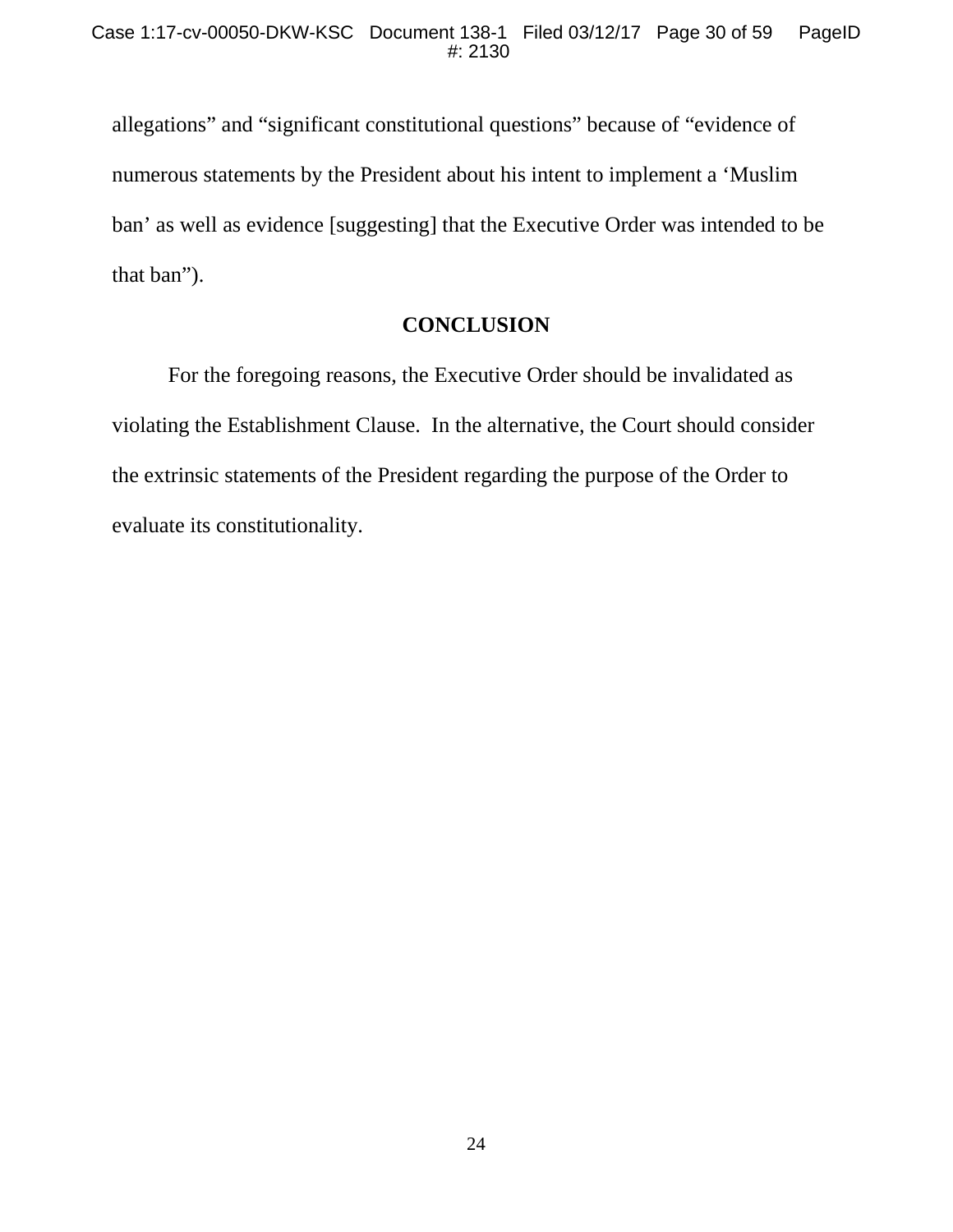Dated: Honolulu, Hawai'i,

THOMAS BENEDICT ROBERT D. FRAM (pro hac vice pending) KARUN TILAK (pro hac vice pending) MICHAEL BAKER ((pro hac vice pending) Attorney for *Amici Curiae Interfaith Coalition* CONGREGATION B'NAI JESHURUN; REVEREND CURTIS W. HART; RABBI SHARON KLEINBAUM; RABBI JOEL MOSBACHER; REVEREND TIMOTHY TUTT; RABBI JOY LEVITT; THE SIKH COALITION; THE RIGHT REVEREND ANDREW DIETSCHE, EPISCOPAL BISHOP OF NEW YORK; THE RIGHT REVEREND ALLEN K. SHIN, BISHOP SUFFRAGAN OF THE EPISCOPAL; THE RIGHT REVEREND MARY D. GLASSPOOL, BISHOP ASSISTANT OF THE EPISCOPAL DIOCESE OF NEW YORK; IMAM ABDUL MALIK MUJAHID; THE RIGHT REVEREND LAWRENCE C. PROVENZANO, EPISCOPAL BISHOP OF LONG ISLAND; THE MUSLIM PUBLIC AFFAIRS COUNCIL; THE RIGHT REVEREND MARC HANDLEY ANDRUS, EPISCOPAL BISHOP OF CALIFORNIA; CONGREGATION BEIT SIMCHAT TORAH ; RABBI FREDERICK REEVES; RABBI PERETZ WOLF-PRUSAN; RABBI NOA KUSHNER; UNION THEOLOGICAL SEMINARY; RABBI JOHN ROSOVE; UNITED METHODIST WOMEN; RABBI JAMES PONET; HYDE PARK & KENWOOD INTERFAITH COUNCIL and RABBI MICHAEL STRASSFELD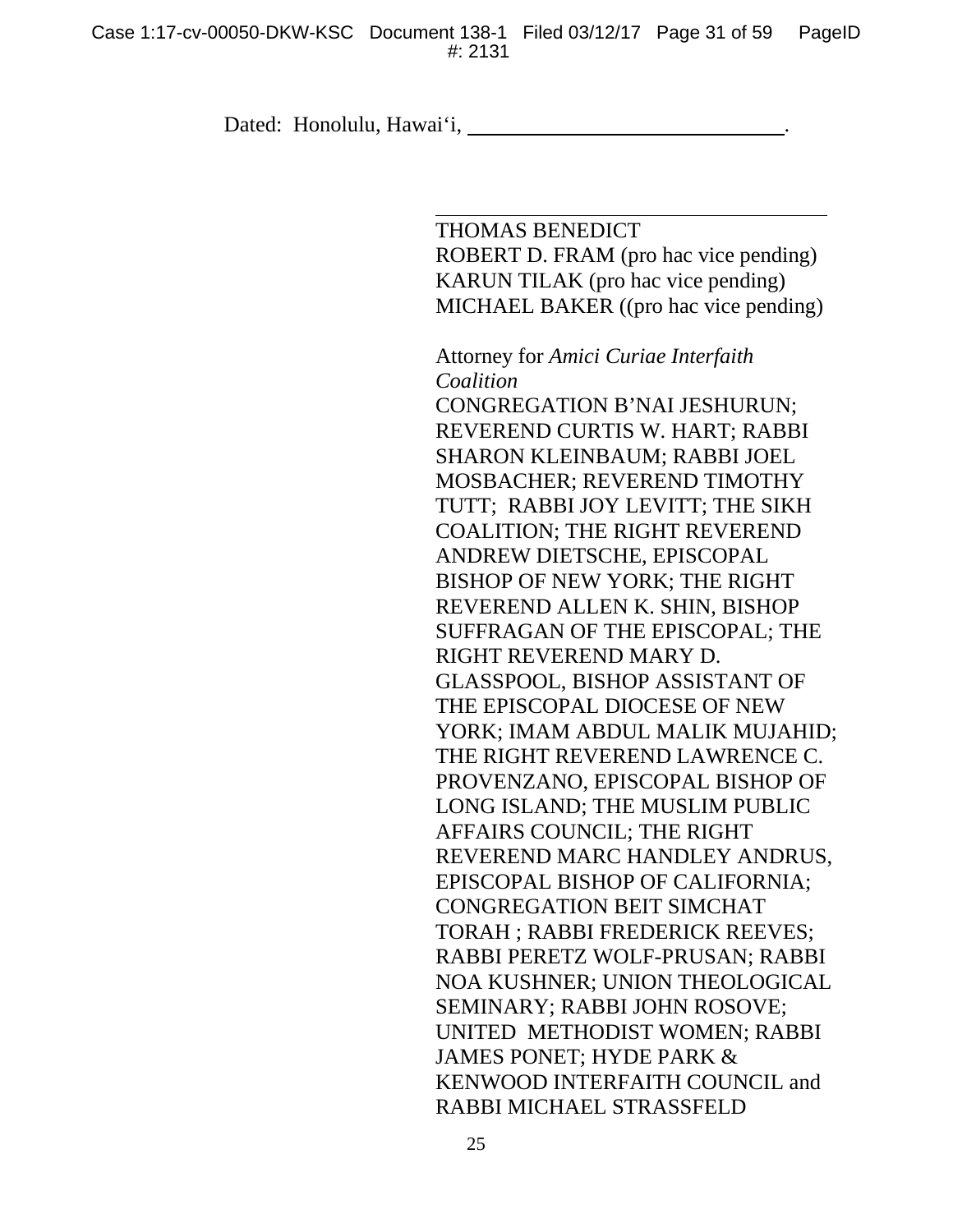Case 1:17-cv-00050-DKW-KSC Document 138-1 Filed 03/12/17 Page 32 of 59 PageID #: 2132

## **Exhibit A**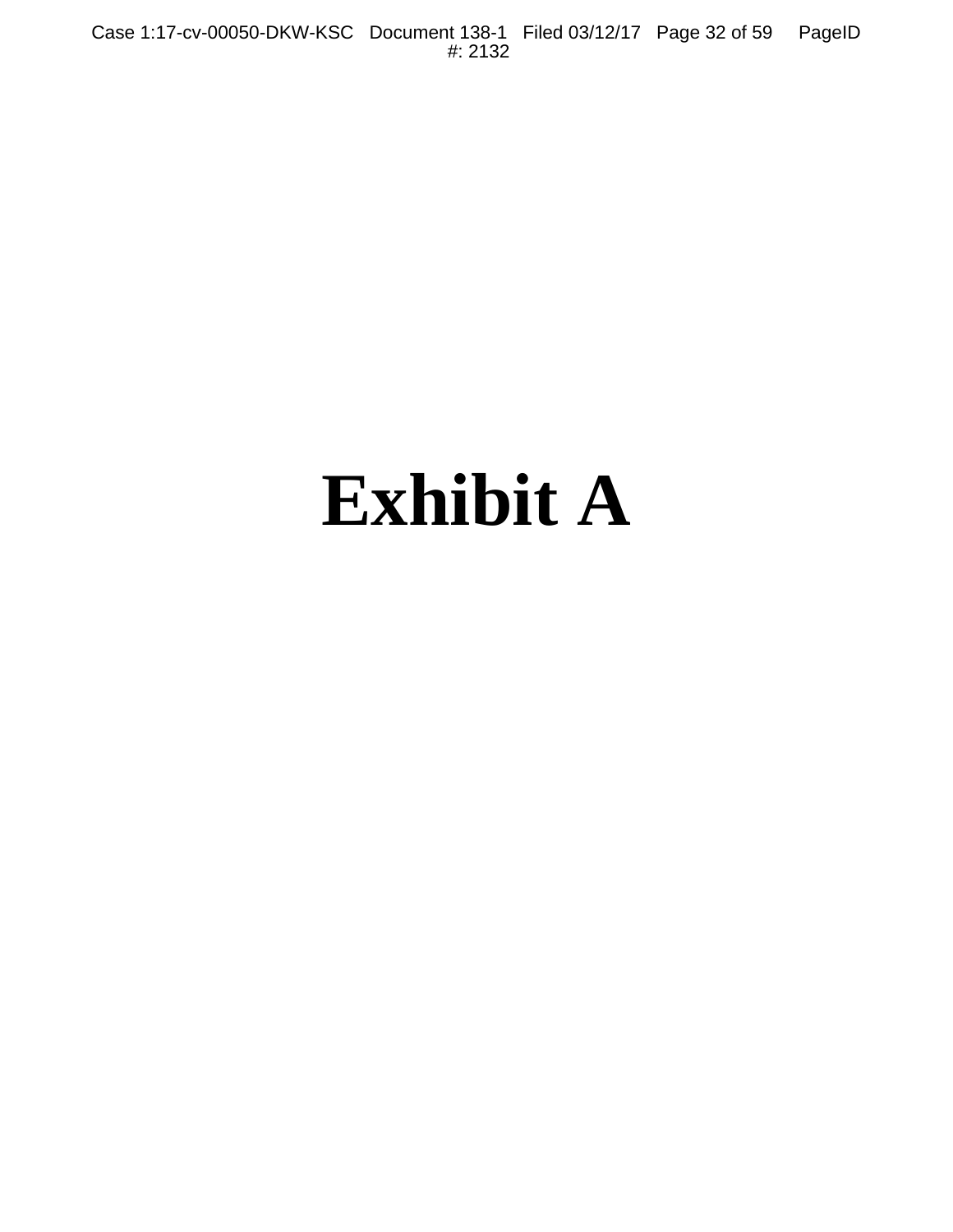# **Country Reports on Terrorism 2015**

## **June 2016**

**\_\_\_\_\_\_\_\_\_\_\_\_\_\_\_\_\_\_\_\_\_\_\_\_\_\_\_\_\_\_\_\_**

United States Department of State Publication Bureau of Counterterrorism and Countering Violent Extremism Released June 2, 2016

Country Reports on Terrorism 2015 is submitted in compliance with Title 22 of the United States Code, Section 2656f (the "Act"), which requires the Department of State to provide to Congress a full and complete annual report on terrorism for those countries and groups meeting the criteria of the Act.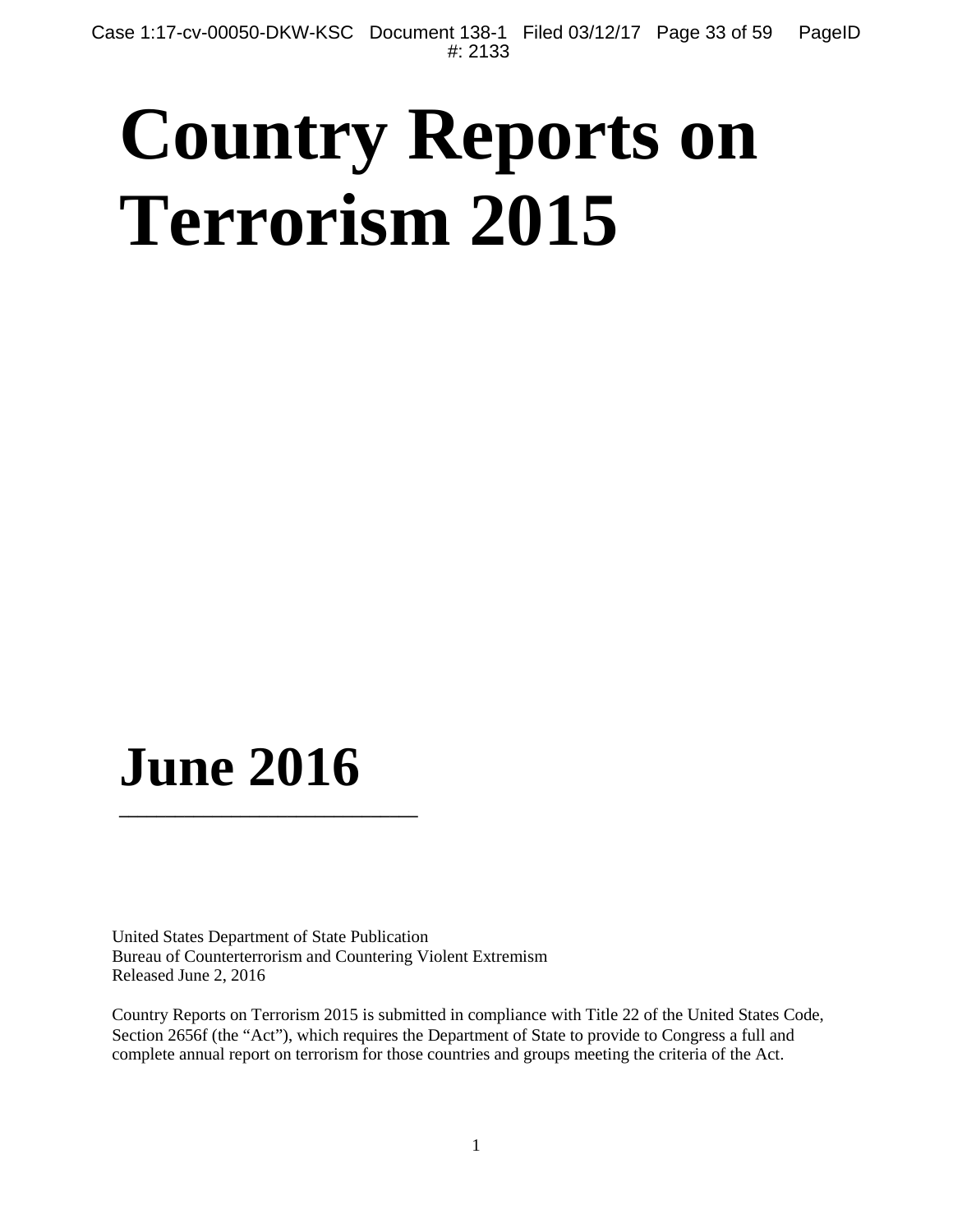Case 1:17-cv-00050-DKW-KSC Document 138-1 Filed 03/12/17 Page 34 of 59 PageID #: 2134

## **COUNTRY REPORTS ON TERRORISM 2015**

## **Table of Contents**

#### **Chapter 1. Strategic Assessment**

#### **Chapter 2. Country Reports**

#### **[Africa](http://www.intelink.sgov.gov/wiki/Africa_Terrorism_Reports#Africa_Overview#Africa_Overview)**

**Overview** Trans-Sahara Counterterrorism Partnership The Partnership for East African Regional Counterterrorism Burkina Faso Burundi Cameroon Chad [Djibouti](http://www.intelink.sgov.gov/wiki/Africa_Terrorism_Reports#Djibouti#Djibouti) Eritrea [Ethiopia](http://www.intelink.sgov.gov/wiki/Africa_Terrorism_Reports#Ethiopia#Ethiopia) [Kenya](http://www.intelink.sgov.gov/wiki/Africa_Terrorism_Reports#Kenya#Kenya) [Mali](http://www.intelink.sgov.gov/wiki/Africa_Terrorism_Reports#Mali#Mali) [Mauritania](http://www.intelink.sgov.gov/wiki/Africa_Terrorism_Reports#Mauritania#Mauritania) Niger [Nigeria](http://www.intelink.sgov.gov/wiki/Africa_Terrorism_Reports#Nigeria#Nigeria) Senegal [Somalia](http://www.intelink.sgov.gov/wiki/Africa_Terrorism_Reports#Somalia#Somalia) South Africa [Tanzania](http://www.intelink.sgov.gov/wiki/Africa_Terrorism_Reports#Tanzania#Tanzania) [Uganda](http://www.intelink.sgov.gov/wiki/Africa_Terrorism_Reports#Uganda#Uganda)

#### **[East Asia and the Pacific](http://www.intelink.sgov.gov/wiki/East_Asia_and_Pacific_Terrorism_Reports#East_Asia_and_Pacific_Overview#East_Asia_and_Pacific_Overview)**

**Overview** Australia [China](http://www.intelink.sgov.gov/wiki/East_Asia_and_Pacific_Terrorism_Reports#China#China) [\(Hong Kong](http://www.intelink.sgov.gov/wiki/East_Asia_and_Pacific_Terrorism_Reports#Hong_Kong#Hong_Kong) an[d Macau\)](http://www.intelink.sgov.gov/wiki/East_Asia_and_Pacific_Terrorism_Reports#Macau#Macau) [Indonesia](http://www.intelink.sgov.gov/wiki/East_Asia_and_Pacific_Terrorism_Reports#Indonesia#Indonesia) Democratic People's Republic of Korea [Malaysia](http://www.intelink.sgov.gov/wiki/East_Asia_and_Pacific_Terrorism_Reports#Malaysia#Malaysia) **[Philippines](http://www.intelink.sgov.gov/wiki/East_Asia_and_Pacific_Terrorism_Reports#Philippines#Philippines)** [Singapore](http://www.intelink.sgov.gov/wiki/East_Asia_and_Pacific_Terrorism_Reports#Singapore#Singapore) [Thailand](http://www.intelink.sgov.gov/wiki/East_Asia_and_Pacific_Terrorism_Reports#Thailand#Thailand)

#### **[Europe](http://www.intelink.sgov.gov/wiki/Europe_and_Eurasia_Terrorism_Reports#Europe_and_Eurasia_Overview#Europe_and_Eurasia_Overview)**

**Overview** Albania [Austria](http://www.intelink.sgov.gov/wiki/Europe_and_Eurasia_Terrorism_Reports#Austria#Austria) [Azerbaijan](http://www.intelink.sgov.gov/wiki/Europe_and_Eurasia_Terrorism_Reports#Azerbaijan#Azerbaijan) [Belgium](http://www.intelink.sgov.gov/wiki/Europe_and_Eurasia_Terrorism_Reports#Belgium#Belgium) [Bosnia and Herzegovina](http://www.intelink.sgov.gov/wiki/Europe_and_Eurasia_Terrorism_Reports#Bosnia_and_Herzegovina#Bosnia_and_Herzegovina) Bulgaria Cyprus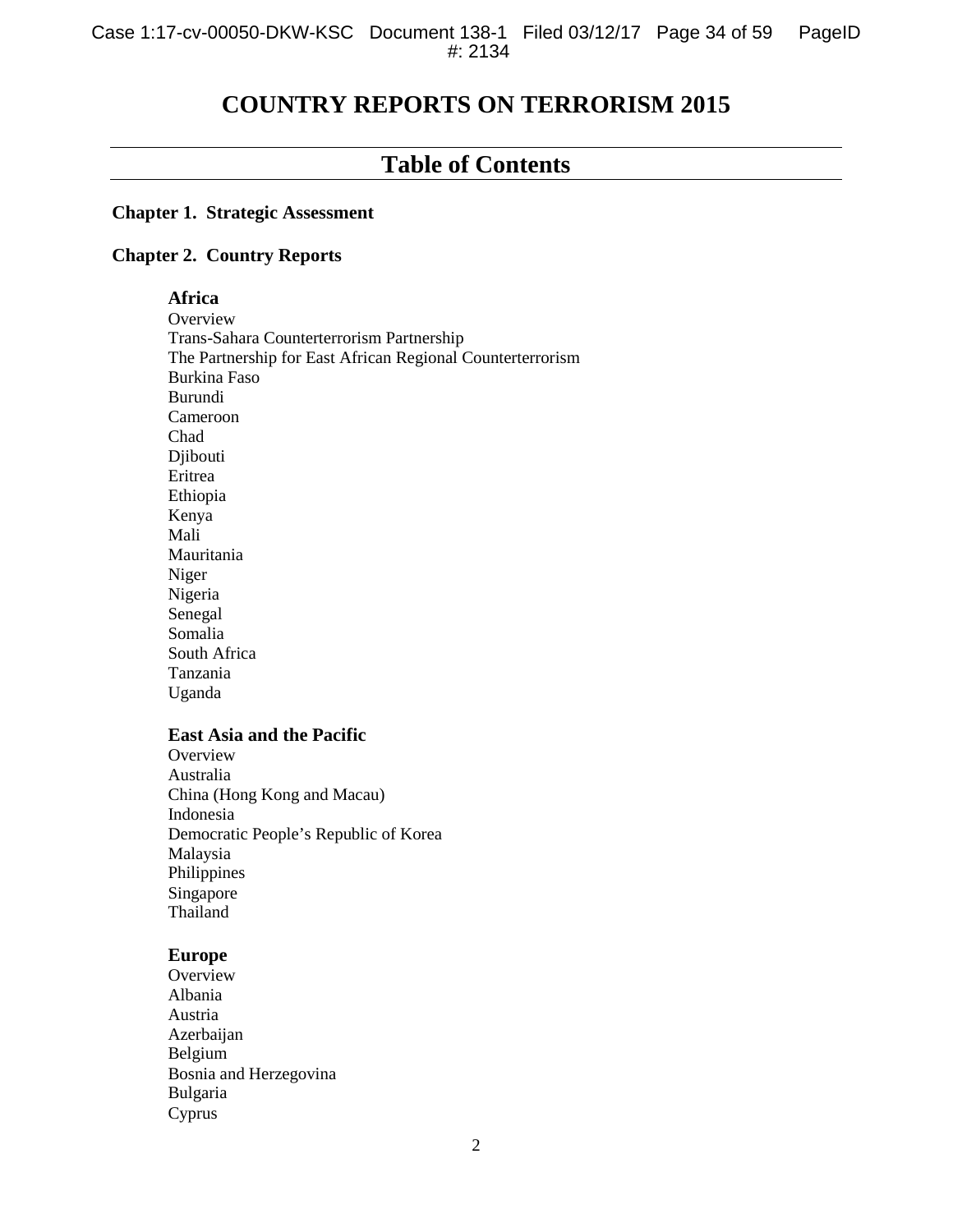[Denmark](http://www.intelink.sgov.gov/wiki/Europe_and_Eurasia_Terrorism_Reports#Denmark#Denmark) [France](http://www.intelink.sgov.gov/wiki/Europe_and_Eurasia_Terrorism_Reports#France#France) [Georgia](http://www.intelink.sgov.gov/wiki/Europe_and_Eurasia_Terrorism_Reports#Georgia#Georgia) [Germany](http://www.intelink.sgov.gov/wiki/Europe_and_Eurasia_Terrorism_Reports#Germany#Germany) [Greece](http://www.intelink.sgov.gov/wiki/Europe_and_Eurasia_Terrorism_Reports#Greece#Greece) [Ireland](http://www.intelink.sgov.gov/wiki/Europe_and_Eurasia_Terrorism_Reports#Ireland#Ireland) [Italy](http://www.intelink.sgov.gov/wiki/Europe_and_Eurasia_Terrorism_Reports#Italy#Italy) Kosovo Macedonia [The Netherlands](http://www.intelink.sgov.gov/wiki/Europe_and_Eurasia_Terrorism_Reports#The_Netherlands#The_Netherlands) [Norway](http://www.intelink.sgov.gov/wiki/Europe_and_Eurasia_Terrorism_Reports#Norway#Norway) [Russia](http://www.intelink.sgov.gov/wiki/Europe_and_Eurasia_Terrorism_Reports#Russia#Russia) [Serbia](http://www.intelink.sgov.gov/wiki/Europe_and_Eurasia_Terrorism_Reports#Serbia_and_Montenegro#Serbia_and_Montenegro) [Spain](http://www.intelink.sgov.gov/wiki/Europe_and_Eurasia_Terrorism_Reports#Serbia_and_Montenegro#Serbia_and_Montenegro) [Sweden](http://www.intelink.sgov.gov/wiki/Europe_and_Eurasia_Terrorism_Reports#Sweden#Sweden) [Turkey](http://www.intelink.sgov.gov/wiki/Europe_and_Eurasia_Terrorism_Reports#Turkey#Turkey) [United Kingdom](http://www.intelink.sgov.gov/wiki/Europe_and_Eurasia_Terrorism_Reports#United_Kingdom#United_Kingdom)

#### **[Middle East and North Africa](http://www.intelink.sgov.gov/wiki/Middle_East_and_North_Africa_Terrorism_Reports#Middle_East_and_North_Africa_Overview#Middle_East_and_North_Africa_Overview)**

**Overview** [Algeria](http://www.intelink.sgov.gov/wiki/Middle_East_and_North_Africa_Terrorism_Reports#Algeria#Algeria) Bahrain [Egypt](http://www.intelink.sgov.gov/wiki/Middle_East_and_North_Africa_Terrorism_Reports#Egypt#Egypt) [Iraq](http://www.intelink.sgov.gov/wiki/Middle_East_and_North_Africa_Terrorism_Reports#Iraq#Iraq) Israel, the West Bank and Gaza, and Jerusalem [Jordan](http://www.intelink.sgov.gov/wiki/Middle_East_and_North_Africa_Terrorism_Reports#Jordan#Jordan) [Kuwait](http://www.intelink.sgov.gov/wiki/Middle_East_and_North_Africa_Terrorism_Reports#Kuwait#Kuwait) Lebanon Libya Morocco [Oman](http://www.intelink.sgov.gov/wiki/Middle_East_and_North_Africa_Terrorism_Reports#Oman#Oman) **O**atar [Saudi Arabia](http://www.intelink.sgov.gov/wiki/Middle_East_and_North_Africa_Terrorism_Reports#Saudi_Arabia#Saudi_Arabia) [Tunisia](http://www.intelink.sgov.gov/wiki/Middle_East_and_North_Africa_Terrorism_Reports#Tunisia#Tunisia) [United Arab Emirates](http://www.intelink.sgov.gov/wiki/Middle_East_and_North_Africa_Terrorism_Reports#United_Arab_Emirates#United_Arab_Emirates) [Yemen](http://www.intelink.sgov.gov/wiki/Middle_East_and_North_Africa_Terrorism_Reports#Yemen#Yemen)

#### **[South and Central Asia](http://www.intelink.sgov.gov/wiki/South_Asia_Terrorism_Reports#South_Asia_Overview#South_Asia_Overview)**

**Overview** [Afghanistan](http://www.intelink.sgov.gov/wiki/South_Asia_Terrorism_Reports#Afghanistan#Afghanistan) [Bangladesh](http://www.intelink.sgov.gov/wiki/South_Asia_Terrorism_Reports#Bangladesh#Bangladesh) [India](http://www.intelink.sgov.gov/wiki/South_Asia_Terrorism_Reports#India#India) [Kazakhstan](http://www.intelink.sgov.gov/wiki/Europe_and_Eurasia_Terrorism_Reports#Kazakhstan#Kazakhstan) [Kyrgyzstan](http://www.intelink.sgov.gov/wiki/Europe_and_Eurasia_Terrorism_Reports#Kyrgyzstan#Kyrgyzstan) Maldives [Nepal](http://www.intelink.sgov.gov/wiki/South_Asia_Terrorism_Reports#Nepal#Nepal) [Pakistan](http://www.intelink.sgov.gov/wiki/South_Asia_Terrorism_Reports#Pakistan#Pakistan) [Sri Lanka](http://www.intelink.sgov.gov/wiki/South_Asia_Terrorism_Reports#Sri_Lanka#Sri_Lanka) [Tajikistan](http://www.intelink.sgov.gov/wiki/Europe_and_Eurasia_Terrorism_Reports#Tajikistan#Tajikistan) [Turkmenistan](http://www.intelink.sgov.gov/wiki/Europe_and_Eurasia_Terrorism_Reports#Turkmenistan#Turkmenistan) [Uzbekistan](http://www.intelink.sgov.gov/wiki/Europe_and_Eurasia_Terrorism_Reports#Uzbekistan#Uzbekistan)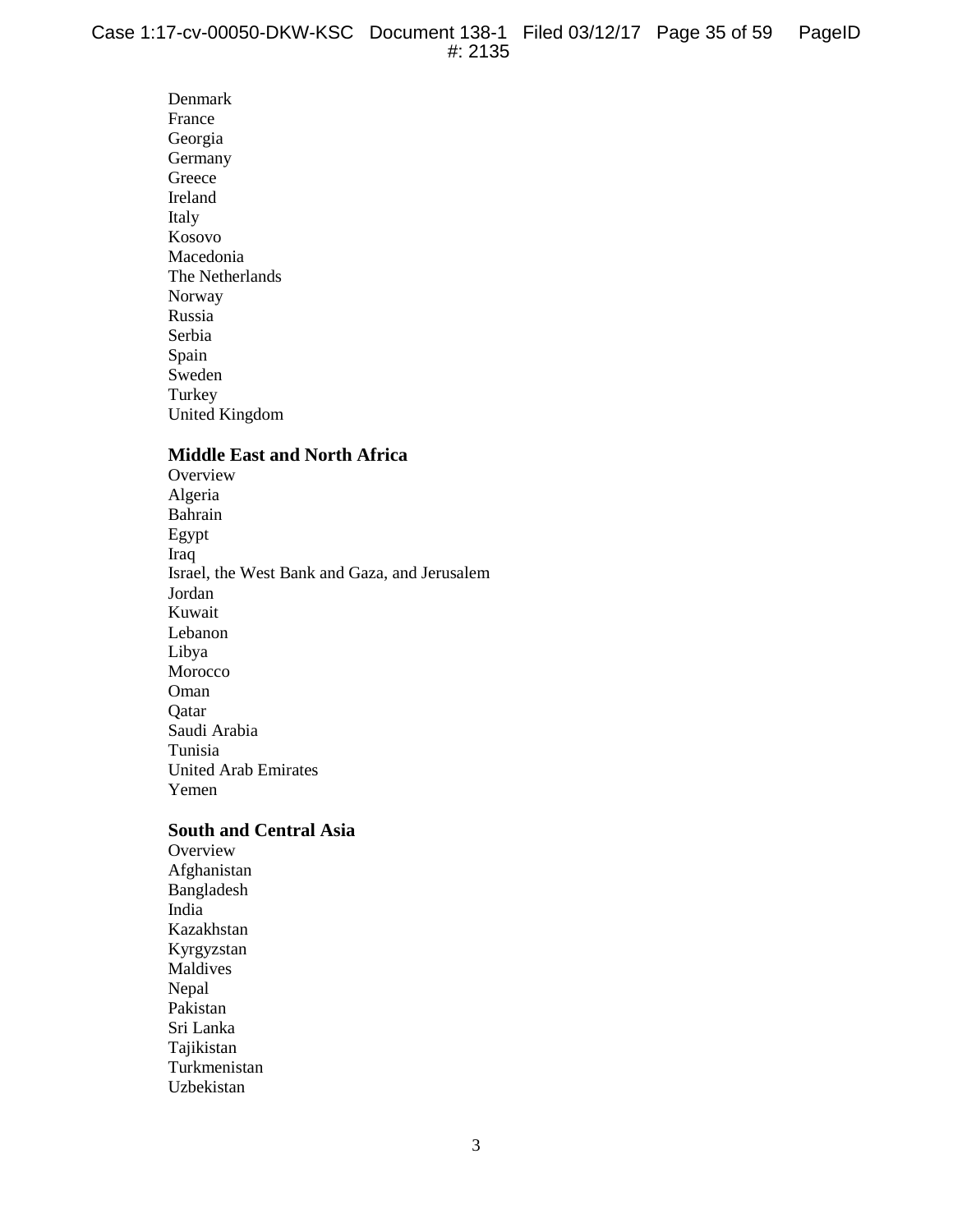#### **[Western Hemisphere](http://www.intelink.sgov.gov/wiki/Western_Hemisphere_Terrorism_Reports#Western_Hemisphere_Overview#Western_Hemisphere_Overview)**

**Overview** [Argentina](http://www.intelink.sgov.gov/wiki/Western_Hemisphere_Terrorism_Reports#Argentina#Argentina) Brazil [Canada](http://www.intelink.sgov.gov/wiki/Western_Hemisphere_Terrorism_Reports#Canada#Canada) Cuba [Colombia](http://www.intelink.sgov.gov/wiki/Western_Hemisphere_Terrorism_Reports#Colombia#Colombia) [Mexico](http://www.intelink.sgov.gov/wiki/Western_Hemisphere_Terrorism_Reports#Mexico#Mexico) [Panama](http://www.intelink.sgov.gov/wiki/Western_Hemisphere_Terrorism_Reports#Panama#Panama) Paraguay [Peru](http://www.intelink.sgov.gov/wiki/Western_Hemisphere_Terrorism_Reports#Peru#Peru) Trinidad and Tobago [Venezuela](http://www.intelink.sgov.gov/wiki/Western_Hemisphere_Terrorism_Reports#Venezuela#Venezuela)

#### **Chapter 3. State Sponsors of Terrorism**

[Iran](http://www.intelink.sgov.gov/wiki/State_Sponsors_of_Terrorism#Iran#Iran) [Sudan](http://www.intelink.sgov.gov/wiki/State_Sponsors_of_Terrorism#Sudan#Sudan) [Syria](http://www.intelink.sgov.gov/wiki/State_Sponsors_of_Terrorism#Syria#Syria)

#### **Chapter 4. The Global Challenge of Chemical, Biological, Radiological, or Nuclear (CBRN) Terrorism**

#### **Chapter 5. Terrorist Safe Havens (Update to 7120 Report)**

Terrorist Safe Havens Countering Terrorism on the Economic Front Multilateral Efforts to Counter Terrorism; International Conventions and Protocols Long-Term Programs and Initiatives Designed to Counter Terrorist Safe Havens -Countering Violent Extremism -Capacity Building -Regional Strategic Initiative Countering Foreign Terrorist Fighters Support for Pakistan Counterterrorism Coordination with Saudi Arabia

#### **Chapter 6. Terrorist Organizations**

Abdallah Azzam Brigades (AAB) Abu Nidal Organization (ANO) Abu Sayyaf Group (ASG) Al-Aqsa Martyrs Brigade (AAMB) Ansar al-Dine (AAD) Ansar al-Islam (AAI) Ansar al-Shari'a in Benghazi (AAS-B) Ansar al-Shari'a in Darnah (AAS-D) Ansar al-Shari'a in Tunisia (AAS-T) Army of Islam (AOI) Asbat al-Ansar (AAA) Aum Shinrikyo (AUM) Basque Fatherland and Liberty (ETA) Boko Haram (BH) Communist Party of Philippines/New People's Army (CPP/NPA) Continuity Irish Republican Army (CIRA) Gama'a al-Islamiyya (IG)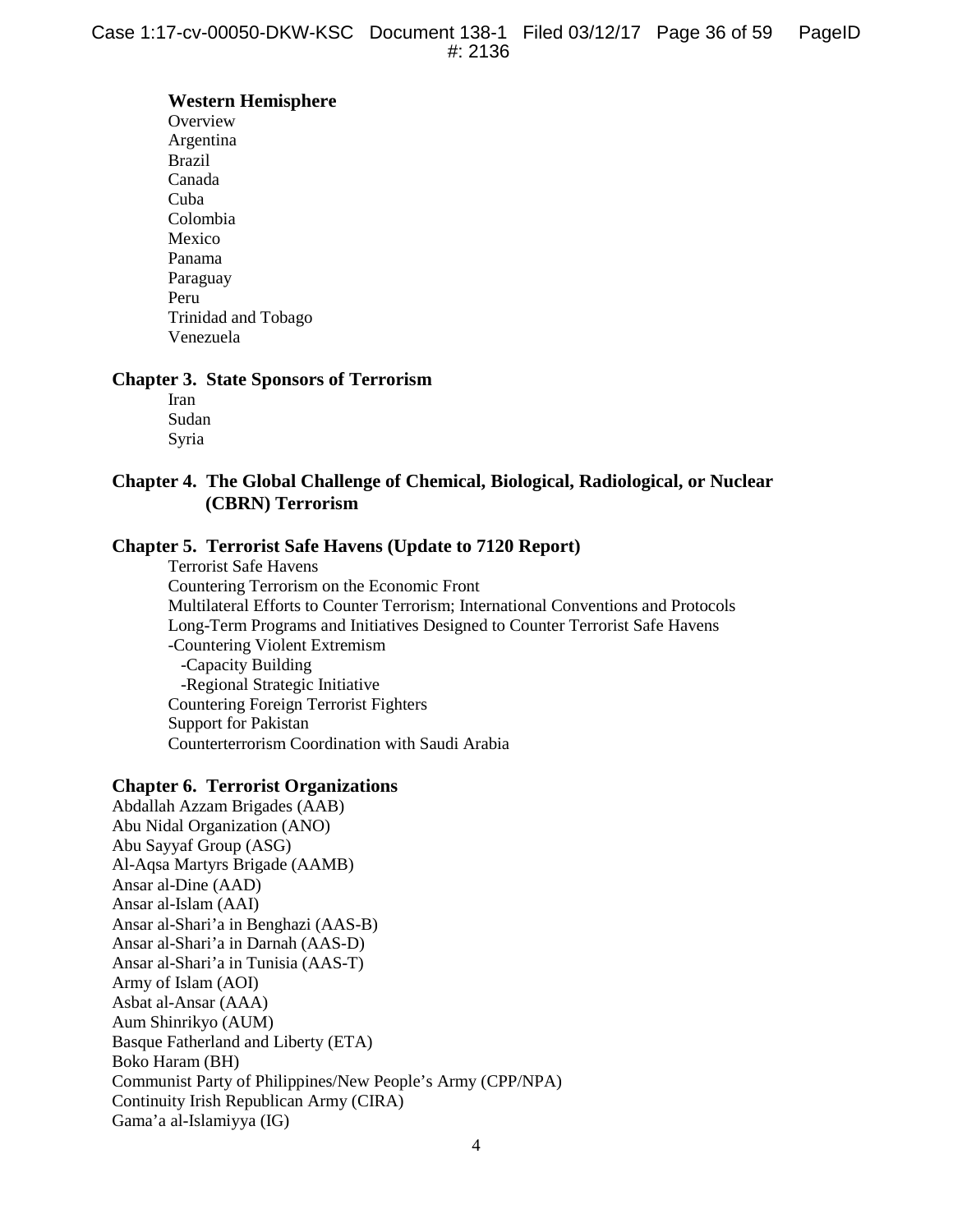Hamas Haqqani Network (HQN) Harakat ul-Jihad-i-Islami (HUJI) Harakat ul-Jihad-i-Islami/Bangladesh (HUJI-B) Harakat ul-Mujahideen (HUM) Hizballah Indian Mujahedeen (IM) Islamic Jihad Union (IJU) Islamic Movement of Uzbekistan (IMU) Islamic State of Iraq and the Levant (ISIL) ISIL Sinai Province (ISIL-SP) Jama'atu Ansarul Muslimina Fi Biladis-Sudan (Ansaru) Jaish-e-Mohammed (JEM) Jaysh Rijal Al-Tariq Al-Naqshabandi (JRTN) Jemaah Ansharut Tauhid (JAT) Jemaah Islamiya (JI) Jundallah Kahane Chai Kata'ib Hizballah (KH) Kurdistan Workers' Party (PKK) Lashkar e-Tayyiba Lashkar i Jhangvi (LJ) Liberation Tigers of Tamil Eelam (LTTE) Mujahidin Shura Council in the Environs of Jerusalem (MSC) Al-Mulathamun Battalion (AMB) National Liberation Army (ELN) Al-Nusrah Front (ANF) Palestine Islamic Jihad – Shaqaqi Faction (PIJ) Palestine Liberation Front – Abu Abbas Faction (PLF) Popular Front for the Liberation of Palestine (PFLP) Popular Front for the Liberation of Palestine-General Command (PFLP-GC) Al-Qa'ida (AQ) Al-Qa'ida in the Arabian Peninsula (AQAP) Al-Qa'ida in the Islamic Maghreb (AQIM) Real IRA (RIRA) Revolutionary Armed Forces of Colombia (FARC) Revolutionary People's Liberation Party/Front (DHKP/C) Revolutionary Struggle (RS) Al-Shabaab (AS) Shining Path (SL) Tehrik-e Taliban Pakistan (TTP)

#### **Chapter 7. Legislative Requirements and Key Terms**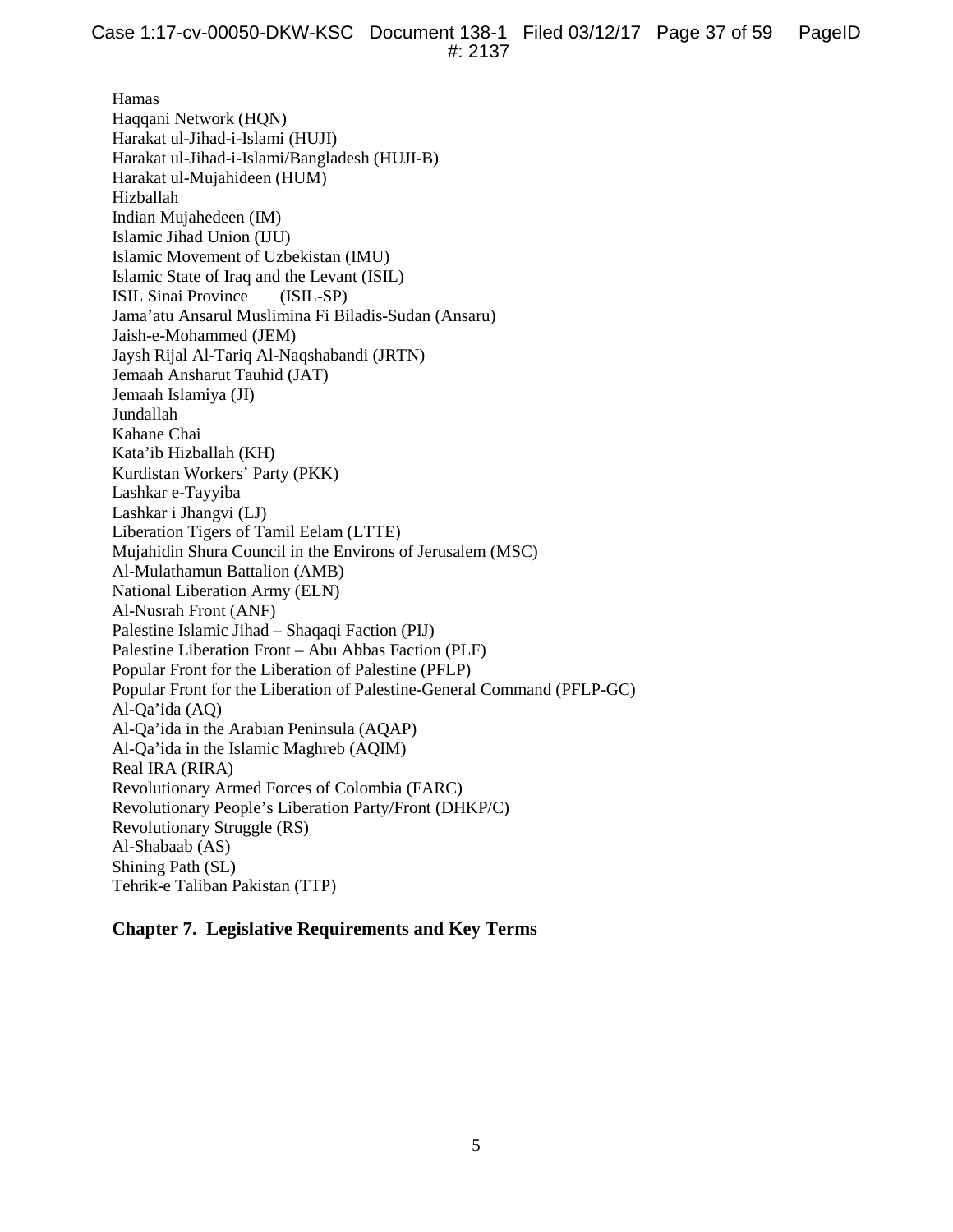Niger. In March, Boko Haram pledged allegiance to the Islamic State of Iraq and the Levant (ISIL) in an audiotaped message.

To coordinate counter-Boko Haram efforts in the Lake Chad Basin, Benin, Cameroon, Chad, Niger, and Nigeria formed a Multi-National Joint Task Force.

France's Operation Barkhane, a counterterrorism operation focused on countering terrorists operating in the Sahel, continued and was supported by important contributions of the UN peacekeeping mission in Mali to bolster and restore that country's stability.

#### **TRANS-SAHARA COUNTERTERRORISM PARTNERSHIP**

Established in 2005, the Trans-Sahara Counterterrorism Partnership (TSCTP) is a U.S.-funded and -implemented, multi-faceted, multi-year effort designed to build the capacity and cooperation of military, law enforcement, and civilian actors across North and West Africa to counter terrorism. Areas of support include:

- 1. Enabling and enhancing the capacity of North and West African militaries and law enforcement to conduct counterterrorism operations;
- 2. Integrating the ability of North and West African militaries and law enforcement, and other supporting partners, to operate regionally and collaboratively on counterterrorism efforts;
- 3. Enhancing border security capacity to monitor, restrain, and interdict terrorist movements;
- 4. Strengthening the rule of law, including access to justice, and law enforcement's ability to detect, disrupt, respond to, investigate, and prosecute terrorist activity;
- 5. Monitoring and countering the financing of terrorism (such as that related to kidnapping for ransom); and
- 6. Reducing the limited sympathy and support among communities for violent extremism.

TSCTP partners include Algeria, Burkina Faso, Cameroon, Chad, Mali, Mauritania, Morocco, Niger, Nigeria, Senegal, and Tunisia.

TSCTP has built capacity and cooperation despite setbacks caused by a restive political climate, violent extremism, ethnic rebellions, and extra-constitutional actions that interrupted work and progress with select partner countries.

Regional cooperation, a strategic objective of U.S. assistance programming globally, has increased substantially in West and Central Africa among most of the partners of TSCTP. Nigeria and its neighbors agreed to form a Multinational Joint Task Force to combat Boko Haram, and remained actively engaged in countering the group throughout the region. The TSCTP partners were joined in this effort by the AU and by the country of Benin, which is not a member of TSCTP.

#### **PARTNERSHIP FOR REGIONAL EAST AFRICA COUNTERTERRORISM**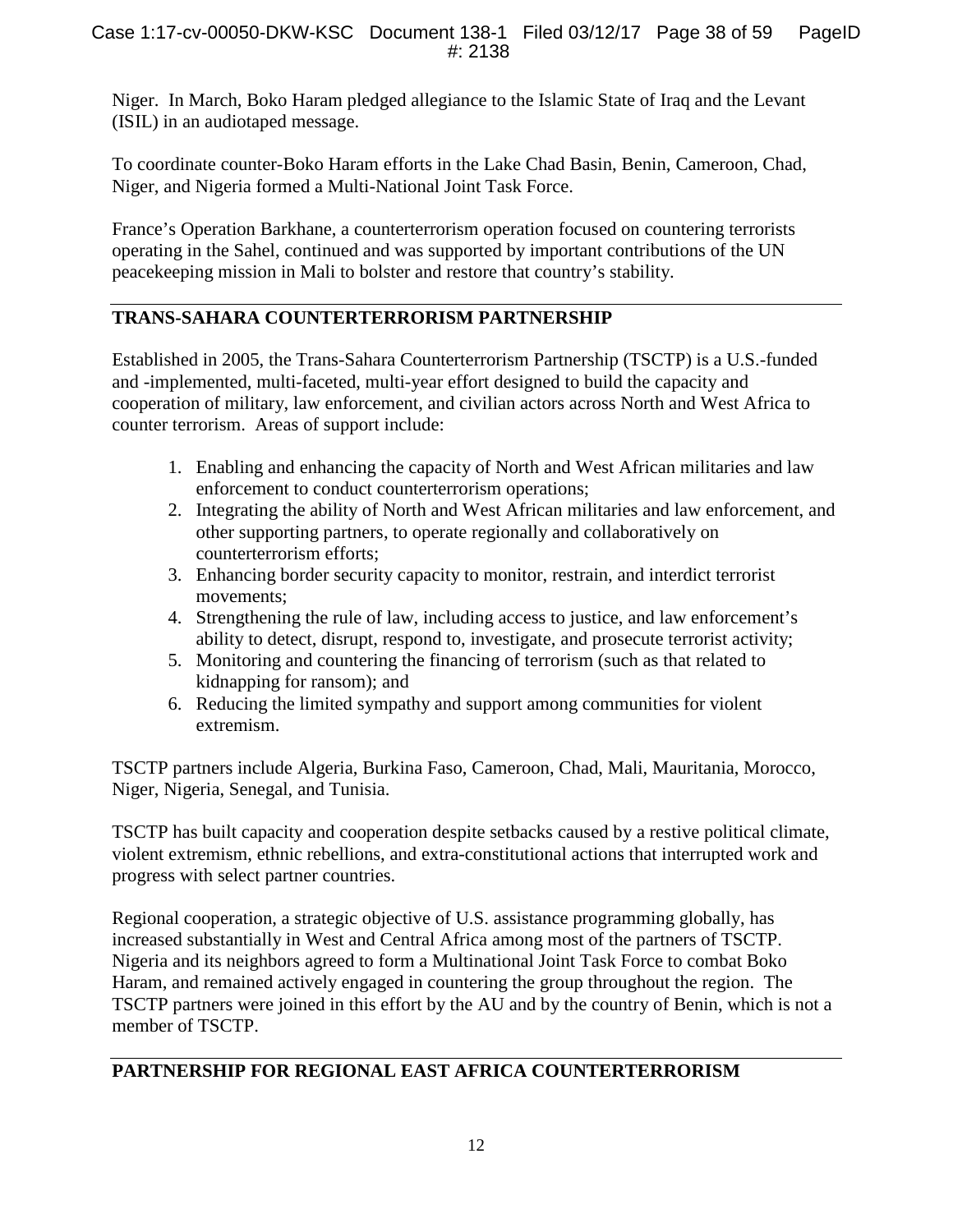First established in 2009, the Partnership for Regional East Africa Counterterrorism (PREACT) is a U.S.-funded and -implemented multi-year, multi-faceted program designed to build counterterrorism capacity and cooperation of military, law enforcement, and civilian actors across East Africa to counter terrorism. Areas of support include:

- 1. Reducing the operational capacity of terrorist networks;
- 2. Developing a rule of law framework for countering terrorism in partner nations;
- 3. Enhancing border security;
- 4. Countering the financing of terrorism; and
- 5. Reducing the appeal of radicalization and recruitment to violent extremism.

Active PREACT partners include Djibouti, Ethiopia, Kenya, Somalia, Tanzania, and Uganda. Burundi, Comoros, Rwanda, Seychelles, South Sudan, and Sudan are also members of PREACT.

In 2015, the U.S. government, through PREACT, continued to build the capacity and resilience of East African governments to contain the spread of, and ultimately counter the threat posed by, al-Qa'ida, al-Shabaab, and other terrorist organizations. PREACT complements the U.S. government's dedicated efforts, including support for AMISOM, to promote stability and governance in Somalia and the greater East Africa region. PREACT additionally serves as a broader, U.S. government interagency mechanism to coordinate counterterrorism and countering violent extremism programming. Joint training exercises for Kenyan, Tanzanian, and Ugandan first responders and law enforcement professionals support efforts to enhance regional coordination and cooperation, protect shared borders, and respond to terrorist incidents.

#### **BURKINA FASO**

**Overview:** After a year of political transition following the 2014 popular uprising that pushed Burkina Faso's longtime president Blaise Compaore from power, Burkina Faso held presidential and legislative elections on November 29, 2015. The new president, Roch Marc Christian Kabore, sworn in on December 29, stated that security and counterterrorism were top priorities for his government.

Burkina Faso faced four terrorist attacks in 2015, including kidnapping for ransom. This was a marked departure from previous years when Burkina Faso experienced no terrorist incidents. These cases remained under investigation at the end of the year.

Burkina Faso's willingness to engage in regional counterterrorism and stability operations was facilitated by assistance provided to its security forces through the Department of State's Africa Peacekeeping Program (AFRICAP) II, Africa Contingency Operations Training and Assistance (ACOTA) contracts, the Trans-Sahara Counterterrorism Partnership (TSCTP), and National Defense Authorization Act (NDAA) Section 2282 funding initiatives. Bilateral and regional counterterrorism cooperation increased. The United States supported USAFRICOM's FY 2015 proposals to augment and build upon Burkina Faso's Gendarmerie Border Security and Counterterrorism Company capabilities. U.S. support worked to directly develop Burkina Faso's counterterrorism capabilities to contain, disrupt, degrade, and defeat terrorist organizations.

The long-term sustainability and effectiveness of all counterterrorism units was severely hampered by logistical and professional shortfalls in the Burkinabe military. In 2015, U.S.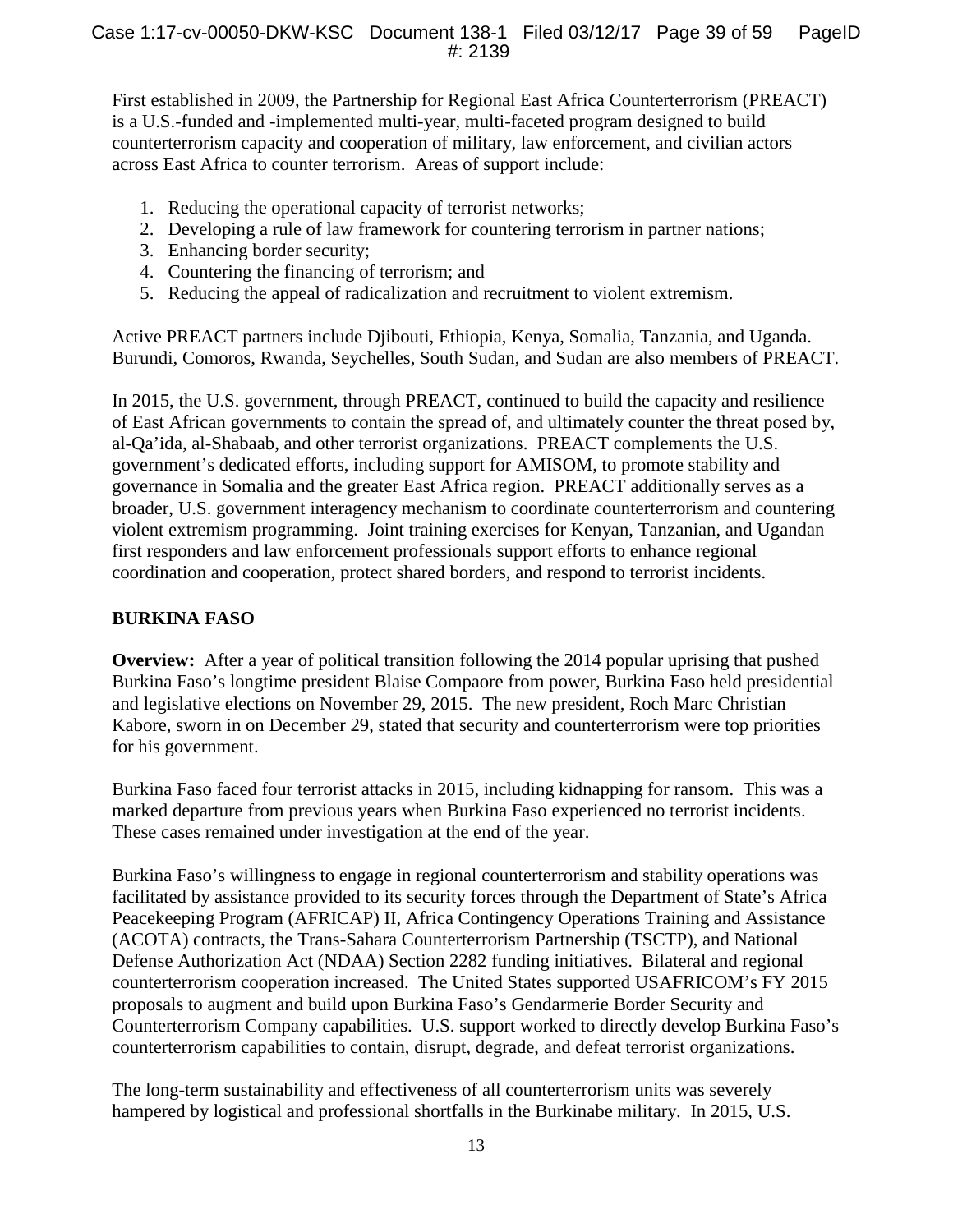SEARCCT hosted 18 training events in 2015, including seminars on crisis management, terrorist finance, and transportation security. Malaysian officials participated in several Global Counterterrorism Forum events, including a workshop on border security and a plenary session on the detention and reintegration of terrorist prisoners.

#### **PHILIPPINES**

**Overview:** The Philippines, in cooperation with the United States and other international partners, continued to make progress against international terrorism in 2015. Terrorist groups, including U.S.-designated Foreign Terrorist Organizations such as the Abu Sayyaf Group (ASG), Jemaah Islamiya (JI), and the Communist People's Party/New People's Army (CPP/NPA), as well as other militant groups such as the Bangsamoro Islamic Freedom Fighters (BIFF), were unable to conduct major attacks on civilian targets in metropolitan areas due to sustained pressure from Philippine counterterrorism and law enforcement efforts, although sporadic fighting did displace locals.

Members of these groups were suspected, however, to have carried out attacks against government, public, and private facilities, primarily in the central and western areas of Mindanao in the southern Philippines, while others were linked to extortion operations in other parts of the country. In addition, terrorist and rebel groups in the southern Philippines retained the capability and intent to conduct bomb-making training, small-scale shootings, and ambushes.

The Philippine government's Comprehensive Agreement on the Bangsamoro (CAB) with the Moro Islamic Liberation Front, which creates a new Bangsamoro autonomous government in Mindanao, is aimed at providing a peaceful resolution to the 40-year-old conflict in Mindanao. The peace plan, negotiated between the Philippine government and Moro political leaders dominated by the Moro Islamic Liberation Front, is intended to reduce tensions in the South and diminish the attraction of violent extremist groups by providing greater political and economic autonomy for Muslim-majority areas of Mindanao.

Since the March 2014 signing of the CAB, clashes with the BIFF and other Moro splinter groups have continued in central Mindanao, indicating that violent opposition to the peace process remains. At the same time, continued heavy military and police presence, including active ongoing operations against the ASG, JI, the NPA, and other violent extremist groups with ties to terrorists such as the BIFF, resulted in the displacement of local populations and disruption of civilian livelihoods.

The Government of the Philippines continued to make modest progress in implementing its 2011–2016 Internal Peace and Security Plan, which calls for the transition of internal security functions from the Armed Forces of the Philippines (AFP) to the Philippine National Police (PNP). The increasing role and capability of the police in maintaining internal security in conflict-affected areas will permit the AFP to shift its focus to enhance the country's maritime security and territorial defense capabilities. This transition continued to be slow, in part due to uncertainty over the implementation of the CAB, lack of capacity in the police force, and shifting priorities ahead of a national election in May 2016. Continued violent extremist activity, as well as counterterrorism capability gaps between the AFP and PNP, meant that the AFP continued to lead counterterrorism efforts in the Philippines.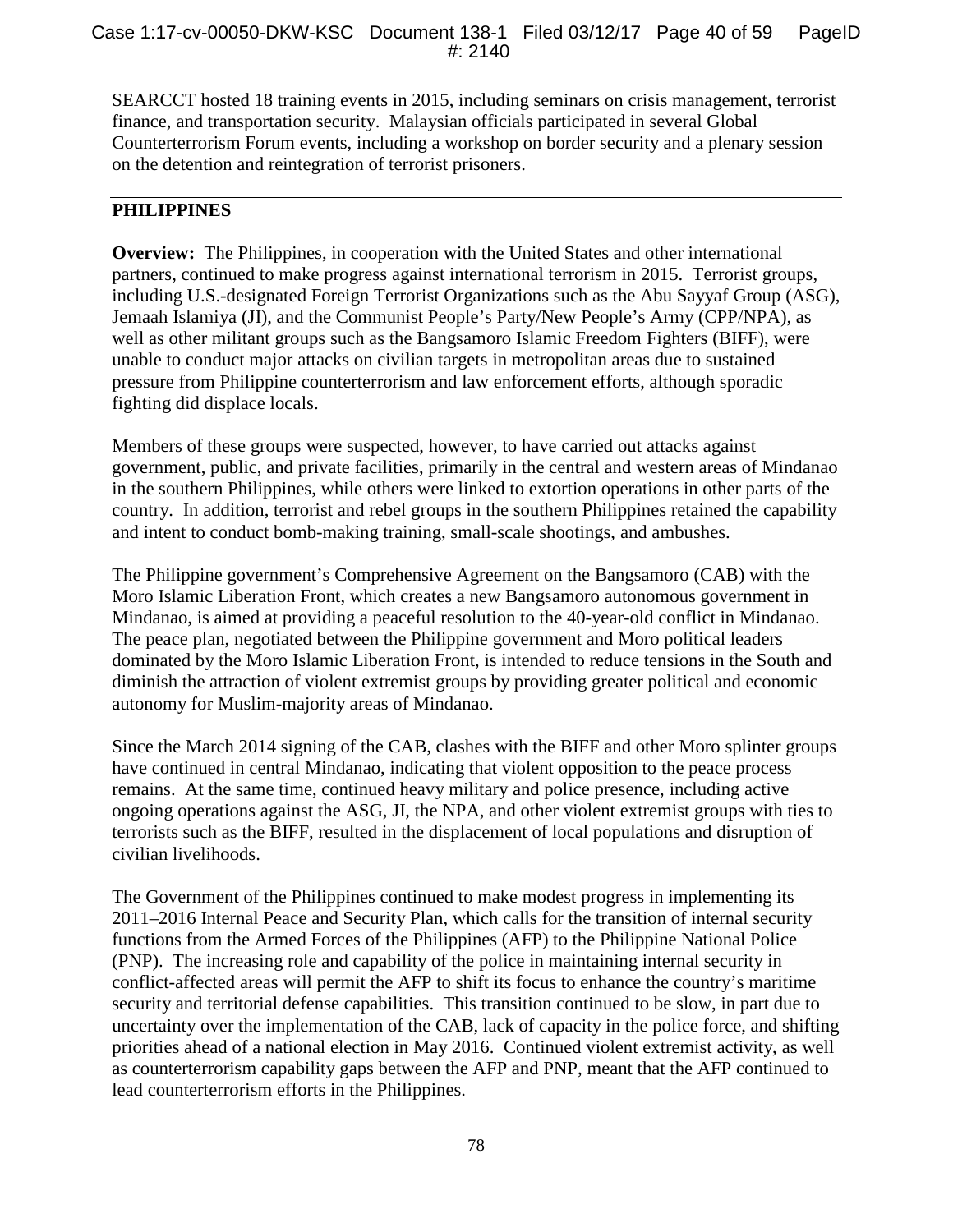The Philippine government submitted to Congress draft legislation known as the "Bangsamoro Basic Law" (BBL) in 2014 to establish the new autonomous government entity in the Southern Philippines, as stipulated by the CAB. The BBL was expected to pass Congress in 2015, but progress was largely derailed by the fallout over a counterterrorism operation in Mindanao that resulted in the death of 44 PNP Special Action Force troops in January. In the backlash against the peace process resulting from that clash, two additional separate versions of the BBL have been authored, one by each house of Congress, that vary significantly from the originally negotiated law. To date, none of those bills have progressed in the Congress and the law has missed several key implementation deadlines. Both the government and the Moro Islamic Liberation Front leadership confirmed their intent to press forward with a peaceful settlement at numerous points throughout the year.

The Government of the Philippines recognizes the potential threat posed by radicalized Philippine citizens supporting the Islamic State of Iraq and the Levant (ISIL) and the risk of ISIL elements traveling to the Philippines to promote violent extremism in the country or seek safe haven. Members of numerous groups – including ASG, the Ansarul Khilafah Philippines (AKP), and BIFF – have publicly pledged allegiance to ISIL. In 2015, these groups displayed ISILaffiliated images and conducted some of ISIL's most reprehensible practices – including the beheading of hostages. Reports continued to emerge that ISIL was attempting to recruit Filipinos, but there was no strong evidence of any significant number of Filipinos traveling to the Middle East to join their ranks.

The government increased efforts to monitor the possibility of ISIL-affiliated terrorists seeking safe haven in the Southern Philippines. The President's Anti-Terrorism Council (ATC) heads an interagency technical working group on persons of interest in conflict areas. That group meets regularly and has taken steps to tighten passport issuance, increase Bureau of Immigration screening at major departure points, and enhance monitoring of online extremist-related activity through the intelligence services and the PNP. At year's end, the ATC was reportedly preparing an Executive Order or other administrative policy document to formalize this process.

**2015 Terrorist Incidents:** There were dozens of small arms and IED attacks, kidnappings for ransom, and extortion efforts by suspected members of terrorist groups in the Philippines in 2015. Representative examples of specific incidents included:

- On February 19 in Cotabato City, members of the BIFF, who entered and occupied at least seven villages in Pikit town, North Cotabato Province, burned 20 houses in a rampage linked to competition with the Moro Islamic Liberation Front.
- On May 5 in Zamboanga City, six armed men wearing military uniforms seized two Philippine Coast Guard (PCG) personnel and a local barangay captain on an island resort off Dapitan City in Zamboanga del Norte. The barangay captain was later beheaded by his captors.
- On October 2 in South Cotabato, four people were killed and 11 others were injured in a roadside bombing attack on the convoy of a local official in Isabela City, Basilan.
- On November 17 in Sulu, a Malaysian hostage held by the ASG was beheaded after ransom demands were not met. The hostage had been captured in Malaysia and transported to the Southern Philippines.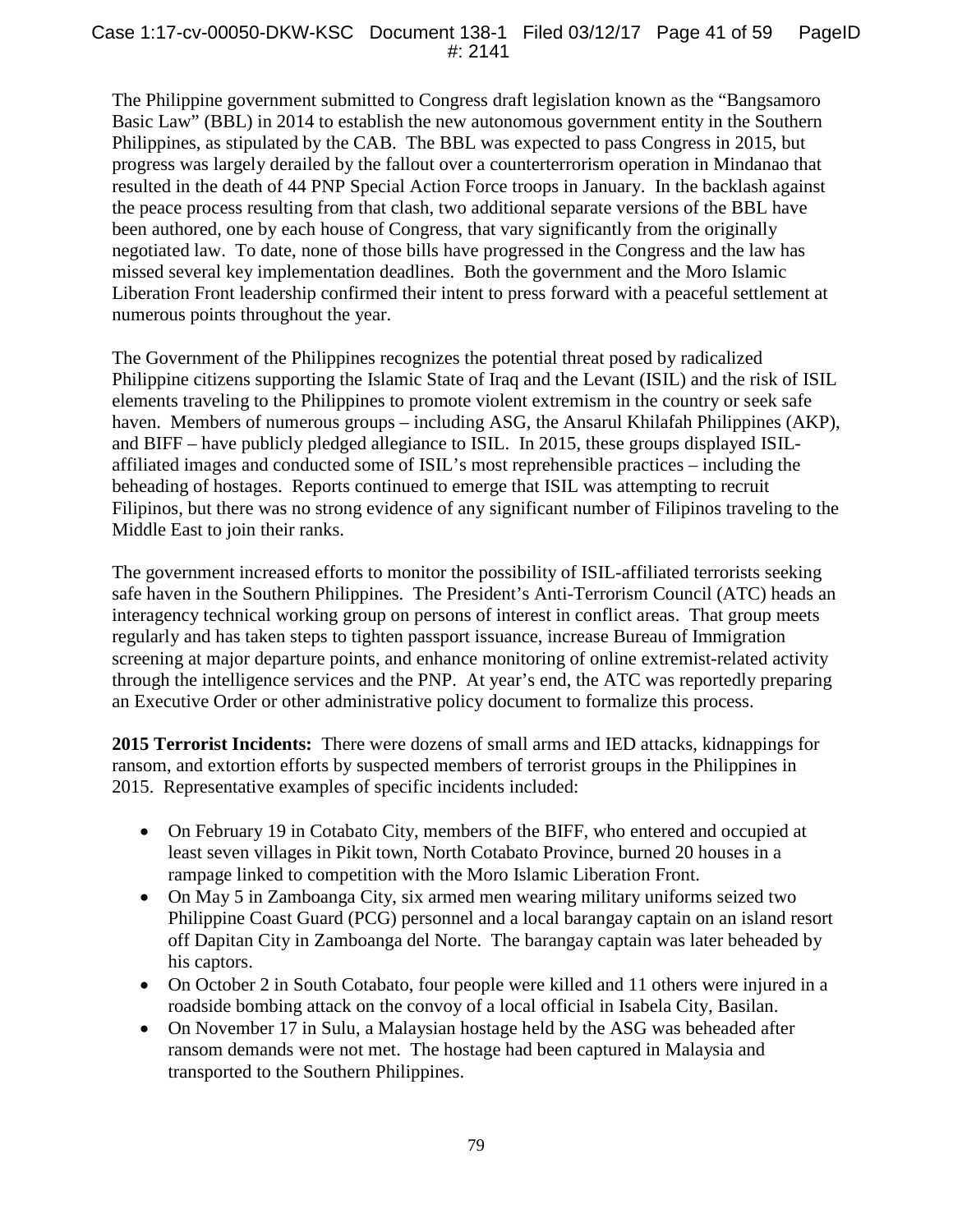• On November 23 in Samal, ASG-affiliated gunmen kidnapped two Canadian tourists, a Norwegian employee, and a Filipina from a luxury resort on Samal Island in Davao del Norte.

**Legislation, Law Enforcement, and Border Security:** The 2007 Human Security Act (HSA) remained the principal counterterrorism legislation of the Philippines. The law defines terrorism and provides methods for law enforcement to conduct investigations of terrorist suspects. Many aspects of the law have not been used due to a number of strict procedural requirements in the law. These limitations include notification to subjects of surveillance before activities can begin and damages of approximately US \$12,000 for every day of detention if an individual accused of terrorism is ultimately acquitted. In 2015, the Philippines Department of Justice obtained its first ever conviction under the HSA. Most convictions are made under other criminal legislation. In September, the Isabela City Regional Trial Court in Basilan designated ASG as a terrorist organization under the HSA. This is the first designation of a terrorist group in the Philippines under the HSA.

Philippine units with a specialized counterterrorism focus, including the National Bureau of Investigation (NBI) and the PNP Special Action Force (SAF), have improved their investigative, crisis response, and border security capacity. However, multiple agencies have jurisdiction over counterterrorism efforts, creating duplication and inefficiency in leading investigations and in response to terrorism incidents. Roles and responsibilities between law enforcement and military units that have a counterterrorism mission were often not well-delineated, and command and control arrangements were often dependent on interpersonal relationships between incident commanders. Specialized law enforcement units possessed some necessary equipment, but numerous unfulfilled needs remained, and sustainment and maintenance of complex equipment often exceeded fiscal and human resources. Law enforcement units had a mixed record of accountability and respect for human rights. The ATC provided guidance to agencies responsible for enforcing terrorism laws, but its capacity to enforce cooperation and coordination between agencies was limited.

The approximately 150,000-strong PNP maintained legal responsibility for ensuring peace and security throughout the county, which included arresting terrorists and conducting terrorism investigations. In conflict-affected areas, the PNP often relied upon the AFP to conduct counterterrorism operations, and coordination between the two services improved, but more work remained to be done. The PNP SAF is the national operational support unit for law enforcement counterterrorism efforts.

The Department of State's Antiterrorism Assistance (ATA) program in the Philippines assisted the PNP's SAF, Anti-Kidnapping Group, Anti-Cybercrime Group, Explosive Ordnance Disposal/K9 units and other law enforcement units in Mindanao by providing counterterrorismrelated training and specialized equipment and explosive detector K-9 dogs. This assistance strengthened the PNP's capacity to respond to terrorism-related incidents. In 2015, the ATA Program conducted 35 courses with 897 participants from the Philippines.

The Philippines issues "e-passports", which make up more than 65 percent of all valid passports in circulation. At the main international airport in Manila, the Philippines participated in the INTERPOL Border Management Program.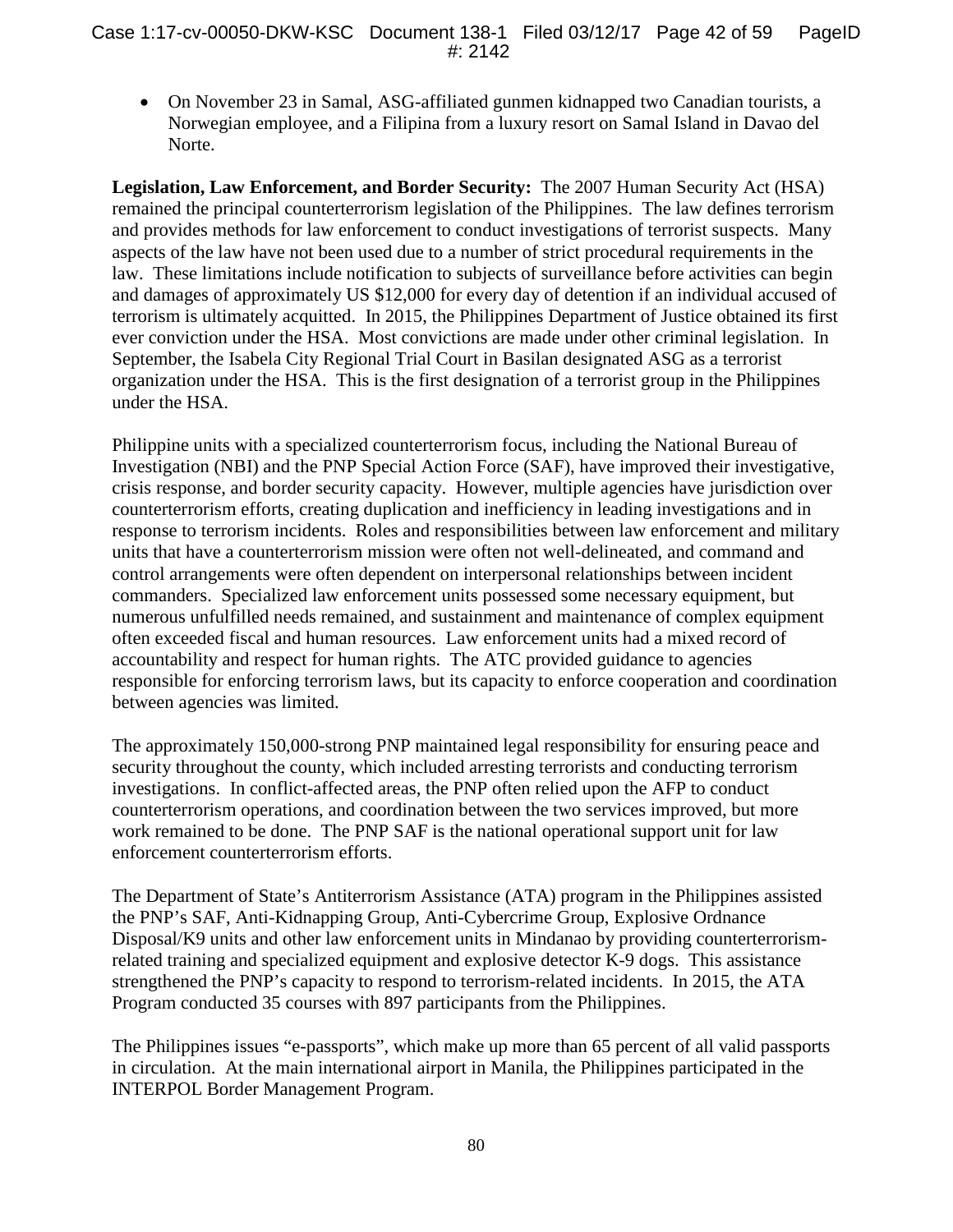The first phase of the Automated Fingerprint Identification System (AFIS) was completed in 2014, which included the build-out of the physical AFIS facility at NBI headquarters and the digitization of 850,000 fingerprint records. No funding was available from either the Philippine government budget or U.S. assistance funding to complete the second phase of the AFIS program in 2015.

In 2015, the U.S. Transportation Security Administration (TSA) partnered with State's ATA program to deliver an Airport Security Managers course to several Philippine government agencies that focused on implementation and oversight of international aviation security standards.

The Philippine government has also successfully procured advanced screening technologies such as body imagers to mitigate the evolving threat of non- or low-metallic IEDs.

With assistance from the United States, security in the Sulu Archipelago Tri-Border area of the Philippines, Malaysia, and Indonesia was being improved through efforts to enhance the capacity of the PNP Maritime Group, Maritime Special Operations Units (MSOU). MSOU and Philippine Coast Guard (PCG) operational and training capacity has been upgraded through provision of varied courses of instruction by the DOJ International Criminal Investigative Training Assistance Program (ICITAP), using the Global Security Contingency Fund; this training enhanced the capacity of the MSOUs and the PCG to integrate operations in the border region.

In addition to its cooperation with the United States, the Philippines received counterterrorism assistance from Australia, the UK, Canada, and Japan. This work focuses generally on capacity building for investigation, detection and removal of explosive ordnance and demolition, forensics, case management, intelligence, and special operations training with the PNP and the AFP.

The U.S. Coast Guard's (USCG's) International Port Security (IPS) Program has been actively engaged in the Philippines since 2004 to assist with and assess the country's implementation of counterterrorism measures at international port facilities. In 2015, the USCG continued its capacity building and assessment efforts to stimulate and enhance the country's implementation of the International Ship and Port Facility Security Code by conducting four training seminars and numerous port facility assessments. The Philippine government is making incremental but steady improvement in terms of implementing counterterrorism measures.

In 2015, the United States continued to work with the Government of the Philippines to monitor and investigate groups engaged in or supporting terrorist activities in the Philippines. The Joint Special Operations Task Force–Philippines, under Operation Enduring Freedom, was successfully concluded in June 2015 after more than a decade. The government launched numerous operations, particularly in the Southern Philippines, to make arrests and disrupt organizations like the ASG, JI, BIFF, and NPA, with the ultimate goal of prosecuting terrorist suspects and organizations. Specific examples of counterterrorism operations included:

• On January 25 in Maguindanao, "OPLAN Exodus," a plan to serve an arrest warrant on internationally-wanted Malaysian JI bomb-maker Zulkifli bin Amir, or "Marwan" (number one on the Philippines most wanted list and also wanted by the United States)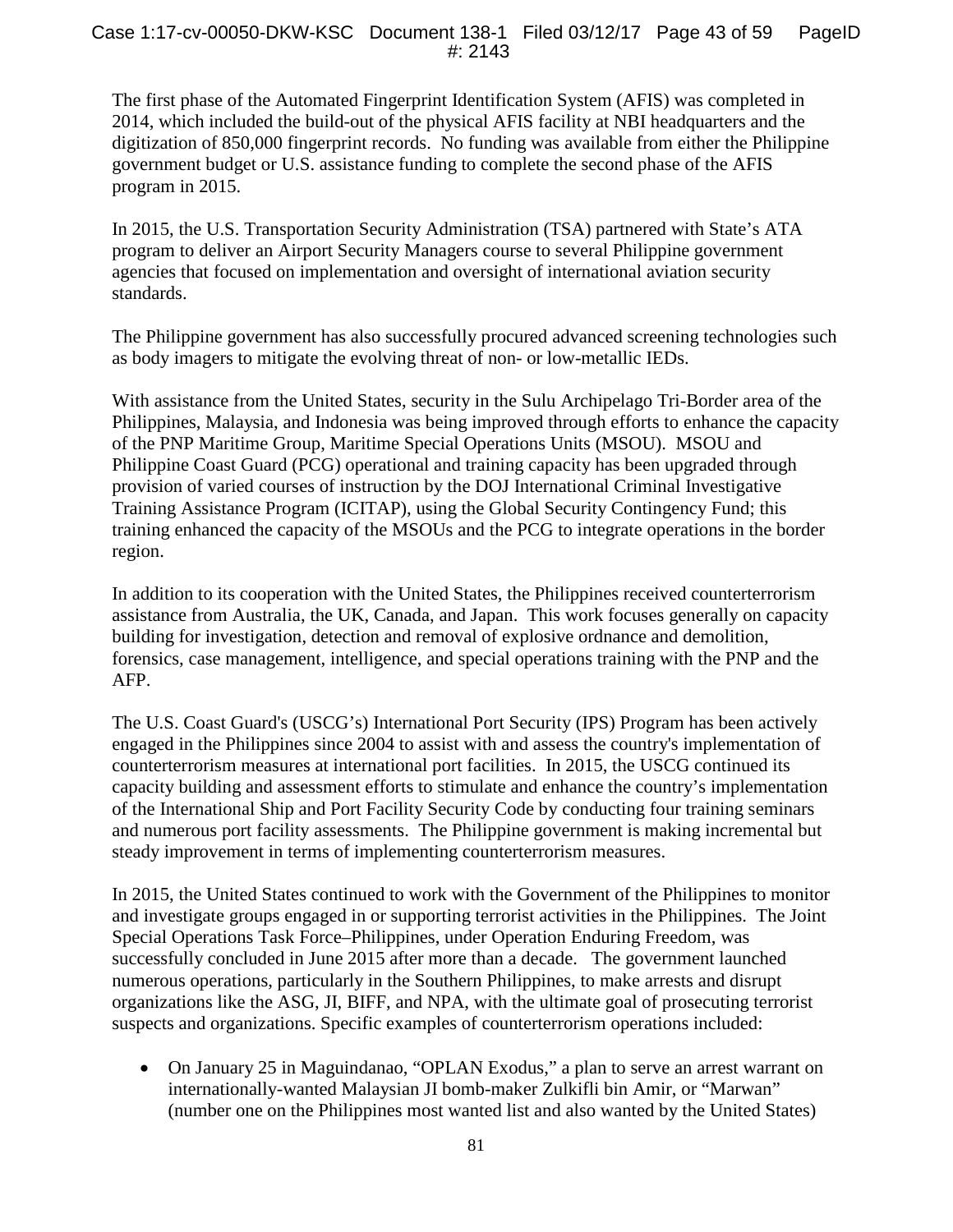#### Case 1:17-cv-00050-DKW-KSC Document 138-1 Filed 03/12/17 Page 44 of 59 PageID #: 2144

was launched against a safehouse inside Moro Islamic Liberation Front-controlled areas in Mamasapano, Mindanao, and conducted by the PNP's Special Action Force. Marwan was killed in the course of the raid when he resisted arrest; there was a seven-hour running firefight with several hundred BIFF, Moro Islamic Liberation Front, and private armed force fighters, killing 44 SAF troops, 15 Moro Islamic Liberation Front fighters, and eight civilians. On March 15 in General Santos City, senior BIFF military leader Mohamad Ali Tombako was arrested in a joint operation between PNP and AFP forces, just weeks after leading BIFF forces in a clash with troops in Maguindanao that left four AFP soldiers dead.

- On May 1 in Maguindanao, BIFF and Moro Islamic Liberation Front bomb-maker Abdul Basit Usman was killed during an AFP operation to detain him in Mindanao.
- On May 10 in Basilan, AFP troops overran a major bomb-making camp and seized a large amount of bomb-making materials during offensive operations against the ASG.
- On November 20 in Sultan Kudarat, Philippine Marines overran a camp operated by the Ansarul Khilafah Philippines (AKP), killing eight members of the group, which had associated itself with ISIL and claimed to represent the group in the Philippines. Among those killed was one of the suspects in the 2002 Bali bombings. A combined military and police team intended to serve a warrant of arrest for the group's leader, Mohamad Jaafar Sabiwang Maguid (popularly known as "Kumander Tokboy") when it was fired upon by the group. Tokboy is believed to have escaped in the fighting.
- On November 27 in Jolo, a joint task force of Philippine military and PNP troops captured ASG figure Saddam Jailani, who was suspected in the beheading of a Malaysian hostage and the death of a South Korean hostage.

In 2015, the Philippines continued coordinating with U.S. law enforcement authorities, especially regarding wanted U.S. fugitives and suspected terrorists. On November 18, three men were convicted in Regional Trial Court 15 of kidnapping and sentenced to life imprisonment in connection with the 2011 abduction of American Gerfa Yeatts Lunsmann, her son Kevin, and cousin Romnick Jakaria (other suspects remained at-large). Additionally, hearings continued in Cebu in the prosecution of four defendants accused of murdering two U.S. soldiers and one Philippine Marine in an IED attack in Kagay, Jolo, in September 2009.

On November 16, 2015, ASG financier Khair Mundos and three others were convicted and sentenced to life imprisonment by Zamboanga City Regional Trial Court Branch 87 for abducting nurse Preciosa Feliciano in Zamboanga City in 2008. The suspects held Feliciano captive for four months after allegedly receiving a ransom payment.

Although these successes were important, an under-resourced and understaffed law enforcement and judicial system, coupled with widespread official corruption, continued to limit domestic investigations and resulted in a small number of prosecutions and lengthy trials of terrorism cases. Philippine investigators and prosecutors lacked necessary tools to build strong cases, including clear processes for requesting judicially-authorized interception of terrorist communications, entering into plea bargains with key witnesses, and seizing assets of those suspected of benefiting from terrorism. The Philippines, with the assistance of the UN Office on Drugs and Crimes (UNODC), has developed a Training Manual for collaboration among the intelligence, investigation, and prosecution sectors.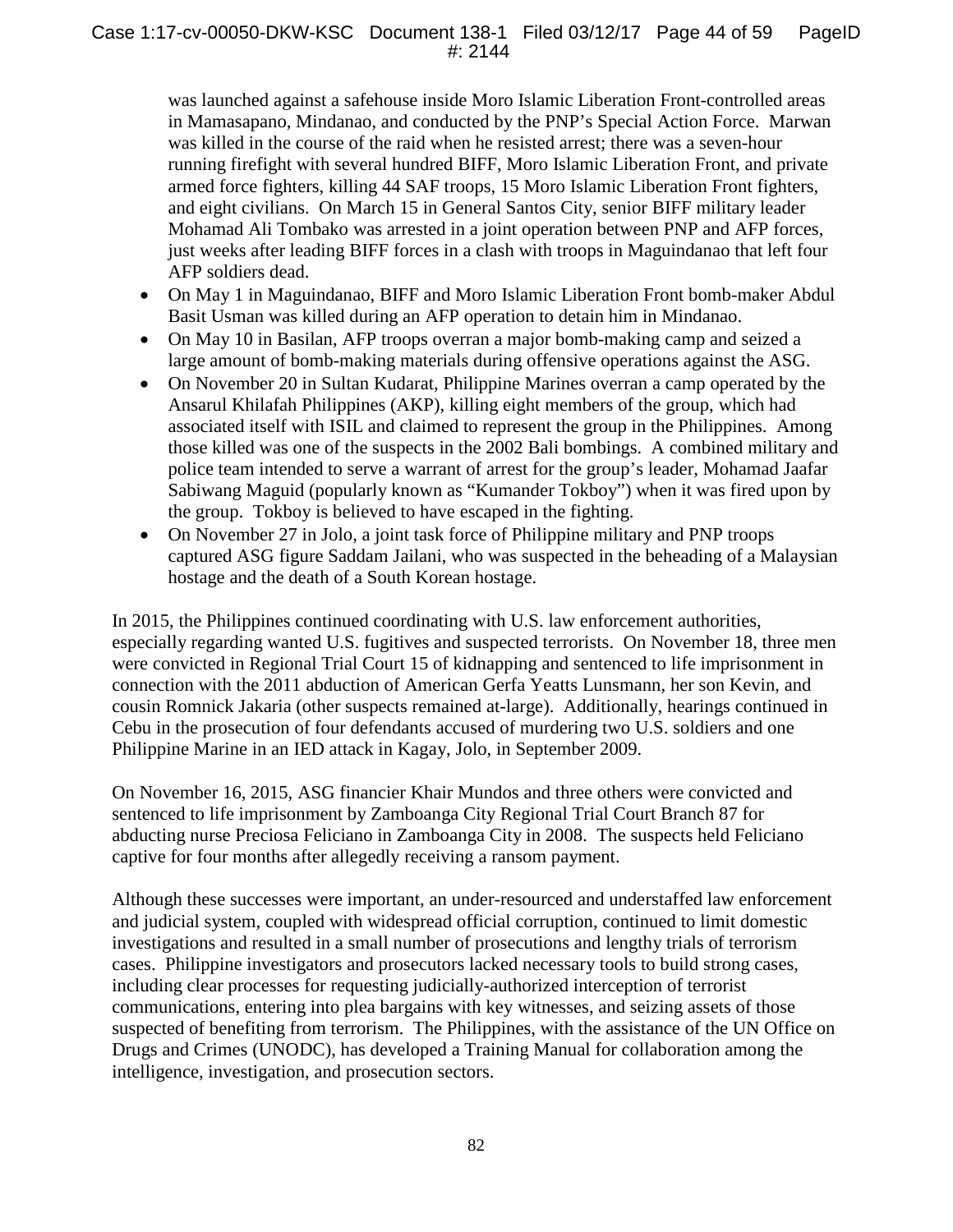**Countering the Financing of Terrorism:** The Philippines is a member of the Asia/Pacific Group (APG) on Money Laundering, a Financial Action Task Force-style regional body, and its Anti-Money Laundering Council is a member of the Egmont Group. In recent years, the Philippines significantly improved its financial regulatory regime and remained focused on effective implementation of international standards.

The U.S. government works directly with the Joint Terrorist Financing Investigation Group (JTFIG), a joint interagency taskforce with members from the ATC; the Anti-Money Laundering Council (AMLC); and the PNP's Directorate of Intelligence (DI), Anti-Kidnapping Group (AKG), and SAF to pursue terrorism finance cases in 2015. The JTFIG acts as an "intelligence fusion center" to complement the other intelligence groups tasked with investigating terrorism and terrorism financing. In 2015, Philippine agencies participating in the JTFIG pursued several investigations into suspected terrorism financing. In March, a bank account of an arrested ASG member was frozen by the AMLC after six months of investigation. This is the first financial account frozen under the Financial Terrorism Law.

In implementation of UNSCR 2199 and the UN 1267/1989/2253 ISIL (Da'esh) and al-Qa'ida sanctions regime, the AMLC has frozen the assets of six members of ISIL and al-Nusrah Front. Under Section 8 of the Terrorist Financing Prevention and Suppression Act, all transactions with the named individuals designated by AMLC are prohibited. The AMLC freezes assets of those listed at the UN 1267/1989/2253 ISIL (Da'esh) and al-Qa'ida, and 1988 (Taliban) sanctions regimes through AMLC Resolution TF-01.

For further information on money laundering and financial crimes, see the *2016 International Narcotics Control Strategy Report (INCSR), Volume II, Money Laundering and Financial Crimes*: [http://www.state.gov/j/inl/rls/nrcrpt/index.htm.](http://www.state.gov/j/inl/rls/nrcrpt/index.htm)

**Countering Violent Extremism:** In 2015, the Philippine government continued its counterradicalization efforts through the Resilient Communities in Conflict Affected Communities program. During the year, the Philippines worked with the Global Counterterrorism Forum to apply the Rome Memorandum on Good Practices for Rehabilitation and Reintegration of Violent Extremist Offenders. Government offices, including the President's Law Enforcement and Security Integration Office and the Philippine Center for Transnational Crime, led interagency collaboration on countering violent extremism (CVE) through counter-radicalization and deradicalization initiatives.

The PNP's Directorate for Police Community Relations (DPCR), through the Salaam Police Center (SPC) and Salaam Police personnel in regional, provincial, and city police offices, regularly conducted peacebuilding and counter-radicalization efforts in respective areas of responsibilities targeting students, youth, women, Muslim elders, and religious and community leaders to foster dialogue and clear up misconceptions that could lead to violent extremism. The DPCR, through its Information Operation and Research Center (IORC), is strengthening its information operation strategies to weaken the narratives of violent extremism.

Philippine officials participated in several CVE initiatives throughout the year. In February, members of the ATC and civil society representatives attended the White House Summit on Countering Violent Extremismin Washington, D.C. In April, Philippine government and civil society members attended a Regional CVE seminar hosted by Singapore. In May, the Philippine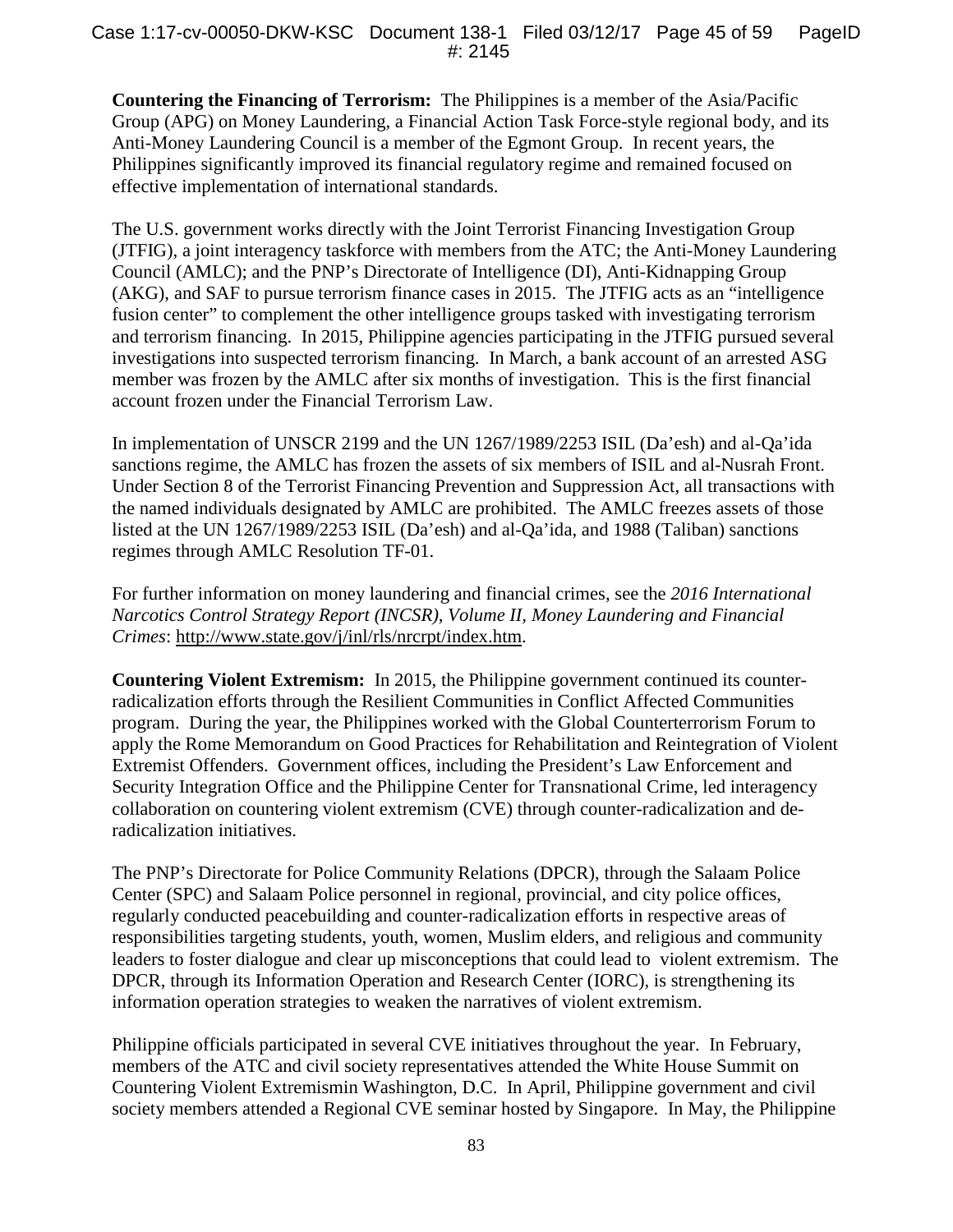government, in cooperation with the U.S. Pacific Command's Military Information Support Team (MIST), inaugurated the Combined Special Outreach Group, a joint AFP-PNP community engagement group to share best practices and combine strategies for public messaging on peace and order and CVE outreach. The group meets roughly every two weeks and has coordinated several efforts to increase community and educational CVE engagement in support of the peace process. On July 29, Philippine officials from the ATC attended the Rome CVE Summit Process Senior Officials Meeting.

In February, Philippine officials facilitated the 3rd Multi-Lateral CVE Conference "Youth and Terrorism: Countering the Narrative" in Puerto Princesa City, Palawan, and a Seminar Workshop on CVE Narratives in Zamboanga City in October.

Training on rehabilitation and reintegration of violent extremist offenders, implemented by the International Centre for Counter-Terrorism-The Hague, continued and included Philippine experts from different agencies and the private sector. The Philippine government also continued to support a counter-radicalization program in the Bureau of Jail Management and Penology (BJMP) facilities housing ASG or other terrorist suspects pending trial. The PNP DPCR SPC coordinated with the BJMP to conduct visitation of inmates relating to violent extremism. In 2015, the government also launched a policy to expand the Special Intensive Care Areas of the BJMP in the Manila regionand to introduce a modernized Inmate Counseling and Classification Unit (ICCU) to improve identification of inmates vulnerable to further radicalization while on trial – a large number of alleged ASG, BIFF, and MNLF fighters are incarcerated as their trials proceed in Manila courts.

**International and Regional Cooperation:** The Philippines views counterterrorism as a regional challenge and participated in numerous regional CT coordination activities. In 2015, Philippine government representatives were involved in trainings, workshops, dialogues, and working group meetings through the ASEAN-Japan Counterterrorism Dialogue, Australian-ASEANAPOL, INTERPOL, UNODC, UNICRI, and the Global Counterterrorism Forum.

Philippine counterterrorism, intelligence, and CVE officials participated in several international conferences throughout the year focused on stemming the flow of foreign terrorist fighters. These included the Foreign Terrorist Fighter Conference in Indonesia (March), the UNODCsponsored Regional Conference on Effective Responses to the Phenomenon of Foreign Terrorist Fighters in Thailand (June), and the Regional Technical Workshop on Responding to the Threat of Returning Foreign Fighters in Manila (August), which was co-sponsored by UNICRI and the Philippines.

A representative from the ATC serves as the 2015-2016 Chair of the APEC Counter-Terrorism Working Group (CTWG) and has been supportive of U.S. efforts to sponsor self-funded counterterrorism capacity-building workshops under the auspices of APEC, particular initiatives designed to help implement the APEC Consolidated Counter-Terrorism and Secure Trade Strategy. In January 2015 in Subic Bay, the Philippines hosted an APEC CTWG Secure Finance Workshop on Countering the Financing of Terrorism with New Payment Systems (NPS), which provided working-level financial crimes policy and operational representatives from APEC member economies' regulatory, investigative, and enforcement units the opportunity to develop and reinforce capacities to counter the illicit use of new payment systems, or NPS, especially in financing terrorism. In August 2015 in Cebu, they hosted an APEC CTWG Secure Travel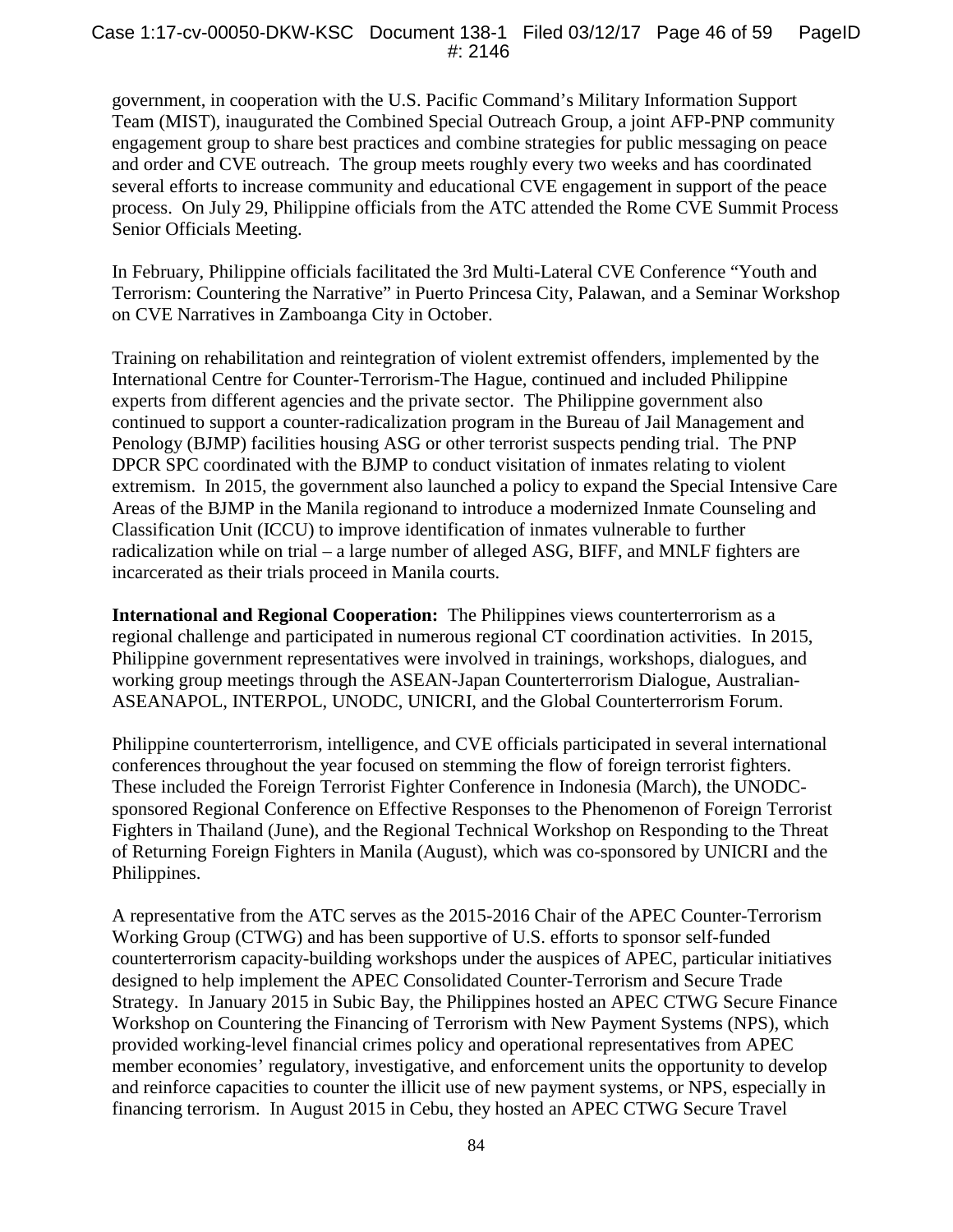Workshop on Countering Foreign Terrorist Fighter Travel, which highlighted the threat that foreign terrorist fighter travel poses to the Asia-Pacific region and explained why advance passenger information systems are effective at helping mitigate that threat. The Philippines also participated in a series of INTERPOL Integrated Border Management Task Force projects sponsored by Canada.

On May 26-27, the Philippines hosted a conference on kidnapping for ransom that was attended by representatives from INTERPOL, Colombia, Australia, and the U.S. FBI. The event was funded by the Australian Embassy.

#### **SINGAPORE**

**Overview:** Singapore and the United States increased cooperation on counterterrorism efforts and expanded information sharing in 2015. The rise in the number of terrorist incidents across the globe highlighted the importance of timely information sharing and the need for both countries to continue to explore ways to further expand engagement. Singapore's domestic counterterrorism apparatus and ability to detect, deter, and disrupt threats remained effective, as evidenced by the successful detention of several Singaporean residents attempting to travel to Syria or Iraq to join terrorist groups. Singapore is a member of the Global Coalition to Counter the Islamic State of Iraq and the Levant (ISIL), to which it contributes military assets, and hosted a regional summit in April 2015 to raise awareness about the threat of foreign terrorist fighters as well as to exchange regional experiences with de-radicalization and developments related to countering violent extremism.

**Legislation, Law Enforcement, and Border Security:** Singapore uses its Internal Security Act (ISA) to arrest and detain suspected terrorists. The ISA authorizes the Minister for Home Affairs (MHA), with the consent of the President, to order detention without judicial trial or review if it is determined that a person poses a threat to national security. The initial detention may be for up to two years, and the MHA may renew the detention for an unlimited number of additional periods up to two years at a time with the President's consent.

In 2015, five individuals were arrested under the ISA for terrorism-related activities, four of whom were subsequently detained under ISA. The fifth suspect was placed on a Restriction Order, which limits the ability to travel abroad without government approval, requires religious counselling, and prohibits the acquisition of violent or extremist material online. Singapore's existing legal framework, in conjunction with the ISA, provides the government the necessary tools to support the investigation and prosecution of terrorism offenses. Law enforcement agencies displayed coordination, command, and control in responding to threat information affecting Singapore's security.

In 2015, Singapore improved its border security regime through creation of a new Integrated Checkpoints Command (ICC). The ICC complements the Joint Operations Command established in 1998 and the Immigration and Checkpoints Authority, which in 2003 merged the Singapore Immigration and Registration with checkpoint functions of the Customs and Excise Department. The ICC will strengthen interagency coordination, improve air, land, and sea domain awareness, and improve border security command and control to collectively counter traditional and unconventional threats.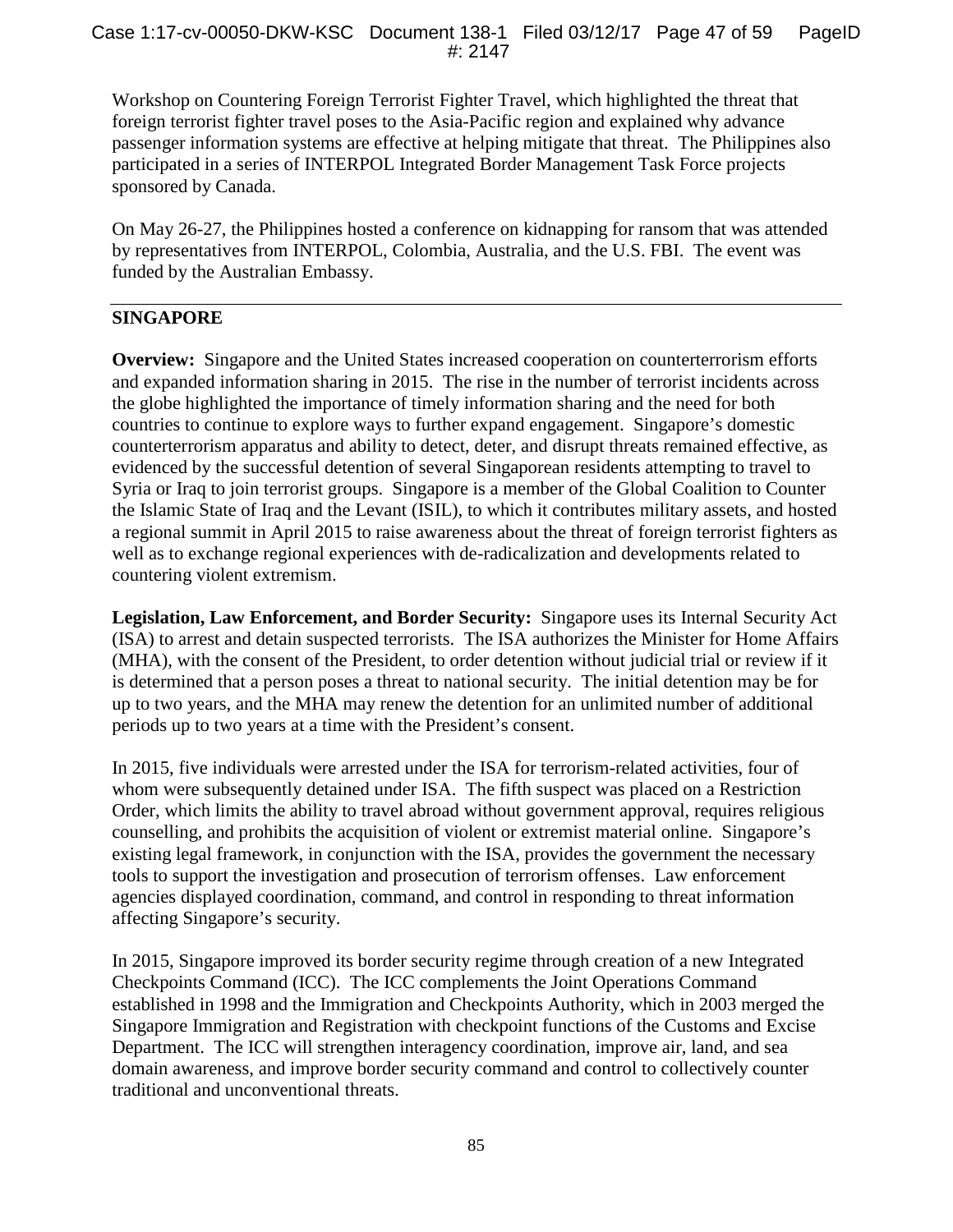**International and Regional Cooperation:**In November 2015, the Prime Minister attended the Commonwealth Heads of Government Meeting where he and other leaders addressed terrorism and security issues and the growing concern over ISIL.

#### **VENEZUELA**

**Overview:** In May, for the tenth consecutive year, the U.S. Department of State determined, pursuant to section 40A of the Arms Export Control Act, that Venezuela was not cooperating fully with U.S. antiterrorism efforts.

The International Development Bank, a subsidiary of the Development and Export Bank of Iran, continued to operate in Venezuela despite its designation in 2008 by the U.S. Treasury Department under E.O. 13382 ("Blocking Property of Weapons of Mass Destruction Proliferators and their Supporters").

There were credible reports that Venezuela maintained a permissive environment that allowed for support of activities that benefited known terrorist groups. Individuals linked to the FARC, National Liberation Army, and Basque Fatherland and Liberty (ETA) were present in Venezuela, as well as Hizballah supporters and sympathizers.

**Legislation, Law Enforcement, and Border Security:**The Venezuelan criminal code and additional Venezuelan laws explicitly criminalize terrorism and dictate procedures for prosecuting individuals engaged in terrorist activity. The government routinely levies accusations of "terrorism" against its political opponents. Following a wave of anti-government protests early in 2014, the Venezuelan government introduced a series of counterterrorism laws likely intended to suppress future public demonstrations.

Venezuelan military and civilian agencies perform counterterrorism functions. Within the Venezuelan armed forces, the General Directorate of Military Counterintelligence and the Command Actions Group of the National Guard have primary counterterrorism duty. The Bolivarian National Intelligence Service and the Division of Counterterrorism Investigations in the Bureau of Scientific, Penal, and Criminal Investigative Corps within the Ministry of Interior, Justice, and Peace have primary civilian counterterrorism responsibilities. The degree of interagency cooperation and information sharing among agencies is unknown due to a lack of government transparency.

Border security at ports of entry is vulnerable and susceptible to corruption. The Venezuelan government routinely did not perform biographic or biometric screening at ports of entry or exit. There was no automated system to collect advance Passenger Name Records on commercial flights or to cross-check flight manifests with passenger disembarkation data.

In August, Venezuelan authorities closed multiple border crossings between Colombia and the western states of Tachira and Zulia as part of the "states of exception" declaration seeking to curb smuggling and paramilitary activity in the border region.

Venezuela did not respond to a request from the Spanish government to extradite former ETA member José Ignacio de Juana Chaos, wanted in Spain since 2010 for the alleged killing of 25 people in acts of terrorism.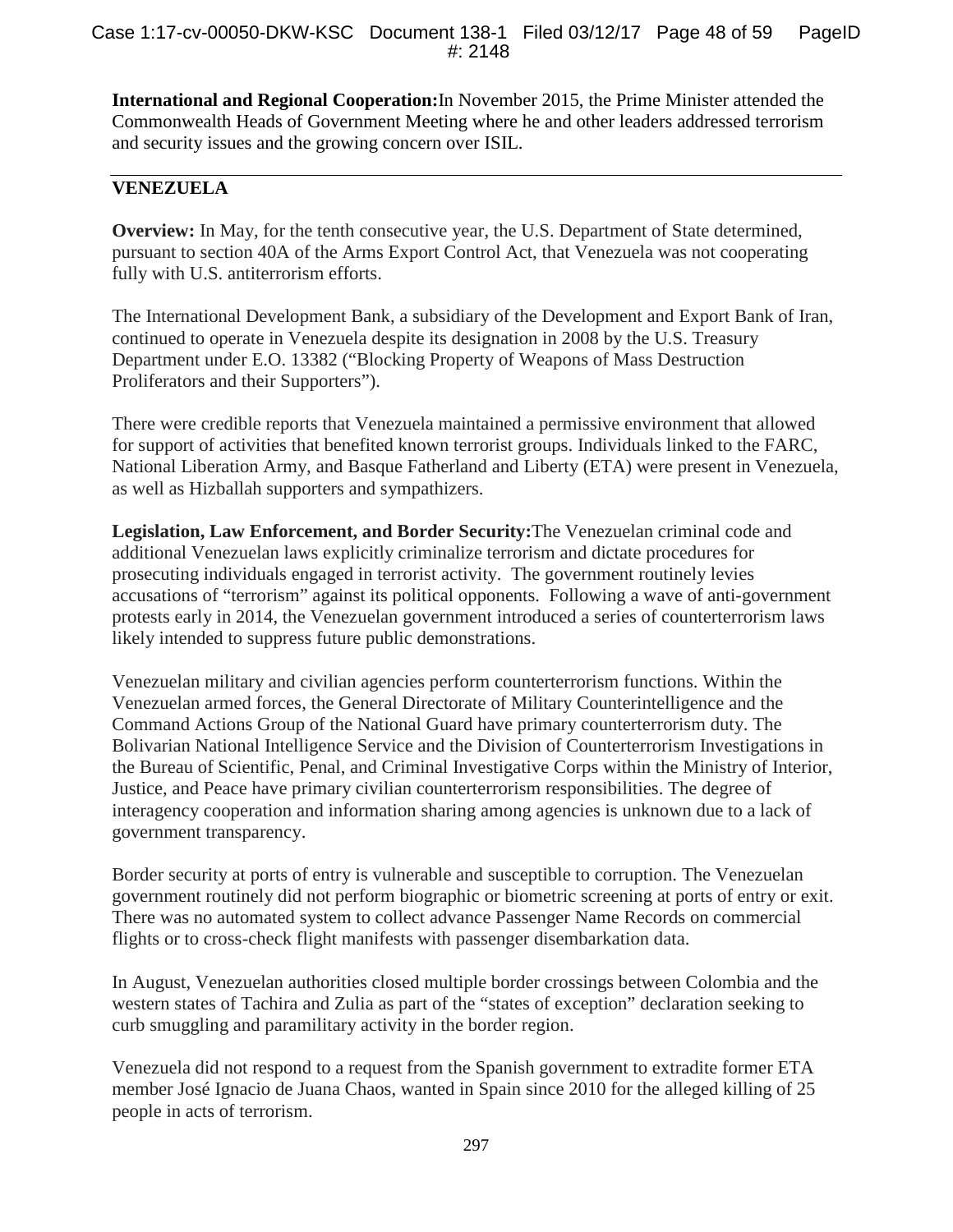**Countering the Financing of Terrorism:**Venezuela is a member of the Caribbean Financial Action Task Force (CFATF), a Financial Action Task Force (FATF)-style regional body, and the Inter-American Drug Abuse Control Commission Anti-Money Laundering Group. Its financial intelligence unit, Unidad Nacional de Inteligencia Financiera, is a member of the Egmont Group. In 2014, the CFATF determined that Venezuela had made sufficient progress on the recommendations in Venezuela's FATF action plan to warrant moving the country fromthe standard follow-up process once every six months to periodic review once every two years. CFATF noted Venezuela still needed to improve its compliance with several recommendations as well as its implementation of various anti-money laundering/counterterrorism financing (AML/CFT) laws and regulations. Venezuela's existing AML/CFT legal and regulatory framework criminalizes the financing of terrorism. There was no publicly available information regarding the confiscation of terrorist assets. For further information on money laundering and financial crimes, see the *2016 International Narcotics Control Strategy Report (INCSR), Volume II, Money Laundering and Financial Crimes*: [http://www.state.gov/j/inl/rls/nrcrpt/index.htm.](http://www.state.gov/j/inl/rls/nrcrpt/index.htm)

**International and Regional Cooperation:**Venezuela participated as an official observer in ongoing peace negotiations between the Colombian government and the FARC. Venezuelan and Colombian foreign ministers met several times throughout the year to address the reduction of smuggling of illegal goods, narcotics trafficking, and the activity of illegally armed groups.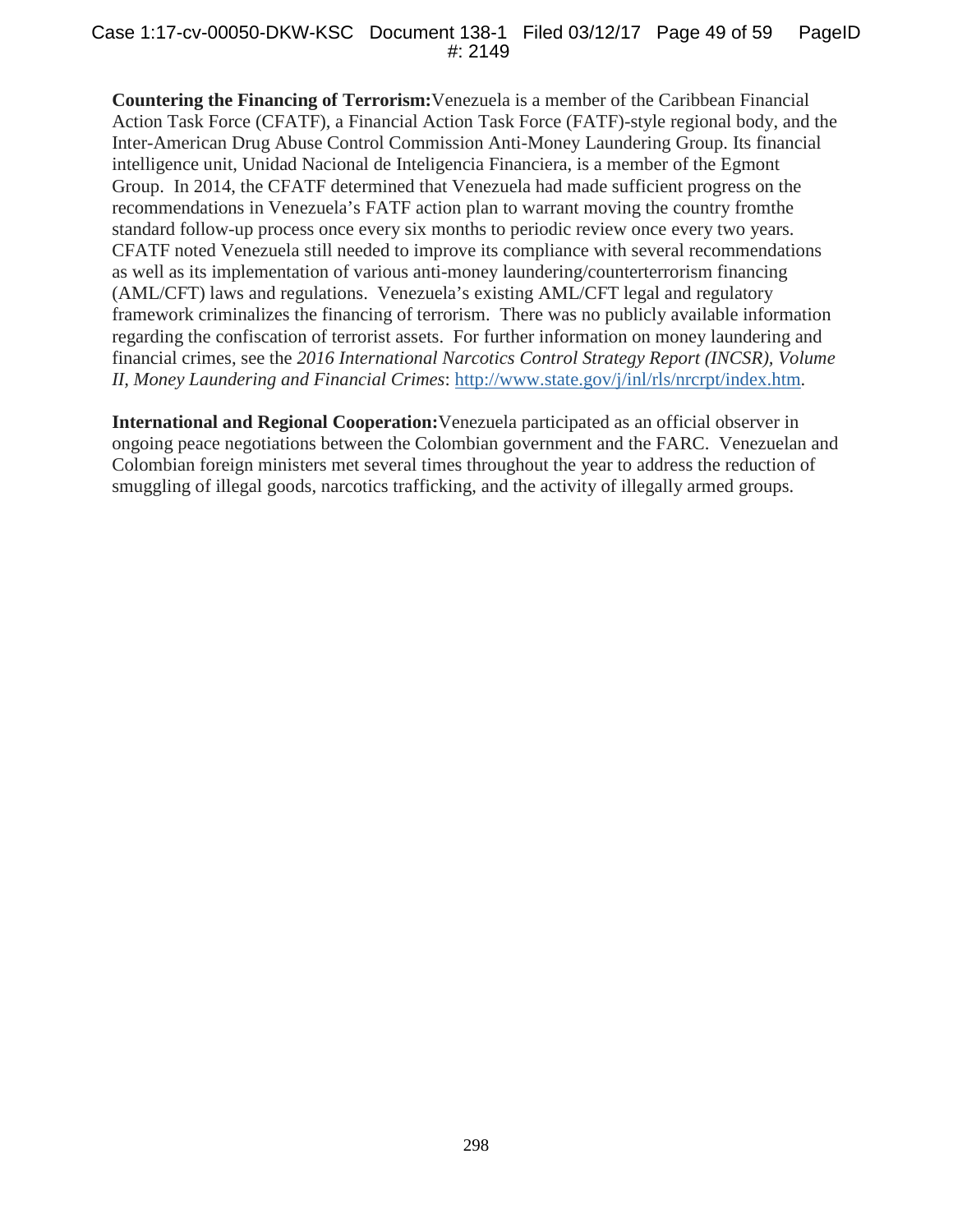in support of Hizballah in Lebanon and has trained thousands of its fighters at camps in Iran. These trained fighters have used these skills in direct support of the Asad regime in Syria and, to a lesser extent, in support of operations against ISIL in Iraq. They have also carried out isolated attacks along the Lebanese border with Israel.

Iran remained unwilling to bring to justice senior al-Qa'ida (AQ) members it continued to detain and refused to publicly identify the members in its custody. Iran previously allowed AQ facilitators to operate a core facilitation pipeline through Iran since at least 2009, enabling AQ to move funds and fighters to South Asia and Syria.

#### **SUDAN**

Sudan was designated as a State Sponsor of Terrorism in 1993 due to concerns about support to international terrorist groups to include the Abu Nidal Organization, Palestine Islamic Jihad, Hamas, and Hizballah.

In the mid-1990s, Sudan served as a meeting place, safe haven, and training hub for international terrorist groups, such as al-Qa'ida. Usama bin Laden was provided safe haven in Sudan for five years until he was expelled by the Sudanese government in 1996. Sudan's support to al-Qa'ida has ceased but elements of al-Qa'ida and ISIL-linked terrorist groups remained active in Sudan in 2015. The United States and Sudan worked cooperatively in countering the threat posed by al-Qa'ida and ISIL in 2015, which included their use of transit and facilitation routes within the country.

In 2014, members of Hamas were allowed to raise funds, travel, and live in Sudan. However, in 2015 the use of Sudan by Palestinian designated terrorist groups appeared to have declined. The last known shipment was the Israeli-interdicted KLOS-C in 2014.

In June 2010, four Sudanese men sentenced to death for the killing of two U.S. Embassy staff members on January 1, 2008, escaped from Khartoum's maximum security Kober prison. That same month of the escape, Sudanese authorities confirmed that they recaptured one of the four convicts, and a second escapee was reported killed in Somalia in May 2011. The recaptured murderer is being held in Kober Prison, and, as of December 2015, appeals of his pending death sentence were still ongoing. The whereabouts of the other two convicts were unknown at year's end, although one is rumored to have been killed in Somalia in November 2015.

## **SYRIA**

Designated in 1979 as a State Sponsor of Terrorism, the Asad regime continued its political support to a variety of terrorist groups affecting the stability of the region, even amid significant internal unrest. The regime continued to provide political and weapons support to Hizballah and continued to allow Iran to rearm the terrorist organization. The Asad regime's relationship with Hizballah and Iran grew stronger in 2015 as the conflict in Syria continued. President Bashar al-Asad remained a staunch defender of Iran's policies, while Iran has exhibited equally energetic support for Syrian regime efforts to defeat the Syrian opposition. Statements supporting terrorist groups, particularly Hizballah, were often in Syrian government speeches and press statements.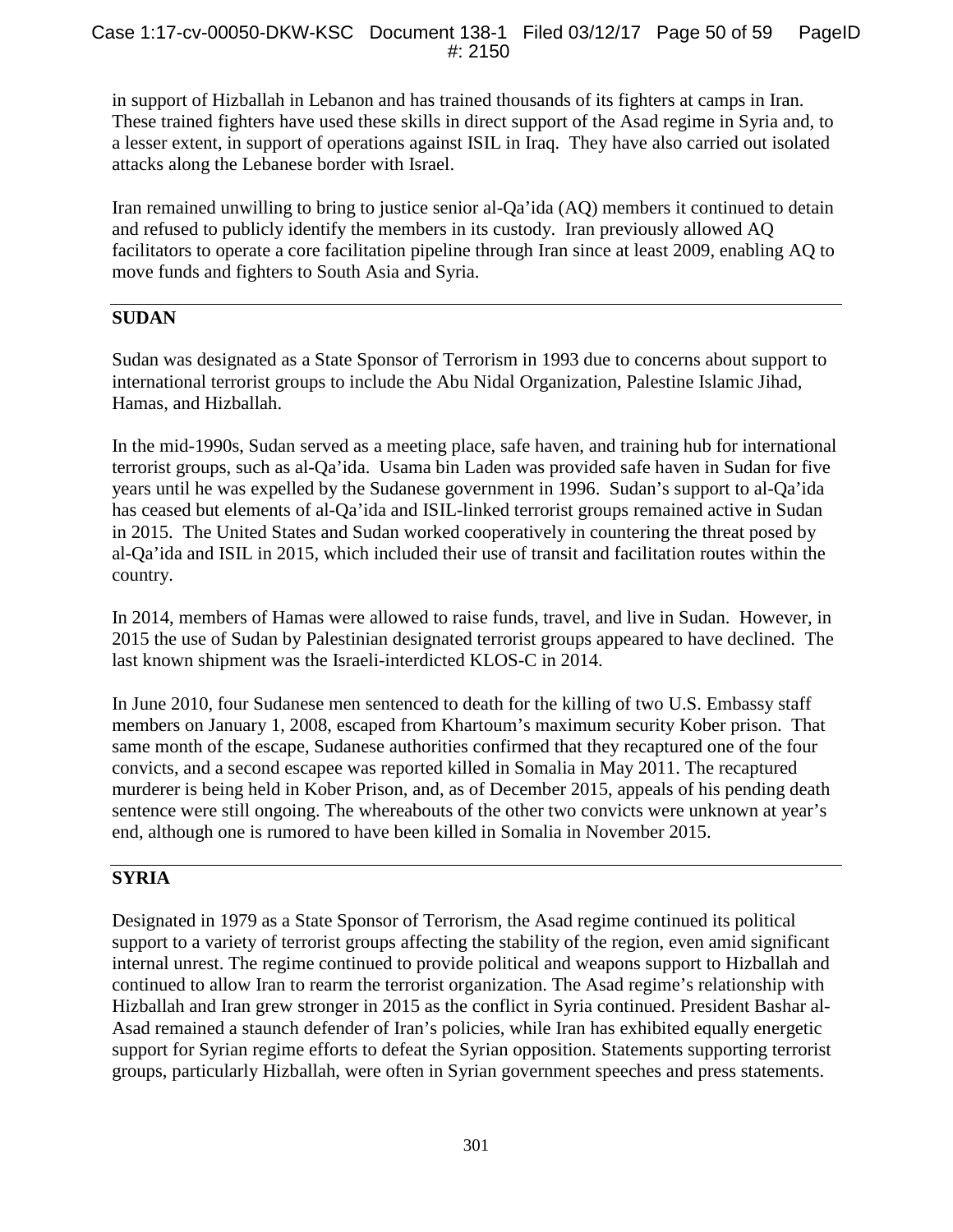## **Chapter 5 Terrorist Safe Havens (Update to 7120 Report)**

Terrorist safe havens described in this report include ungoverned, under-governed, or illgoverned physical areas where terrorists are able to organize, plan, raise funds, communicate, recruit, train, transit, and operate in relative security because of inadequate governance capacity, political will, or both.

As defined by section 2656f(d) of Title 22 of the U.S. Code, the term "terrorist sanctuary" or "sanctuary" excludes the territory of a country the government of which is subject to a determination under section  $2405(j)(1)(A)$  of the Appendix to Title 50; section 2371(a) of Title 22; or section 2780(d) of Title 22– the state sponsors of terrorism. Accordingly, information regarding Iran, Sudan, and Syria can be found in Chapter 3, State Sponsors of Terrorism.

#### **TERRORIST SAFE HAVENS**

#### **AFRICA**

**Somalia.** In 2015, terrorists used many primarily rural sections of south-central Somalia as safe havens. Terrorists continued to organize, plan, raise funds, communicate, recruit, train, and operate with relative ease in these areas due to inadequate security, justice, and governance capacity at all levels.

Al-Shabaab's capacity to rebound from counterterrorism operations is due in large part to its ability to maintain control of large swaths of rural areas and routes in parts of Somalia. In 2015, al-Shabaab lost a number of safe havens in south-central Somalia, many of which provided access to funds and other resources the group extorted from local communities. Despite the success of coordinated African Union Mission in Somalia (AMISOM) operations that drove al-Shabaab from former strongholds in Baardheere and Dinsoor, the terrorist organization managed to establish new safe havens from where it planned and launched attacks against government officials, AMISOM bases, and soft targets in Kenya and other parts of the region. The Federal Government of Somalia and its regional administrations lacked the capacity and resources to fill security voids left in the wake of AMISOM's operations with civilian law enforcement. These gaps allowed al-Shabaab to retain the freedom of movement necessary to establish new safe havens and re-infiltrate areas that AMISOM cleared but could not hold.

As seen in previous years, al-Shabaab used smaller towns in the Jubba River Valley such as Jilib and Saakow as bases for its operations. These areas allowed the group's operatives to continue exploiting the porous border regions between Kenya and Somalia and launch deadly cross-border attacks. Kenya suffered one of the deadliest terrorist attacks in its history when in April, al-Shabaab operatives assaulted the Garissa University College using light arms and suicide vests and killed more than 145 Kenyans, most of whom were students. Al-Shabaab also used villages along major coastal routes in southern Somalia, namely Kunyo Barow and Tortoroow, to facilitate access to areas just outside of major population centers in Mogadishu and Kismaayo. These and other routes throughout southern Somalia serve as lifelines for al-Shabaab as lowlevel fighters established illegal checkpoints to collect taxes and tolls from locals. Although the group continued to generate funds from the illicit trade of charcoal and other commodities, al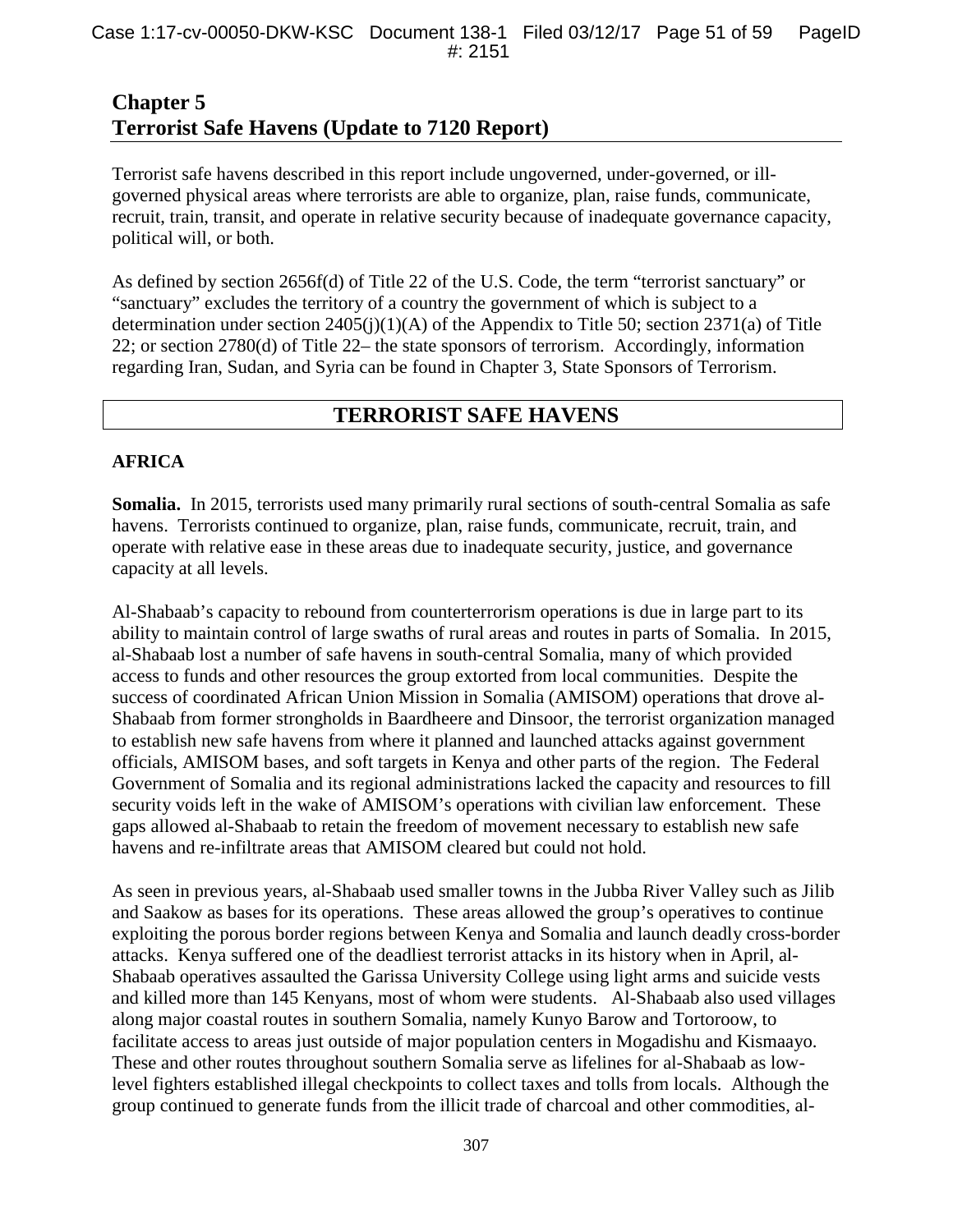Shabaab leveraged tax collection to compensate for declining revenues after losing access to the port in Baraawe in 2014.

The Federal Government of Somalia remained committed to regional counterterrorism efforts that aim to eliminate al-Shabaab's access to safe haven in Somalia. Though progress on this front was uneven in 2015, these efforts provided the Somali government with enough space and time to focus on the federalism process and advance its political objectives.

According to independent sources and NGOs engaged in demining activities on the ground, there was little cause for concern for the presence of WMD in Somalia.

**The Trans-Sahara.** There are ungoverned, under-governed, and ill-governed areas of Mali thatterrorist groups have used to organize, plan, raise funds, communicate, recruit, train, and operate in relative security, despite Malian authorities willingness and responsiveness as counterterrorism partners, a UN peacekeeping mission, and French forces in the region. The Malian government has reestablished its political presence in the cities of Timbuktu and Gao, with some local government officials returning to their posts in 2015. The military, in conjunction with the French and UN forces, worked to eliminate terrorist safe havens in Mali.

The Malian government does not support or facilitate the flow of foreign terrorist fighters through its territory, but the lack of government control across large portions of its territory and porous borders makes preventing the flow very difficult.

The Malian government does not support or facilitate the proliferation or trafficking of WMD in and through its territory.

#### **SOUTHEAST ASIA**

**The Sulu/Sulawesi Seas Littoral.**The number of islands in the Sulawesi Sea and the Sulu Archipelago make it a difficult region to secure. Cooperation by all states bordering this region remained strong with U.S. counterterrorism efforts. Although Indonesia, Malaysia, and the Philippines have improved efforts to control their shared maritime boundaries – including through U.S.-funded efforts to enhance domain awareness in the waters south and southwest of Mindanao – the expanse remained difficult to control. Surveillance improved but remained partial at best, and traditional smuggling and piracy groups have provided an effective cover for terrorist activities, including the movement of personnel, equipment, and funds. Kidnappings for ransom remained an ongoing threat.

Southeast Asia is vulnerable to exploitation by illicit traffickers and proliferators given the high volume of global trade transiting the region as well as the existence of smuggling and proliferation networks. Weak strategic trade controls, legal and regulatory frameworks, inadequate maritime law enforcement and security capabilities, and emerging and re-emerging infectious disease and burgeoning bioscience capacity, make Southeast Asia an area of concern for WMD proliferation and transit. Other than Singapore, Malaysia, and the Philippines, strategic trade control laws that include controls over dual-use and end-use or "catch-all" controls are lacking in Southeast Asia. Assisting these countries to develop strong laws that meet international standards and effective targeting and risk management systems are major goals of the Export Control and Related Border Security program over the next few years.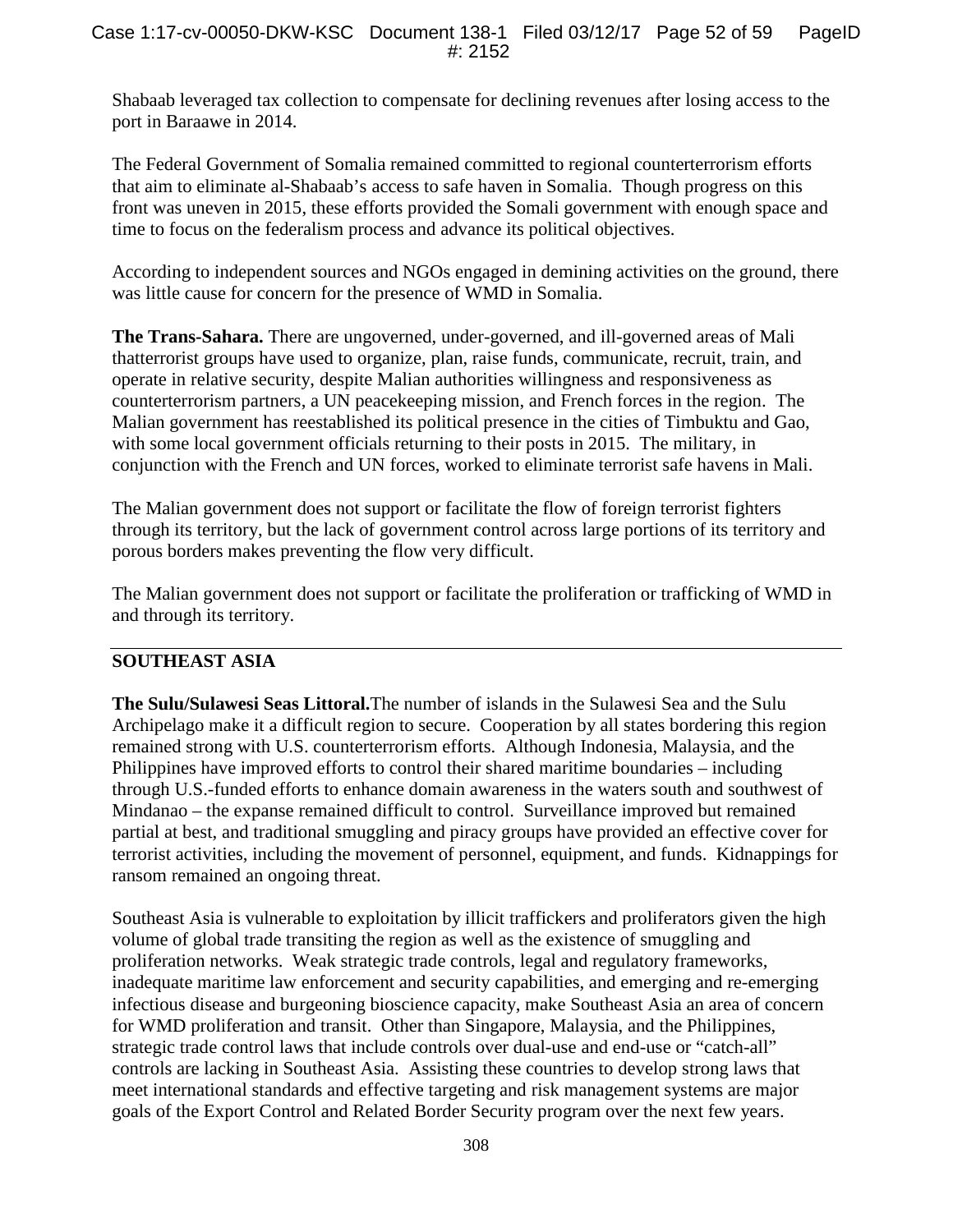**The Southern Philippines.**The geographical composition of the Philippines, spread out over 7,100 islands, makes it difficult for the central government to maintain a presence in all areas. Counterterrorism operations, however, have been successful at isolating the geographic influence and constraining the activities of transnational terrorist groups. Abu Sayyaf Group (ASG), Jemaah Islamiya (JI), Bangsamoro Islamic Freedom Fighters (BIFF), and other militant groups were present in areas on Mindanao, and especially across the islands of Basilan, Sulu, and Tawi-Tawi. The New People's Army (NPA) maintained a presence across the Philippines, particularly in rural and mountainous areas. Continued pressure from Philippine security forces made it difficult, however, for terrorists to organize, plan, raise funds, communicate, recruit, train, and operate outside their base locations.

The Philippines and the United States have strong counterterrorism cooperation. In 2015, the United States continued to work with the Government of the Philippines to monitor and investigate groups engaged in or supporting terrorist activities in the Philippines. The Joint Special Operations Task Force-Philippines, under Operation Enduring Freedom, was concluded in June 2015 after more than a decade. The government launched numerous operations, particularly in the Southern Philippines, against organizations like the ASG, JI, BIFF, and NPA, and prosecuted terrorist suspects and organizations. In 2015, the Philippines also continued coordinating with U.S. law enforcement authorities, especially regarding wanted U.S. fugitives and suspected terrorists.

In November, the Philippines passed the Strategic Trade Management Act (STMA), which allows it to control the import and export of dual-use items. At year's end, the Philippines was working to implement the provisions of the STMA, including setting up a licensing office within the Department of Trade and Industry that will issue licenses required to import and export controlled dual-use commodities and technology. Early implementation progress has been slow, however, due to a number of factors, including a lack of funding, and risks missing the deadlines set by the STMA.

#### **THE MIDDLE EAST**

**Egypt.** Portions of Egypt's Sinai region were a safe haven for terrorist organizations in 2015. The Government of Egypt views terrorism as one of the country's greatest threats and has dedicated significant military resources to combat indigenous and transnational terrorist groups.The Egyptian government continued its extensive security campaign focused on Northern Sinai against ISIL Sinai Province (ISIL-SP), launching Operation Right of the Martyr in September. The Northern Sinai was closed off to tourists, journalists, U.S. government officials, and NGOs in 2015.

ISIL-SP has claimed responsibility for increasingly frequent and sophisticated terrorist attacks against Egyptian forces, such as the simultaneous attack on multiple police and security installations in Sinai's Sheikh Zuewid on July 1; and high profile targets, for example downing a Metrojet airliner, killing all 200 passengers and seven crew members on October 31.

Through its Export Control and Related Border Security Program, the United States is working with the Government of Egypt to enhance Egypt's border security capabilities through the provision of land, air, and maritime border enforcement and targeting and risk management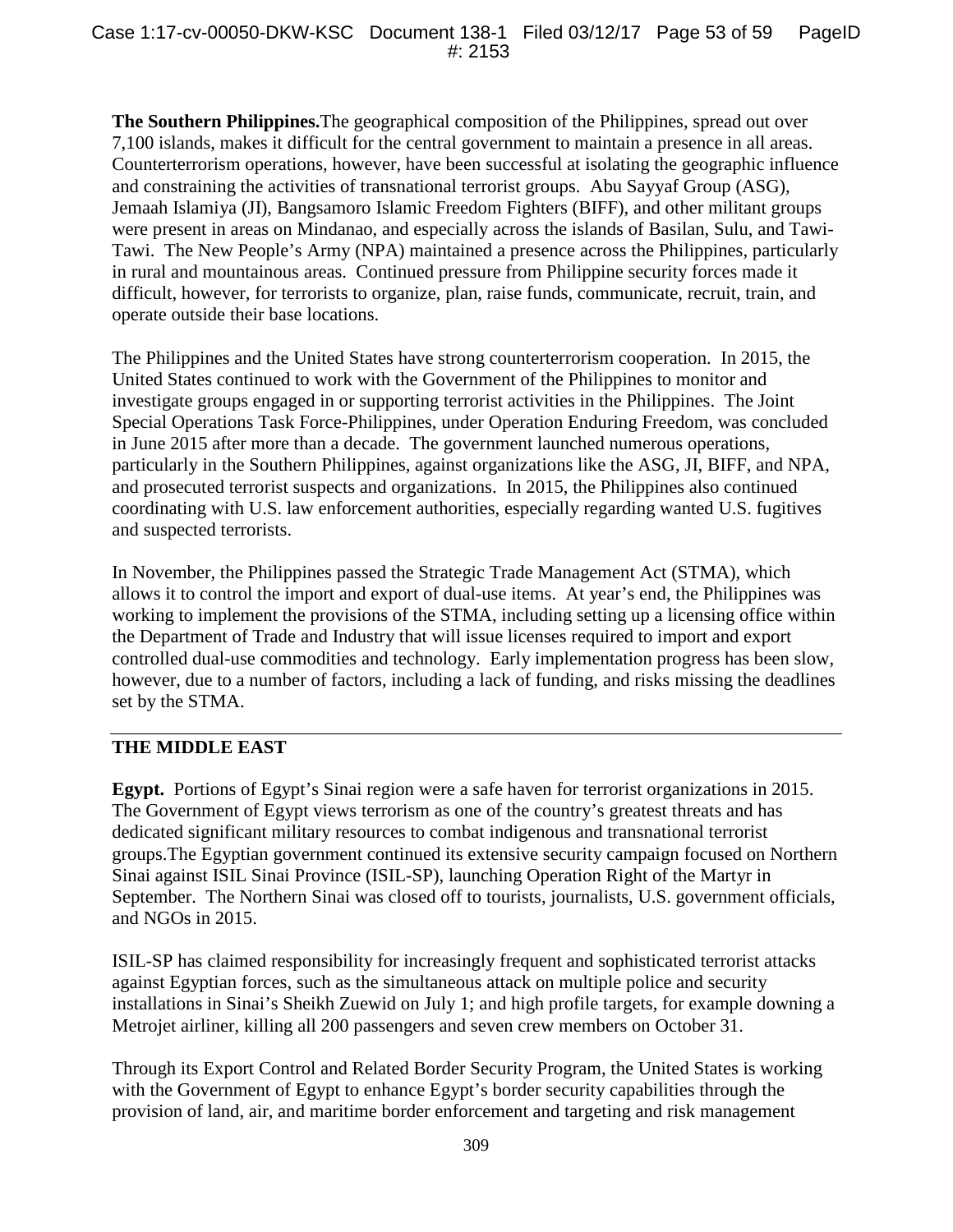further enhanced outreach campaign for industry to fully understand and implement Pakistan's export control requirements, as well as to begin a dialogue on controls on conventional weapons and related dual-use technologies. In addition to industry outreach, Pakistan also participated, developed, and delivered a series of technical trainings to responsible government licensing and enforcement officials for the proper identification of dual-use commodities that could be used to create WMDs and/or their delivery systems. Overall, Pakistan was a committed partner that undertook great efforts to build its export control capabilities.

Pakistan is a constructive and active participant in the Nuclear Security Summit process and the Global Initiative to Combat Nuclear Terrorism, and has worked to strengthen its strategic trade controls, including updating its national export control list. The Export Control and Related Border Security (EXBS) Program increased the Government of Pakistan's enforcement capacity by sponsoring training for Pakistani Customs and Strategic Export Control Division officials on how to properly identify strategic commodities of concern. These commodity identification and advanced interdiction trainings were implemented by the U.S. Department of Energy. EXBS also sponsored regional collaboration through nonproliferation fellowships and cross-border coordination with Afghanistan through the UN Office and Drugs and Crime – World Customs Organization's Container Control Program (CCP). Under the CCP, training was provided to enhance the targeting of skills of port control unit officials at the Torkham and Jalalabad bordercrossings.

#### **WESTERN HEMISPHERE**

**Colombia.** Rough terrain and dense forest cover, coupled with low population densities and historically weak government presence have defined Colombia's borders with Venezuela, Ecuador, Peru, and Brazil, and historically have allowed for safe havens for terrorist groups, particularly the Revolutionary Armed Forces of Colombia (FARC) and the National Liberation Army (ELN). The Government of Colombia has not only maintained pressure on these groups to deny safe haven, disrupt terrorism financing efforts, and degrade terrorist groups' logistics infrastructure, but it also has continued to conduct operations to combat their ability to conduct terrorist attacks. Coupled with ongoing peace negotiations with the FARC and two FARC unilateral cease fire declarations, Colombia experienced an overall decline in the total number of terrorist incidents in 2015. Despite these successes, illegal armed groups, primarily known as "Bandas Criminales," continued to use the porous border, remote mountain areas, and jungles to maneuver, train, cultivate and transport narcotics, operate illegal mines, "tax" the local populace, and engage in other illegal activities.

Improved relations with neighboring Ecuadorhaveled to some increasedcooperation on law enforcement issues. Colombia also continued to cooperate and share information with the Panamanian NationalBorder Service. Additionally, Brazil began implementing its Integrated Border Monitoring System in an effort to monitor its entire border, and along with continued cooperation with the Government of Colombia, addressed potential safe haven areas along their shared borders.

**Venezuela.** Venezuela's porous border with Colombia has made the country attractive to the Revolutionary Armed Forces of Colombia and the National Liberation Army, who use it to transit in and out of its territory. There were credible reports that Venezuela maintained a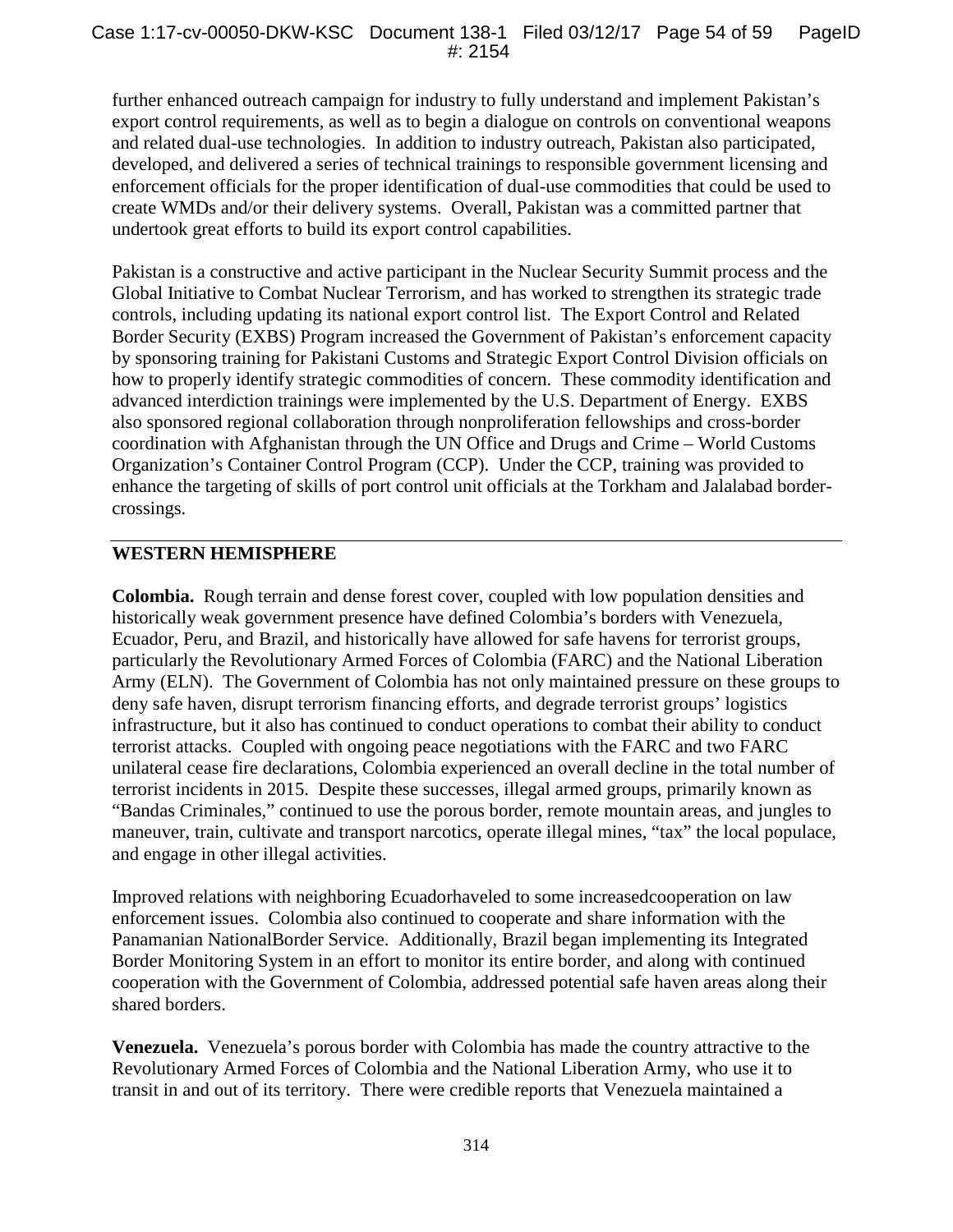permissive environment that allowed for support of activities that benefited known terrorist groups.

#### **COUNTERING TERRORISM ON THE ECONOMIC FRONT**

In 2015, the Department of State designated one new Foreign Terrorist Organization (FTO) and amended two existing designations. In addition, the Department designated 37 organizations and individuals as Specially Designated Global Terrorists under Executive Order (E.O.) 13224, and amended two existing designations. The Department also revoked the designations of two organizations and two individuals.

The Department of the Treasury also designated organizations and individuals under E.O. 13224. For a full list of all U.S. designations, see the Department of the Treasury's Office of Foreign Assets Control website at [http://www.treasury.gov/resource-center/sanctions/SDN-](http://www.treasury.gov/resource-center/sanctions/SDN-List/Pages/default.aspx)[List/Pages/default.aspx.](http://www.treasury.gov/resource-center/sanctions/SDN-List/Pages/default.aspx)

#### **2015 Foreign Terrorism Organization/Executive Order 13224 group designations:**

- On September 3, the Department of State revoked the Foreign Terrorist Organization (FTO) designation of the Revolutionary Organization 17 November.
- On September 29, the Department of State amended the E.O. 13224 designation of the Islamic State of Iraq and the Levant to include the alias Islamic State, and amended the FTO designation on September 30. (See Chapter 6, Foreign Terrorist Organizations, for further information on ISIL).
- On September 29, the Department of State designated Jaysh Rijal al-Tariq al Naqshabandi (JRTN) under E.O. 13224 and as an FTO. (See Chapter 6, Foreign Terrorist Organizations, for further information on JRTN.)
- On September 29, the Department of State amended the FTO and E.O. 13224 designation of Ansar Bayt al-Maqdis to include the alias ISIL Sinai Province as its primary name. (See Chapter 6, Foreign Terrorist Organizations, for further information on ISIL-Sinai Province.)
- On December 9, the Department of State revoked the FTO designation of the Libyan Islamic Fighting Group (LIFG).

#### **2015 Executive Order (E.O.) 13224 designations:**

- On January 14, the Department of State designated 'Abdallah al-Ashqar. Al-Ashqar is a leadership figure and member of the military committee of the Mujahidin Shura Council in the Environs of Jerusalem (MSC). Al-Ashqar is known to have purchased missiles and other materials to attack Israel.
- On February 9, the Department of State designated German national Denis Cuspert. Cuspert was a recruiter and propagandist for ISIL. He was allegedly killed in an airstrike near al-Raqqah, Syria, in October 2015.
- On March 25, the Department of State designated Aliaskhab Kebekov, who was the leader of Russia-based terrorist group Caucasus Emirate, until his death during a battle with Russian Special Forces in April 2015.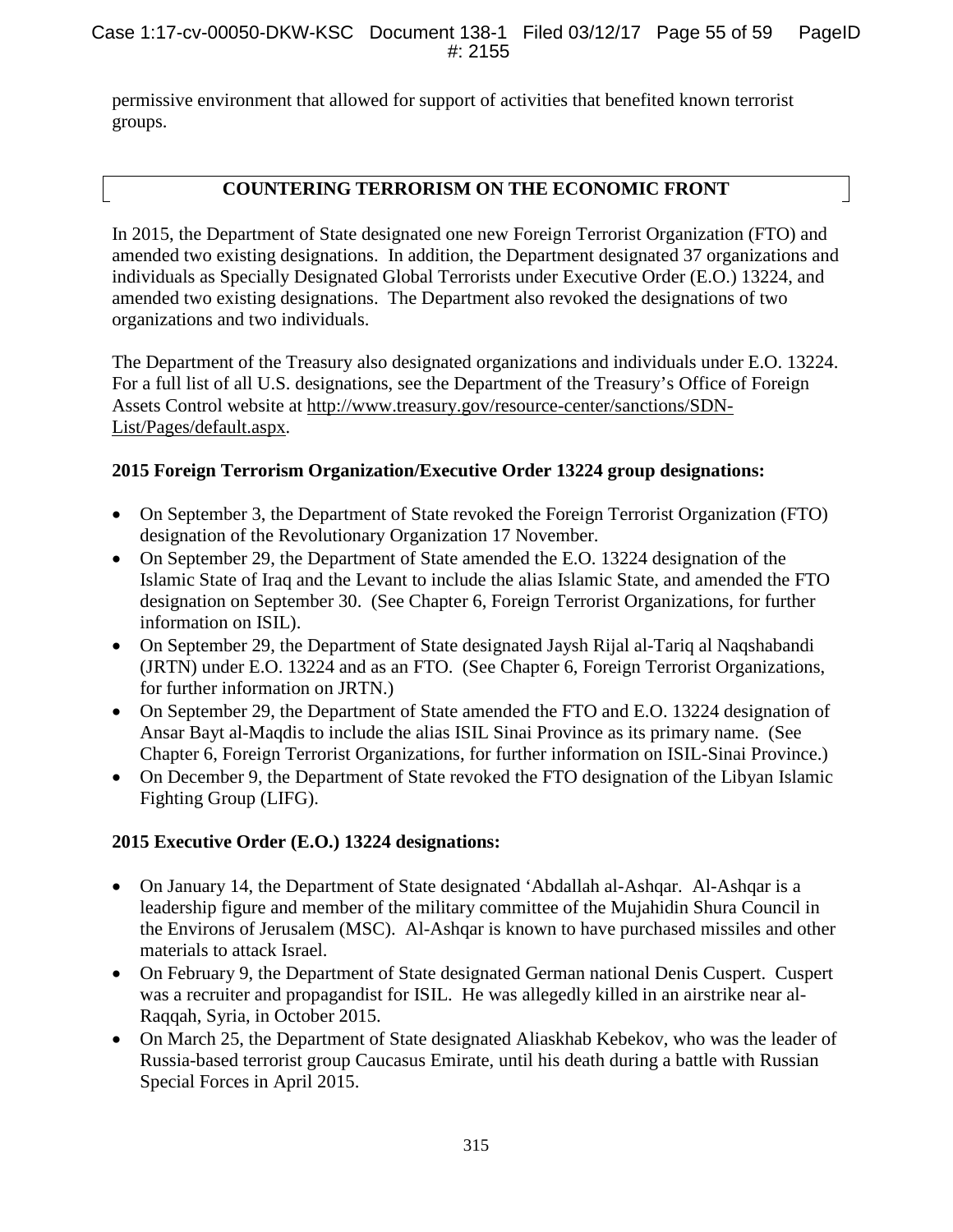#### Case 1:17-cv-00050-DKW-KSC Document 138-1 Filed 03/12/17 Page 56 of 59 PageID #: 2156

**Activities:** The ANO has carried out terrorist attacks in 20 countries—killing or injuring almost 900 people. It has not staged a major attack against Western targets since the late 1980s and was expelled from its safe haven in Libya in 1999. Major attacks include those on the Rome and Vienna airports in 1985, the 1986 attack on the Neve Shalom Synagogue in Istanbul, the hijacking of Pan Am Flight 73 in Karachi in 1986, and the 1988 attack on the City of Poros dayexcursion ship in Greece. The ANO was suspected of assassinating PLO Deputy Chief Abu Iyad and PLO Security Chief Abu Hul in Tunis in 1991, and a senior Jordanian diplomat in Beirut in 1994. In 2008, a Jordanian official apprehended an ANO member planning to carry out attacks in Jordan. There were no known ANO attacks in 2014 or 2015.

#### **Strength:** Unknown

**Location/Area of Operation:** ANO associates may still exist in Lebanon, though they are likely inactive.

#### **Funding and External Aid:** Unknown

#### **ABU SAYYAF GROUP**

**aka**al Harakat al Islamiyya (the Islamic Movement)

**Description:** The Abu Sayyaf Group (ASG) was designated as a Foreign Terrorist Organization on October 8, 1997. ASG is the most violent terrorist group operating in the Philippines and claims to promote an independent Islamic state in western Mindanao and the Sulu Archipelago. The group split from the Moro Islamic Liberation Front in the early 1990s.

**Activities:** ASG has committed kidnappings for ransom, bombings,ambushes of security personnel, public beheadings, assassinations, and extortion. In April 2000, an ASG faction kidnapped 21 people, including 10 Western tourists, from a resort in Malaysia. In May 2001, the group kidnapped three U.S. citizens and 17 Philippine citizens from a tourist resort in Palawan, Philippines; several hostages were murdered, including U.S. citizen Guillermo Sobero. A hostage rescue operation in June 2002 freed U.S. hostage Gracia Burnham; her husband, U.S. national Martin Burnham was killed. In October 2002, Philippine and U.S. authorities blamed ASG for a bombing near a military base in Zamboanga that killed an American soldier, and in February 2004, ASG bombed SuperFerry 14 in Manila Bay, killing 116 people. On July 28, 2014, ASG militants with assault rifles opened fire on civilians celebrating the end of Ramadan, killing at least 21 people – including six children and at least four members of a Talipao security force – and wounding 11 others. In a July 2014 video, senior ASG leader Isnilon Hapilon, also an FBI most-wanted terrorist, swore allegiance to ISIL and ISIL's leader Abu Bakr al-Baghdadi.

ASG continued to remain active throughout 2015. On January 30, one soldier was killed and four were injured in a clash with ASG in Sulu. A day later, ASG ambushed a convoy of Philippine soldiers, wounding five. In February, a 73-year-old Korean businessman was freed by the ASG in Lanao del Sur after 10 days in captivity. On May 15, ASG abducted two civilians at a resort in Sandakan. One hostage was released after six months; a Malaysian hostage, however, was beheaded after ransom demands were not met. Also in May, ASG abducted two Philippine Coast Guard personnel and a city official in Aliguay Island, a tourist destination near Dapitan City; the city official was beheaded. On September 21, ASG was blamed for the armed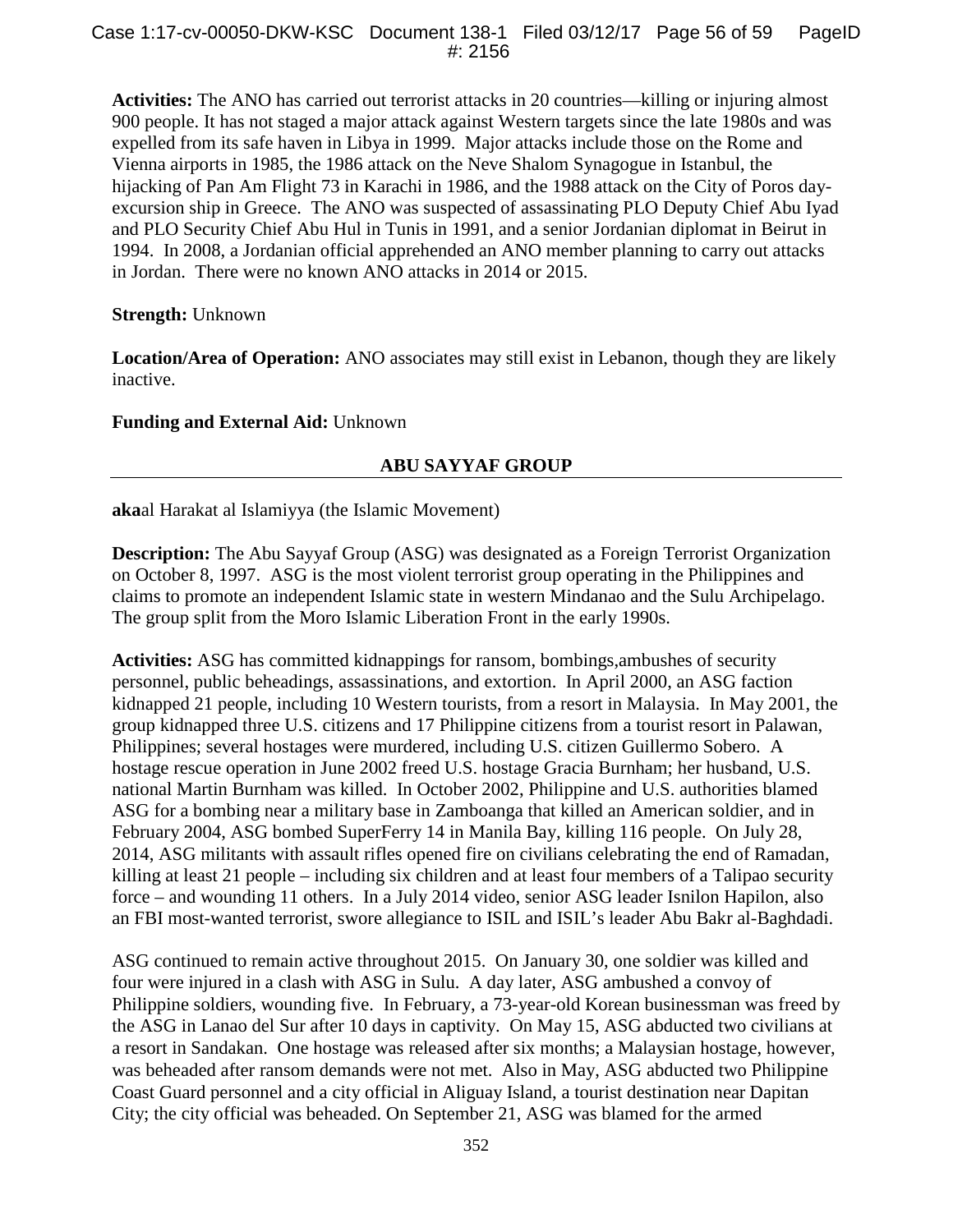abduction of two Canadians, a Norwegian, and a Philippine woman from the Holiday Oceanview Samal Resort on Samal Island. ASG set the ransom at \$60 million. In December, a Philippine military clash against 100 ASG fighters in Patikul left one solider dead and four wounded, and killed eight ASG members.

**Strength:** ASG is estimated to have 400 members.

**Location/Area of Operation:** Primarily in the Philippine provinces of the Sulu Archipelago – namely Basilan, Sulu, and Tawi-Tawi – and on the Zamboanga Peninsula.The group also conducted cross-border operations into eastern Malaysia.

**Funding and External Aid:**ASG is funded through kidnapping for ransom operations and extortion, and may receive funding from external sources including remittances from supportive overseas Philippine workers and Middle East-based sympathizers. In the past, ASG has also received assistance from regional terrorist groups such as Jemaah Islamiya (JI), whose operatives have provided training to ASG members and have helped facilitate several ASG terrorist attacks.

#### **AL-AQSA MARTYRS BRIGADE**

**aka**al-Aqsa Martyrs Battalion

**Description:** Designated as a Foreign Terrorist Organization on March 27, 2002, the al-Aqsa Martyrs Brigade (AAMB) is composed of small cells of Fatah-affiliated activists that emerged at the outset of the al-Aqsa Intifada in September 2000. AAMB strives to drive the Israeli military and West Bank settlers from the West Bank in order to establish a Palestinian state loyal to the Fatah.

**Activities:** AAMB employed primarily small-arms attacks against Israeli military personnel and settlers as the intifada spread in 2000, but by 2002 turned increasingly to attacks against Israeli civilians inside Israel. In January 2002, the group claimed responsibility for the first female suicide bombing in Israel. In 2010 and 2011, AAMB launched numerous rocket attacks on communities in Israel, including the city of Sederot and areas of the Negev desert. In November 2012, two men recruited by AAMB were arrested in connection with the stabbing of a student in Beersheba, Israel. That same year, AAMB claimed it had fired more than 500 rockets and missiles into Israel during Operation Pillar of Defense, the week-long Israeli Defense Force operation in Gaza.

In February 2015, AAMB declared an open war against Israel. In a TV broadcast in June 2015, AAMB asked Iran for funds to help the group in its fight against Israel. In the same broadcast, an AAMB fighter displayed a new two-mile tunnel crossing the border beneathGaza and Israel, which the leader claimed would be used in the next rounds of battle. In October 2015, the group announced it had developed a new rocket, the K60, with a 40-mile firing range.

In addition to threatening and preparing for future attacks, AAMB continued attacking Israeli soldiers and civilians. In November 2015, the group claimed responsibility for a series of shootings against Israeli soldiers and civilians, including the October fatal shooting of husband and wife, Rabbi Eitam and Na'ama Henkin, in front of their four children.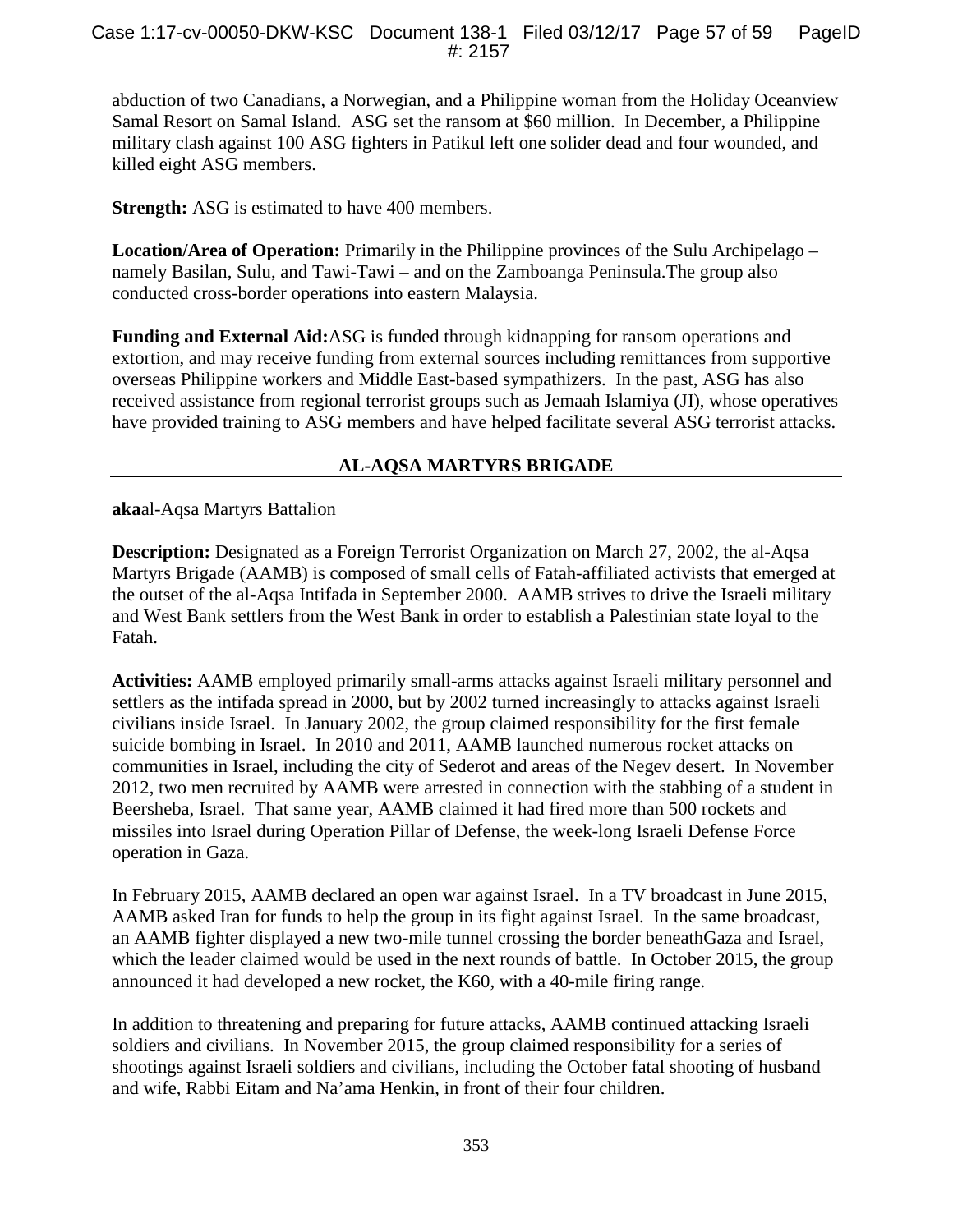Bakar Ba'asyir. The group seeks to establish an Islamic caliphate spanning Indonesia, Malaysia, southern Thailand, Singapore, Brunei, and the southern Philippines. More than 400 JI operatives have been captured since 2002, including operations chief and al-Qa'ida associate Hambali. In 2006, several members connected to JI's 2005 suicide attack in Bali were arrested. In 2007, Muhammad Naim (aka Zarkasih) and JI military commander Abu Dujana were arrested, and in 2008, two senior JI operatives were arrested in Malaysia and a JI-linked cell was broken up in Sumatra. In February 2010, the Indonesian National Police discovered and disbanded a violent extremist training base in Aceh in which former members of JI and other Indonesian violent extremist groups participated. The police raid resulted in the capture of more than 60 militants, including former JI operatives, and led authorities to former JI senior operative Dulmatin, one of the planners of the 2002 Bali bombings. In March 2010, Dulmatin was killed outside of Jakarta. In January 2011, JI member Umar Patek was captured in Abbottabad, Pakistan and put on trial in Indonesia, where he was convicted and sentenced to 20 years in prison in June 2012 for his role in the Bali bombing. In January 2015, JI bomb-maker Zulfiki bin Hir (aka Marwan) was killed in the Philippines in a raid.

**Activities:** Significant JI attacks include the 2002 Bali bombings, which killed more than 200 people, including seven U.S. citizens; the August 2003 bombing of the J.W. Marriott Hotel in Jakarta; the September 2004 bombing outside the Australian Embassy in Jakarta; and the October 2005 suicide bombing in Bali, which left 26 dead, including three suicide bombers.

On July 17, 2009, a JI faction led by Noordin Mohamed Top claimed responsibility for suicide attacks at the J.W. Marriott and Ritz-Carlton hotels in Jakarta that killed seven people and injured more than 50, including seven Americans.

In November 2014, Indonesian authorities released former JI bomb-maker Taufik Abdul Halim from prison after he served a 12-year sentence for attempting to bomb a Jakarta shopping mall in 2001.

In January 2015 in the southern Philippines, 44 Philippines policemen and three civilians were killed when a police anti-terrorism squad was ambushed while conducting a raid in Mamasapano in the southern island of Mindanao. That same month, it was reported that JI-linked extremists had attempted to carry out attacks during a papal visit to Manila and Tacloban. In October, two senior JI leaders – Zarkashi and JI military leader Abu Dujana – were released from prison after serving seven years in Indonesian jails. In December, police in East Java arrested four individuals associated with JI involved in manufacturing firearms for terrorist activities.

**Strength:** Estimates vary from 500 to several thousand.

**Location/Area of Operation:** Indonesia, Malaysia, and the Philippines

**Funding and External Aid:** JI fundraises through membership donations and criminal and business activities. It has received financial, ideological, and logistical support from Middle Eastern contacts and illegitimate charities and organizations.

#### **JUNDALLAH**